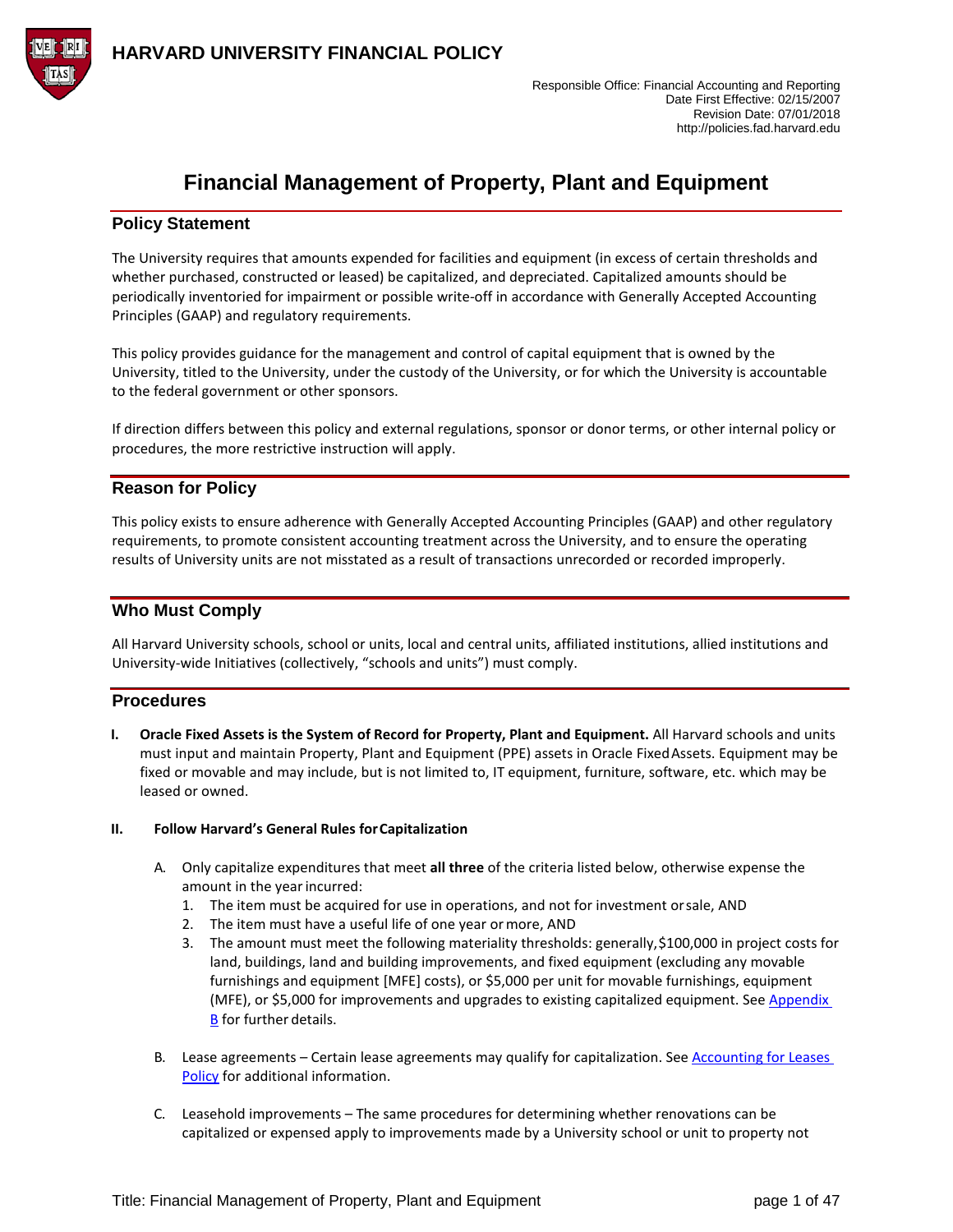

owned by that school or unit. Generally, improvements made to leased premises are capitalized if they meet the above criteria and qualify as alterations, renovations, renewals or replacements. These leasehold improvements are depreciated over the shorter of the life of the asset or external lease plus extensions (see [Appendix B\)](#page-14-0).

- D. When building or fabricating assets, acquiring land, land improvements, buildings or equipment, all significant expenditures that are necessary to obtain and prepare the asset for its intended use are generally capitalized. In addition, costs such as freight, insurance, installation and assembly are capitalizable. The capitalization guidelines differ for each type of asset (see [Appendix B\)](#page-14-0).
- E. Repair and maintenance expenses associated with recurring work required to preserve or immediately restore a facility or a piece of equipment to such condition that it can be effectively used for its designated purposes should be expensed as incurred. For additional guidance, see the "Repairs and Maintenance" section o[f Appendix](#page-14-0) B.
- F. Works of art, collections and books:
	- 1. Items purchased as part of a collection or held for exhibit should be expensed and not recorded as a capital asset. In accordance with FASB guidelines, Harvard does not capitalize its collections, including works of art, historical treasures, and books.
	- 2. Works of art that are purchased for the sole purpose of furnishing an office should follow the policies for purchasing office furniture and fixtures. Purchases under \$5,000 should be expensed and those over \$5,000 should be capitalized.

### **III. Follow Specific Rules for CapitalizingEquipment –** See [Appendix B](#page-14-0) for additional guidance

A. Costs for assets are accumulated through accounts payable transactions (HCOM, Concur and WIP for Corporate Card) or internal billing charges. PCard may not be used for purchased equipment, furnishing, software or vehicles. Schools or units may have more restrictive policies, contact your Equipment or Finance Office for additional guidance.

Note: When using federal funds, areas must follow the Uniform Guidance requirements regarding avoiding unnecessary and duplicative purchases and contractor selection justification. See the [Procurement](https://policies.fad.harvard.edu/procurement) Policy for additional guidelines.

- B. Code moveable equipment, furnishings, software and vehicles costing \$5,000 or more to object codes 6800-6869. Individual items (that are not part of multi-component equipment) costing less than \$5,000, even if the total purchase exceeds \$5,000, should not be capitalized but expensed as incurred; use object codes 6710-6789 to capture these acquisitions. See th[e Software Policy](https://policies.fad.harvard.edu/accounting-internally-developed-software) for further guidance on the capitalization of software licenses and datasets. Local policies may require tracking of equipment below the capitalization threshold; contact your school or unit financial office or equipment manager for further guidance.
	- C. Multicomponent equipment is comprised of individual components of commercially-available equipment or materials **purchased together** that are assembled to operate as a system (e.g., a microscope, camera, laser, optics, etc.). Component parts of one piece of equipment must be accumulated and capitalized if, **at the time of requisition**, the cost is \$5,000 or more. Component pieces can be purchased from one or more vendors. In addition, costs such as freight, insurance, installation, and assembly are capitalizable. See "Equipment" i[n Appendix B](#page-14-0) for additional information.
		- D. Fabrications consist of non-expendable, tangible property, physically constructed by Harvard personnel. Fabrications have aggregate capitalizable costs of \$5,000 or more, have an expected completion date, and a useful life of one year or more. Fabrications are made up of parts and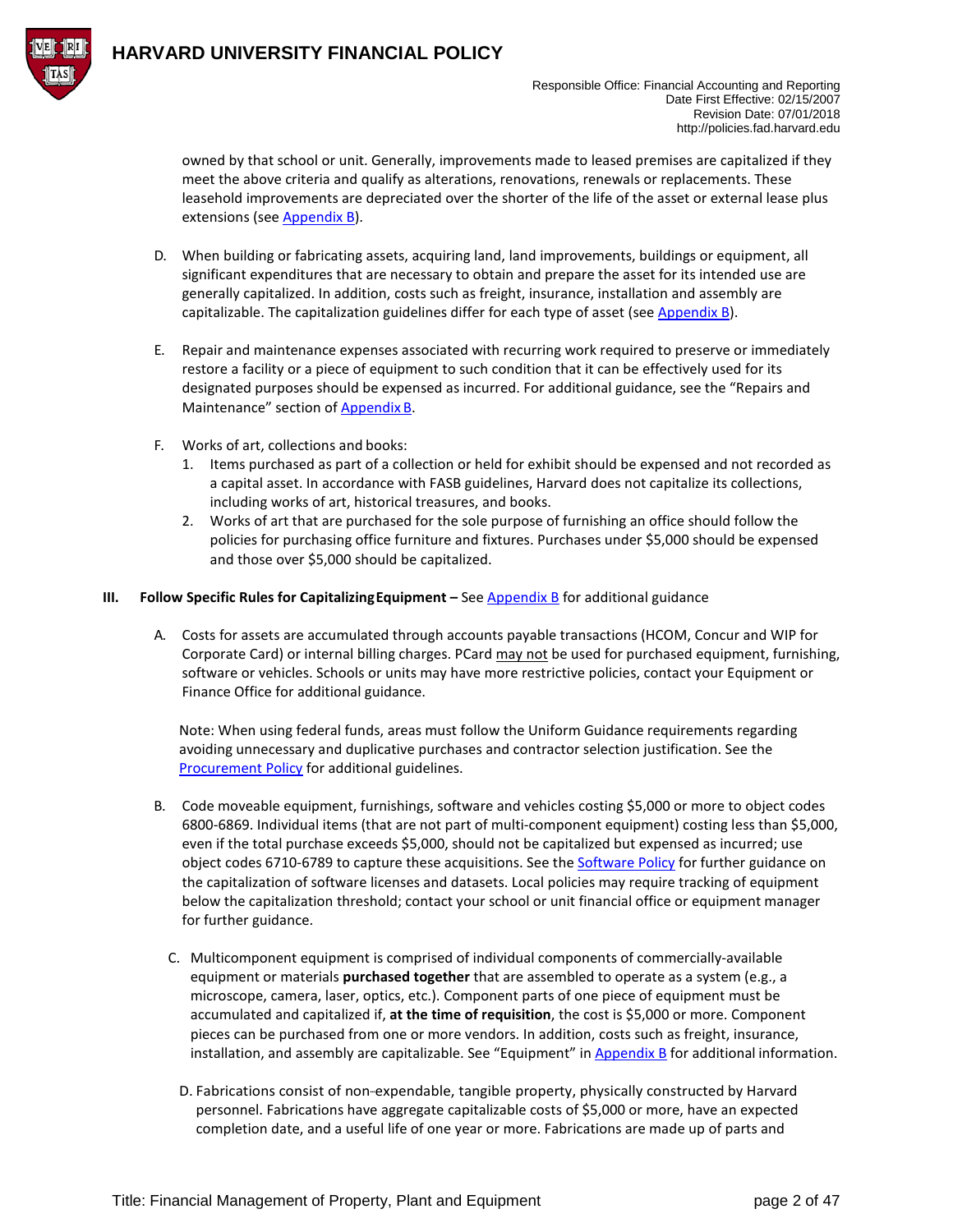

materials combined or manufactured to work together as an identifiable unit and are not simply a multicomponent assembly of separate items. Fabrications created for delivery to a third-party should be treated as inventory. Fabrications are excluded from indirect costs and are capitalized and depreciated as an asset of the University once placed in service. (See [Appendix B](#page-14-0) and [Appendix F.\)](#page-43-0)

- E. Aggregate fabrication costs for constructed equipment (Work in Progress WIP) by project using object codes 6811 and 6812. Once completed, areas must place the assets into service (PIS) by working with their school or unit Central Equipment Manager or school or unit Finance Office, who will work with Financial Accounting and Reporting (FAR). See "Fabrications - Work in Progress (WIP)" in [Appendix B](#page-14-0) for additionalinformation.
- F. Improvements and enhancements (also known as betterments) to existing capitalized equipment must meet the criteria listed in section **II.A.3**. It is added as a new "child" asset to the original capitalized equipment. (See [Appendix B\)](#page-14-0)
- G. Title transfers: Contact Financial Accounting and Reporting [\(FAR\)](https://oc.finance.harvard.edu/services/financial-accounting-and-reporting) for accounting guidance when title to equipment is transferred to Harvard (e.g., an incoming faculty member or a donation) or between Harvard school or unit.
- H. Equipment for which Harvard does not hold title (see [Table](#page-11-0) in Appendix A):
	- 1. Government-titled equipment and government-furnished property: under some sponsored awards, the government keeps the title to certain equipment. In cases where the government furnishes the equipment at no cost, Harvard does not own the equipment but must still record it for tracking purposes, and the assets should be recorded in Oracle Fixed Assets at zero value. Additional procedures apply in such cases; see [Appendix A](#page-9-0) for more information.
	- 2. Faculty transfers: occasionally, an incoming faculty member brings equipment to Harvard but does not transfer title to the equipment to Harvard. In these cases, Harvard does not own the equipment but must still record it for tracking purposes, and the assets should be recorded in Oracle Fixed Assets at a net book value of zero. Refer t[o Appendix B](#page-14-0) for more information.
	- 3. Leased equipment, please see the policy on [Accounting for Leases.](https://policies.fad.harvard.edu/accounting-leases)
	- 4. Equipment on loan to Harvard must be recorded for tracking purposes. The assets should be recorded in Oracle Fixed Assets at zero value
- I. Equipment Assets Placed in Service (PIS)

An equipment fabrication project must be placed in service when:

- 1. the asset has been sufficiently developed and is generating the intended useful results AND
- 2. the aggregate project costs meet the capitalization threshold.

Complete th[e Notification to Place in Service Work in Progress](https://oc.finance.harvard.edu/resources/forms-and-templates) form and submit it to FAR Fixed Assets@harvard.edu.

School or Units must review all their equipment Work in Progress (WIP) every 6 months to determine if they should be placed into service, written off or documented as to the reason the project should remain open. This review must be aligned so as to ensure one of the bi-annual reviews is done close to year end (i.e., as of May or June). Exceptions for inactive fabrications remaining open should be rare. For any school/unit/area with Sponsored WIP, refer to [Appendix A](#page-9-0) for additional review requirements related to WIP on awards that are closing in the next 6 months.

For non-debt financed WIP, the school and units must notify FAR when projects are ready to be placed into service. For debt financed WIP, the school and units must notify both FAR and the Office of Treasury Management (OTM) when projects are ready to be placed into service. For additional guidance, see the Equipment Work in Progress section of **Appendix B**.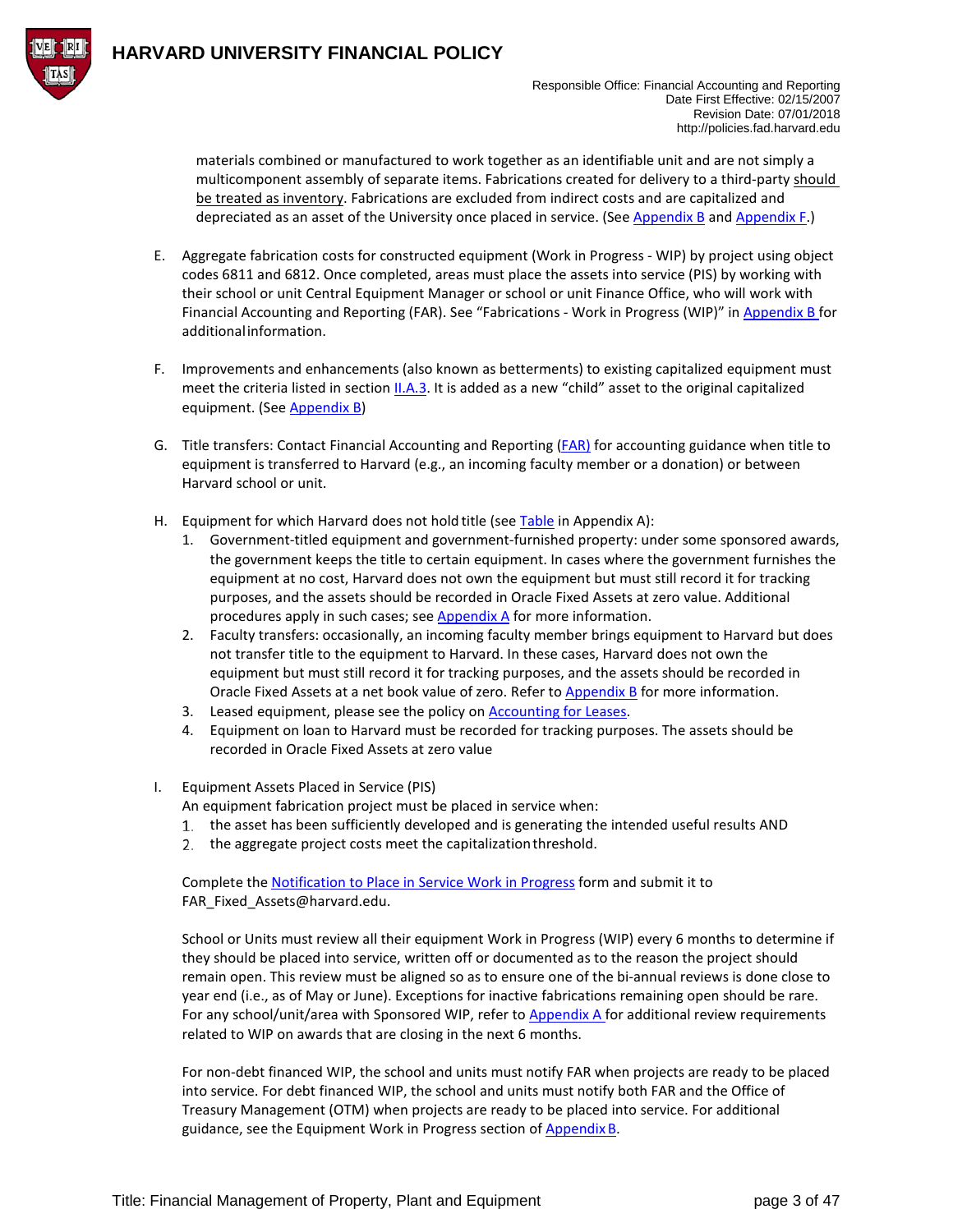

#### **IV. Specific Rules for Capitalizing Buildings, Land, and Improvements**

- A. Capitalizing building, land and improvement projects requires a formal project proposal (PP), construction authorization (CA) and construction close request (CCR) which are completed through the CAPS automated system. Se[e Capital Project Services](https://wiki.harvard.edu/confluence/pages/viewpage.action?spaceKey=hppmcaps&title=Project+Delivery+Guideline) (CAPS) for details.
- <span id="page-3-0"></span>B. Placing in Service (PIS): If any one of the following conditions is met, a building project is considered complete and must be placed in service (PIS) and the project fully or partially closed:
	- 1. A Certificate of Occupancy (CO) or Temporary Certificate of Occupancy (TCO) if the use of the asset commences as of the TCO date, has been issued,
	- 2. If a CO or TCO is not necessary for the project, a Certificate of Substantial Completion has been received from the contractor, or municipal sign-offs on construction permits have been received that allow use of the space/asset.
- C. Closing a Project: When a project is complete, schools and units process a Construction Close Request (CCR) through the CAPS system. The CAPS system notifies FAR to ensure the full costs of the assets are placed into service. All of the costs aggregated in the CIP object codes are placed in service (PIS) either as a Facility Buildings PIS or Movable Furnishings & Equipment (MFE). The Placed in Service date is based on the CO, TCO or permit signoff date. If no certificate permit signoff is needed, FAR suggests the school or unit use the date that approximates when the property was put in use or the date of the last posted purchase.
- D. Soft or Partial Close: A soft or partial close is required if a project is expected to incur additional costs, and the project meets the following criteria:
	- 1. the project meets the criteria listed under Section [IV.B.](#page-3-0) above, and
	- 2. the project has incurred capital costs, **excluding** MFE, of greater than \$1,000,000 for large schools or units (FAS, HMS, HBS, SPH) or \$500,000 for small schools or units (all other school or units),.

If a partial close is required per the above, the request should be submitted within two months of the issuance of the Certificate of Occupancy (whether permanent or temporary), the permit signoff, or other events triggering the partial close.

Schools or units submit a partial close request through the CAPS system on the Construction Authorization (CA) form. The placed in service date is determined based on the CO permit signoff date. If no certificate or permit signoff is needed, FAR and the CAPS office will work with the School or unit to determine the appropriate date to use. The date that approximates when the property was put in use or the date of the last posted purchase may be suggested.

When a partial close is processed, all non-MFE costs incurred to date are placed in service. MFE is not placed in service until the final close. If a project is debt-funded, debt will be issued, and debt service will begin. Depreciation back to the placed in service date is calculated and recorded in the month that FAR records the partial close. Harvard uses a full-month convention for depreciation, and thus a full month of depreciation is taken for the month that the project was partially closed.

The CIP activity will remain open, and costs will continue to be charged to the CIP object codes until the project is 100% complete. Upon final completion of the project and submission of the CCR, the additional costs incurred since the partial close are placed in service, and the activity is closed (final close). All the MFE costs will be placed in service at the time of the final close. The loan for debt-funded projects is adjusted to the final amount. Any excess funding on equity-funded projects is returned to the School or unit funding the project. The placed in service date for these additional costs will be the date used in the partial close, and the depreciation adjustment on the final costs will be recorded in the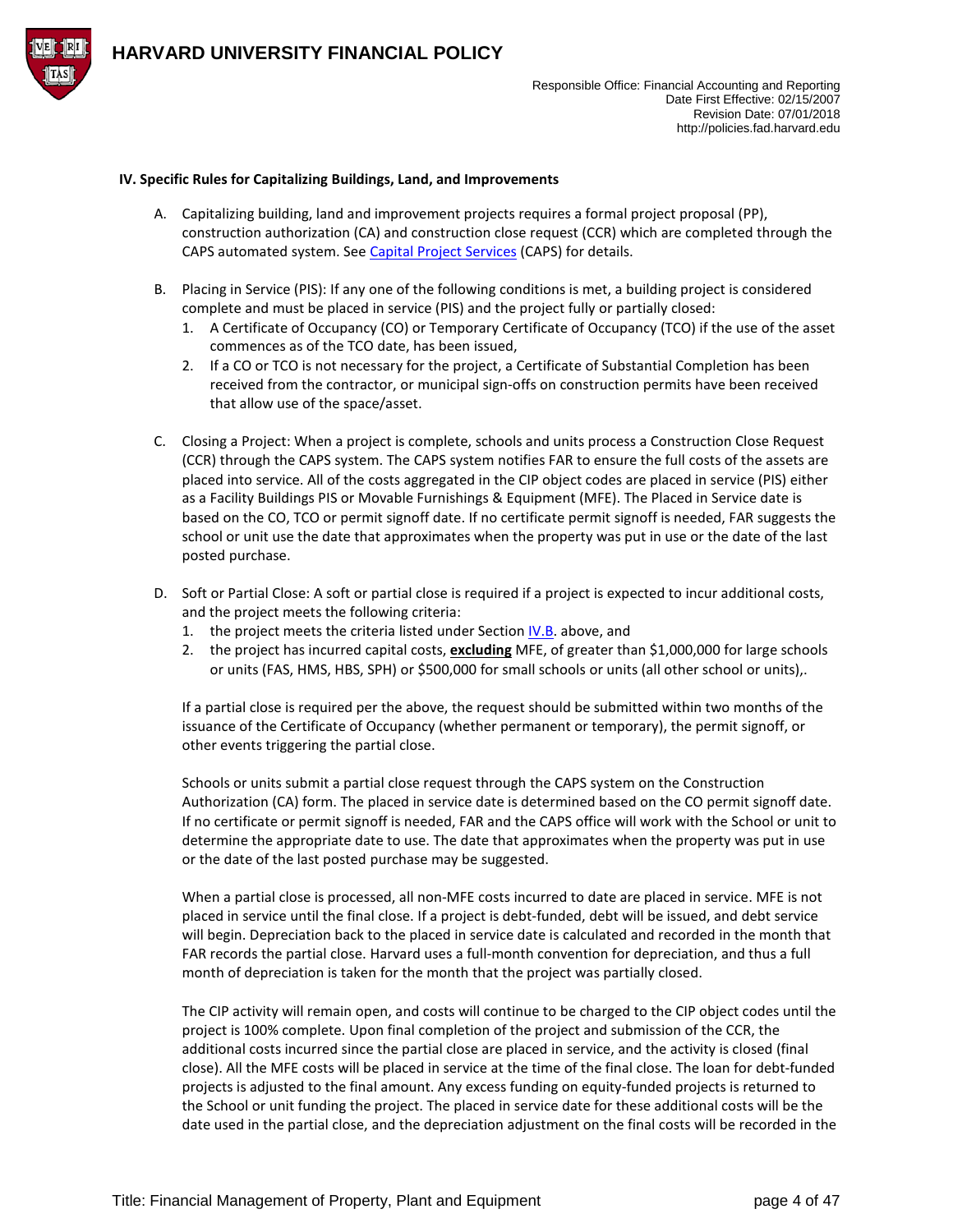

month the final close is completed.

- E. Phased projects: Phased projects are projects that have separate and distinct phases that are independent of one another, (i.e., one phase can be placed in service before other phases begin or end). In phased projects, each phase can have a separate placed in service date. In order to have separate and distinct placed in service dates, separate CIP activities must be established for each phase. (Each CIP activity can only have one placed in service date.) Once completed phases are placed into service, depreciation and debt service begin on those respective phases.
- F. Final Closes: Once the CCR is submitted and approved, FAR capitalizes the full capital costs of the project and the CIP activity is closed. No additional spending can be charged to the project, and any remaining costs are expensed as incurred. Depreciation starts in the month the asset is placed in service and the Oracle system will record any catch-up depreciation back to the appropriate month. Debt service begins the month the close or partial close was recorded (e.g., if a project close is recorded in February 2017 with a PIS date of November 2017, the debt service begins in February). It is important to note that the placed in service date should be reviewed for accuracy and that this is necessary for budget/forecasting purposes.
- G. Depreciation Method: Harvard begins depreciation in the month the asset was purchased *and* placed into service OR the date a project (CIP or WIP) is closed (full or partial) *and* placed into service. A full month of depreciation will be recorded in the first month. Depreciation is recorded each month as a part of the month end close process.

Harvard suggests the use of standard useful lives, which are detailed in [Appendix](#page-29-0) C. Different lives, where applicable, can be used if justified by the facts and circumstances and approved by FAR. Schools and units may record depreciation expense to the school or unit-level org, to department orgs, or a combination of the two.

### <span id="page-4-0"></span>**V. Inventory and Asset Management**

- A. Buildings, land, improvements, fixed equipment and leasehold improvements: Per University Internal Controls, schools and units must show documentation review of asset impairment or retirement for land, buildings and leasehold improvements on an annual basis. See [Property, Plant and Equipment](https://hwpi.harvard.edu/internalcontrols/business-cycle-controls-matrices) [Internal Controls matrix.](https://hwpi.harvard.edu/internalcontrols/business-cycle-controls-matrices)
- B. Refer to disposals, dispositions, and impairments covered in [Appendix D.](#page-31-0)
- C. Individual MFE equipment assets costing over \$25,000 that are purchased as part of a capital project require special treatment. Equipment managers or other school personal are required to identify these assets and create a separate asset in Oracle Fixed Assets for the purposes of tracking and inventory.
- D. Moveable Equipment:
	- 1. Identification of Equipment

Oracle Fixed Assets is Harvard's system of record for all property, plant and equipment assets. Areas must ensure all asset information is entered into Oracle Fixed Assets and kept current. Upon placement in service of capital equipment, areas must maintain records that include a description of the equipment, a serial number or other unique identification number, the source of funding, who holds title, the acquisition date and cost, the location, use and condition status, and any ultimate disposition data. Equipment records must be maintained and updated in such a manner that allows for an item of equipment, whether at Harvard or at an off-campus site, to be located within thirty days.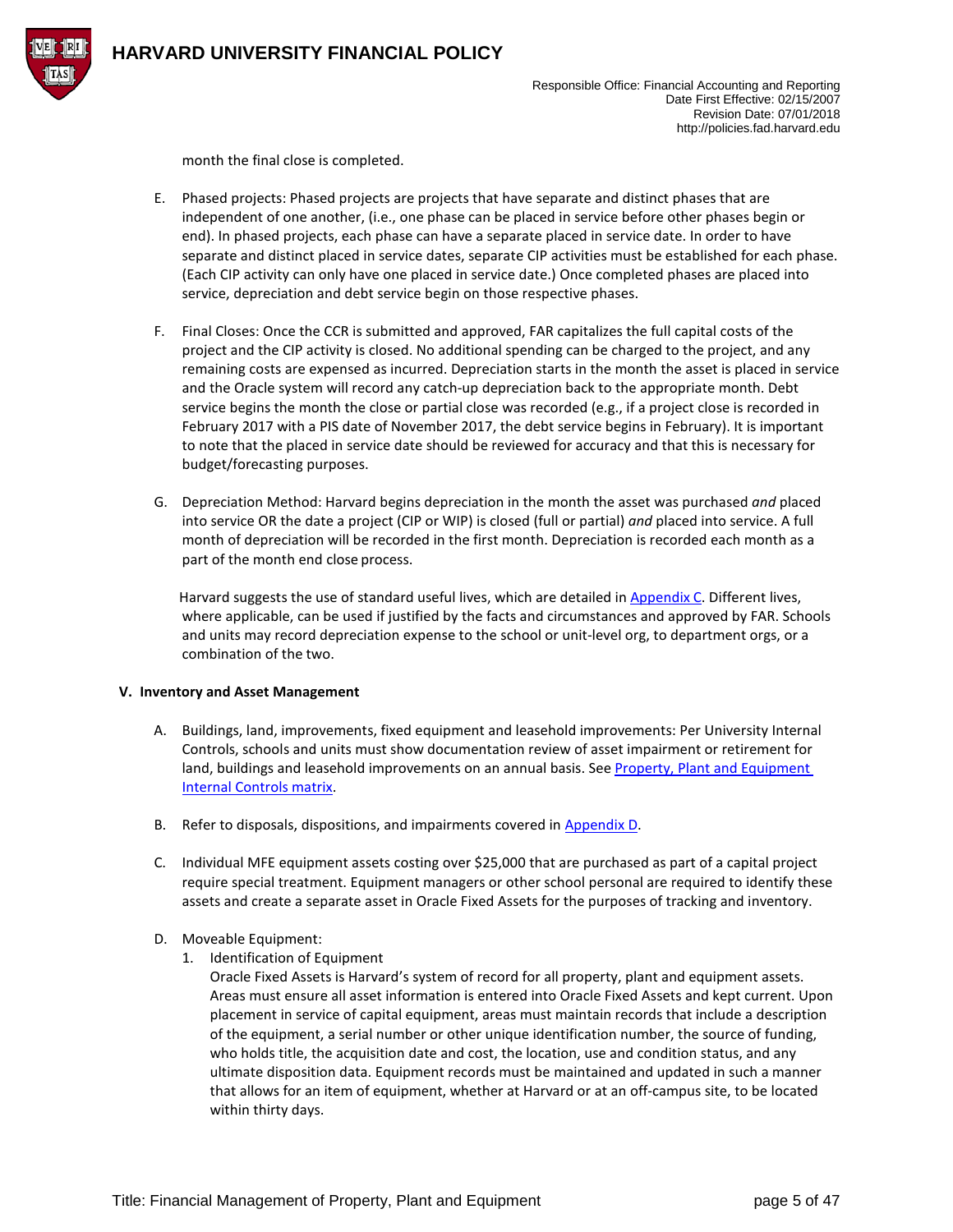

### 2. Tagging Equipment

In order to maintain effective equipment identification, areas must affix a unique identification tag to capital equipment. These tags facilitate the area's equipment inventory control by enabling individuals to match pieces of equipment to their associated information, as required by federal regulations. In cases where items cannot be physically tagged (e.g., too small, temperaturesensitive), or in cases where the tag would interfere with use or operation, schools and units must complete and upload into Oracle Assets a [Untaggable Asset Form](https://oc.finance.harvard.edu/resources/forms-and-templates) or similar documentation. All equipment that is the property of the federal government, whether Government Titled Equipment, Government Furnished Property, or conditionally-titled, must be tagged with an additional tag identifying it as government property. Refer to **[Appendix A](#page-9-0)** for additional information on these classifications.

3. Inventory Control

**A full physical inventory of all equipment purchased after 6/30/14 with an original cost of \$25,000 or more is required every two years**. The purpose of the inventory is to verify both the accuracy of equipment records and the existence and current use of equipment (whether purchased, fabricated or furnished). Inventory records must contain information necessary to identify the equipment including equipment description, serial number, acquisition information and location. It is the responsibility of the schools and units to perform the required inventories and maintain all inventory and equipment records. See Fixed Assets - [Physical Inventory Process](https://trainingportal.harvard.edu/Saba/Web_spf/NA1PRD0068/common/searchresults/inventory/ALL)  [Job Aids](https://trainingportal.harvard.edu/Saba/Web_spf/NA1PRD0068/common/searchresults/inventory/ALL) for instructions regarding completing a physical inventory.

Please note that areas with federally-sponsored research MUST perform a full physical inventory of all equipment with an original purchase price of \$5,000 or more every two years to be in compliance with federal regulations. Se[e Appendix A.](#page-9-0)

| Physical Inventory Required                                                               | <b>Original Price</b> | Required by                                                                                                     |
|-------------------------------------------------------------------------------------------|-----------------------|-----------------------------------------------------------------------------------------------------------------|
| Due by June 30 every 2 years starting in FY16<br><b>FY18</b><br><b>FY20</b><br>FY22, etc. | $\ge$ \$25,000        | All schools, areas, or units                                                                                    |
| Due by June 30 every 2 years starting in FY16<br><b>FY18</b><br><b>FY20</b><br>FY22, etc. | $\ge$ \$5,000         | All schools, areas, or units with<br>federally-sponsored research<br>must perform inventory on all<br>equipment |

### E. Movement of Equipment

Equipment that will be moved from its recorded location for a period longer than 30 days must be registered with the area/school/unit-level equipment manager. Additionally, if equipment is moving to a location outside of Harvard premises, (e.g., a collaborating institution or a field research site) an [Offsite Equipment](https://oc.finance.harvard.edu/resources/forms-and-templates) Notification Form must be submitted to the area equipment manager.

Upon receipt of capital equipment, schools must track the location of equipment at Harvard or at an off-campus site. Schools must maintain records of equipment that allow it to be located in a reasonable amount oftime (i.e., 30 days). If the equipment is offsite, a picture of the equipment and tag along with a confirmation from the offsite responsible party confirming the existence.

*Special note: The movement of government-titled property must be registered with the area-level equipment manager using a[n Offsite Equipment Notification Form r](https://oc.finance.harvard.edu/resources/forms-and-templates)egardless of the duration of removal from its recorded location.*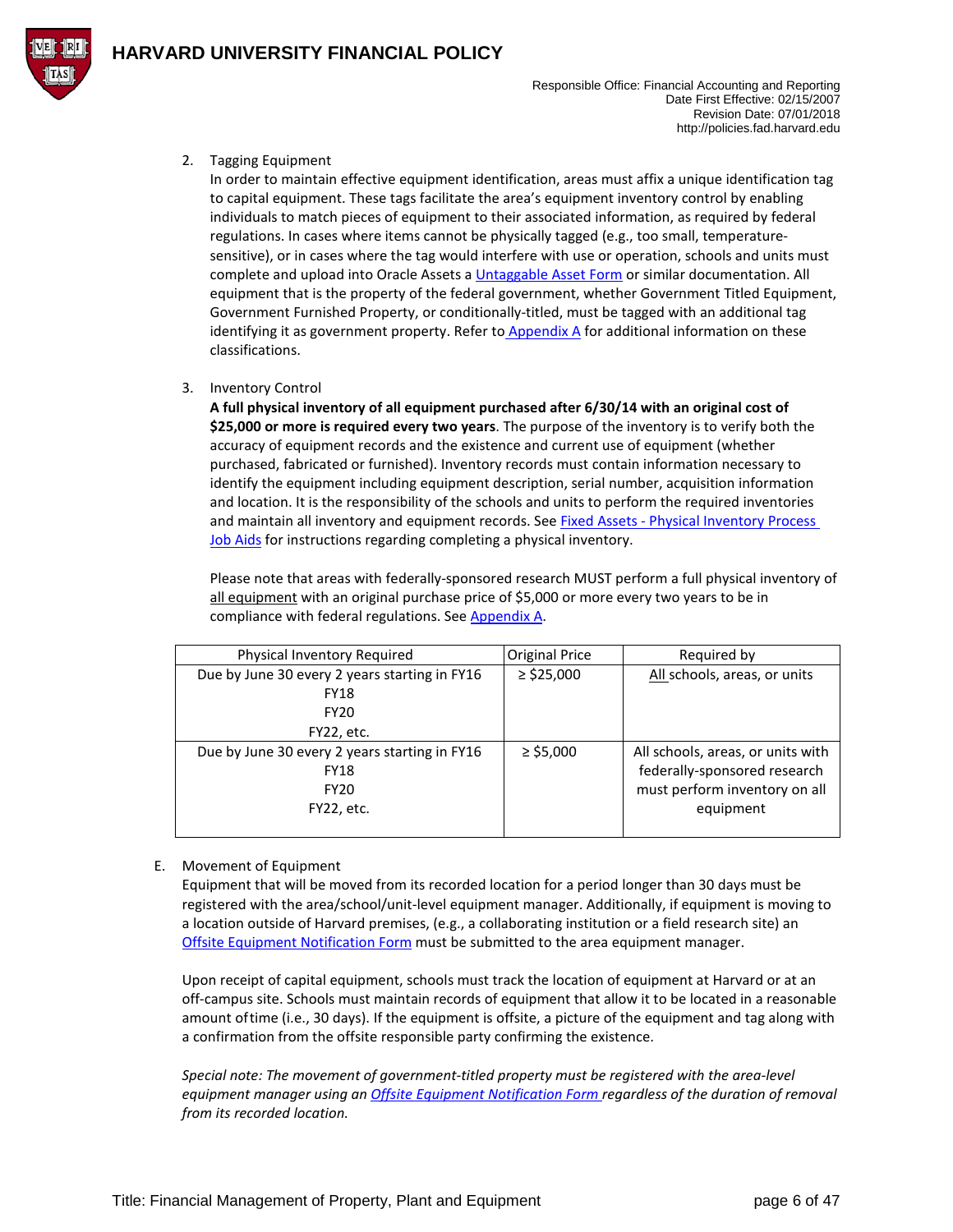



*Special note: The movement of Harvard equipment to international locations is subject to export controls. Please contact the area equipment manager and the area's [Export Control Officer](https://vpr.harvard.edu/pages/export-controls-policies-and-procedures) or school or unit finance office.*

**VI. Correcting General Ledger Coding:** Schools and units must use the electronic AP Adjustment Form to change the general ledger coding for an asset unless the transaction was recorded by internal billing. Do not use the journal entry process to change general ledger coding as this breaks the audit trail in Oracle FixedAssets. See Fixed Assets - [AP Adjustments](https://trainingportal.harvard.edu/Saba/Web_spf/NA1PRD0068/common/searchresults/ap+adjustment+fixed/ALL) Job Aid.

### **VII. Account for Disposition, Retirement and Impairment:** See [Appendix D](#page-31-0)

When an asset has been sold, demolished, is no longer in service, or its value has been permanently impaired, any remaining value of the asset must be written off or written down to its net realizable value. This involves removing or writing down the asset in Oracle Fixed Assets which is done by the responsible school or unit. The corresponding adjustment to accumulated depreciation and any realized loss will be recorded during the monthly Oracle Fixed Asset closing process. Additionally, when assets are sold, FAR must manually transfer any remaining plant equity to operating net assets. Any outstanding loans on debtfinanced assets that are being written off must be settled. For equipment, schools or units should record disposals or impairments at time of inventory or when information about the state of equipment becomes known. For all other capital assets (buildings, land improvements, building improvements and leasehold improvements, fixed equipment and capital leases), schools or units must recognize impairments as they become known and record them in Oracle Fixed Assets by the quarter close of the quarter identified. Schools and units are required to perform an impairment review on a quarterly basis. See the [Fixed Assets](https://hwpi.harvard.edu/internalcontrols/business-cycle-controls-matrices)  [Control Matrix](https://hwpi.harvard.edu/internalcontrols/business-cycle-controls-matrices) for more information.

- A. Impairment: If assets have been permanently impaired, whether by damage, neglect, obsolescence or a change in the economic landscape, such that future expected cash net of accumulated depreciation, less any salvage value flows from the assets are less than their net book value on the balance sheet, the assets must be written down to their estimated remaining value or, in some cases, written off entirely. This write-down or write-off is accounted for in the same manner described in the "Sales of assets" and "Demolition" sections of this document. For additional guidance, se[e Appendix D,](#page-31-0) "Detailed Guidance on Disposals and Impairments."
- B. Timing of recording: Account for disposals due to sale or demolition and transfers of assets in the month of the disposal or transfer, but not later than the quarter-end.
- C. Dispositions: Remove disposals from inventory items that have been written off or are no longer in use must also be revoked from inventory. Disposals of sponsored equipment are often subject to sponsor-specific disposition restrictions and cannot be disposed without prior approval; see [Appendix A](#page-9-0) for more information.
- D. Sales of Equipment: Se[e Appendix D.](#page-31-0) The University does not allow the sale of sponsor-funded equipment; exceptions to this policy are rare and are reviewed by the area equipment manager, area sponsored research office, and OSP on a case-by-case basis. Sales or Unrelated Business Income Tax may apply. Contact the Tax Reporting Office for additional information.
- E. Trade-ins: In some cases, a school or unit may trade-in an existing piece of equipment for a new asset. This results in the existing asset being written-off in Oracle Assets. In order to reflect the actual value for the new asset (Payment + Trade-in Value) in Oracle Assets, the school or unit must notify FAR so a journal entry can be processed to reclassify any write-off (o/c 8722) on the disposal to the newly acquired asset.

Note: Schools and units may wish to follow and use some of the processes and forms listed above for non-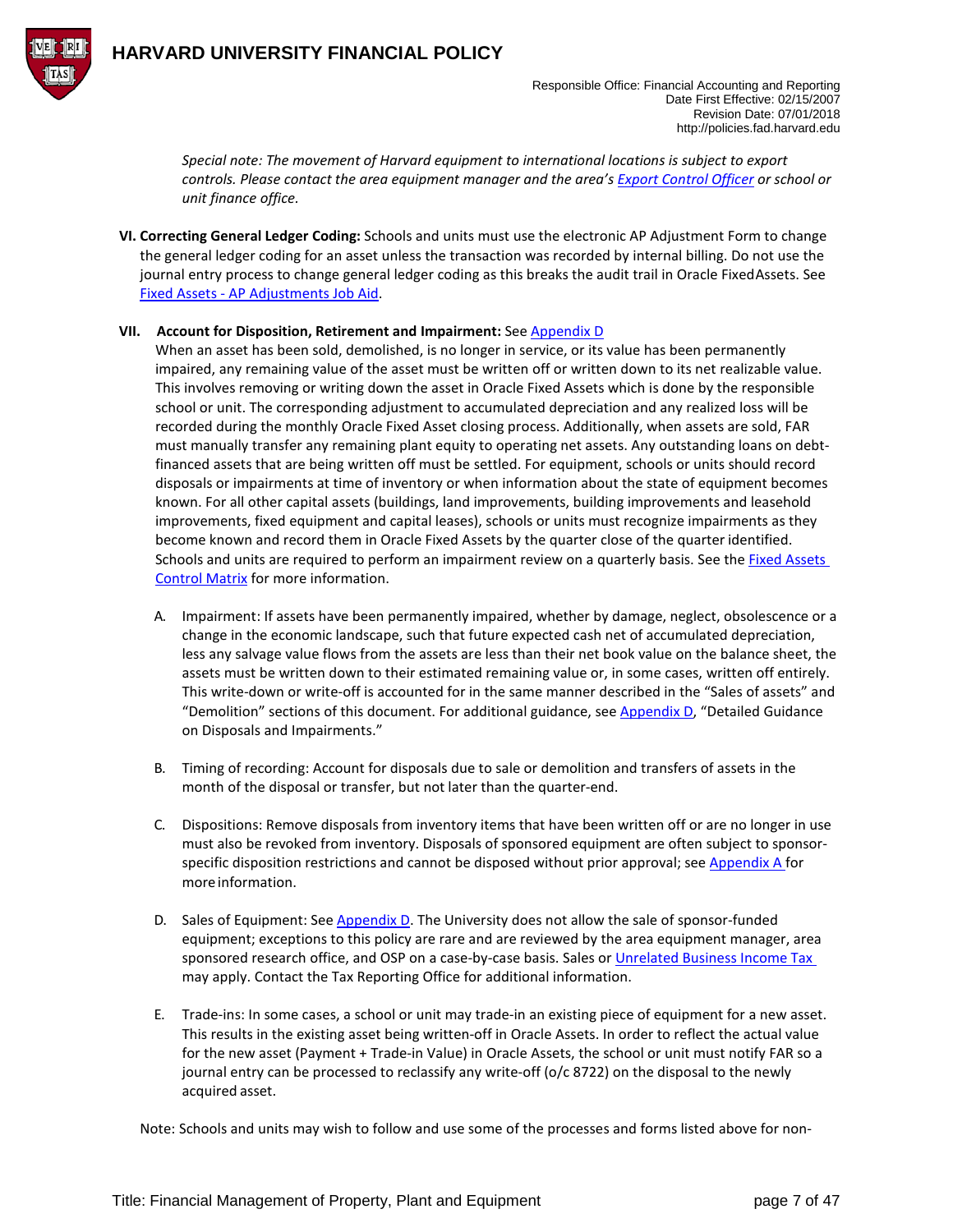

capitalized equipment. Regardless of original purchase price, certain types of sales may require the collection of sales tax and be subject to Unrelated Business Income Tax.

### **VIII. Comply with Sponsored Requirements.**

Equipment purchased or fabricated with sponsored funding is often subject to additional requirements. For a summary of procedures relating to sponsored equipment, se[e Appendix A.](#page-9-0)

### **Responsibilities and Contacts**

**Financial deans or equivalent school or unit financial officers** are responsible for ensuring that local schools and units abide by this policy and the accompanying procedures. School and unit finance offices are responsible for implementing the policy and procedures, principally by ensuring that University assets are appropriately accounted for, valued and safeguarded.

**Financial Accounting and Reporting (FAR),** within the Office of the Controller, is responsible for maintaining the policy, oracle assets system, and for answering questions regarding fixed assets including policy questions.

**Capital Project Services (CAPS)** is responsible for supporting schools and units engaged in capital spending on facilities and equipment. CAPS provides, for example, support for construction coordination, project approval, procurement initiatives and construction best practices.

**Office for Sponsored Programs (OSP)** is responsible for supporting University departments to ensure that sponsored funds are being used appropriately and in compliance with the sponsoring agency's rules and regulations. OSP is also responsible for responding to requests for reports and information from sponsors, auditors and other parties. OSP, on behalf of the schools, submits federal reports to the government including DoD form 1662 and NASA form 1018.

**Planning Office** within the Office of the Executive Vice President (EVP), enhances, sustains and optimizes the physical assets—land and buildings—of the University and provides analyses and context for decision making about the allocation of these resources in support of Harvard's academic mission

**Risk Management and Audit Services (RMAS)** is responsible for supporting University departments to ensure the appropriate safeguarding of University assets, integrity of financial transactions and compliance with policies, laws and regulations.

### **Definitions –** See [Appendix G](#page-44-0)

### **Related Resources**

[Accounting for Internally-Developed Software Policy](http://policies.fad.harvard.edu/accounting-internally-developed-software) [Accounting for Leases Policy](http://policies.fad.harvard.edu/accounting-leases) [CAPS information, including forms, policies and procedures](https://wiki.harvard.edu/confluence/pages/viewpage.action?pageId=192940708) [Demolition and Remediation](https://wiki.harvard.edu/confluence/display/hppmcaps/Demolition+and+Remediation) [Equipment Disposal Request Form](https://oc.finance.harvard.edu/resources/forms-and-templates) [Facilities Renewal Policy](https://wiki.harvard.edu/confluence/display/hppmcaps/Demolition+and+Remediation) [Harvard Building Interiors Policy](https://wiki.harvard.edu/confluence/display/hppmcaps/Demolition+and+Remediation) Internal Controls – [Property, Plant and Equipment Control Matrix](https://hwpi.harvard.edu/internalcontrols/business-cycle-controls-matrices) [Internal Transfers](http://policies.fad.harvard.edu/pages/internal-transfers) Policy [Untaggable Asset Form](https://oc.finance.harvard.edu/resources/forms-and-templates) [Notification of Completion of Capital Equipment Fabrication or Debt-Financed Purchase](https://oc.finance.harvard.edu/resources/forms-and-templates) Form [Offsite Equipment Notification Form](https://oc.finance.harvard.edu/resources/forms-and-templates) [Oracle Fixed Assets Group and Equipment Management -](https://trainingportal.harvard.edu/Saba/Web_spf/NA1PRD0068/common/groupdetail/teams000000000002882) Training Portal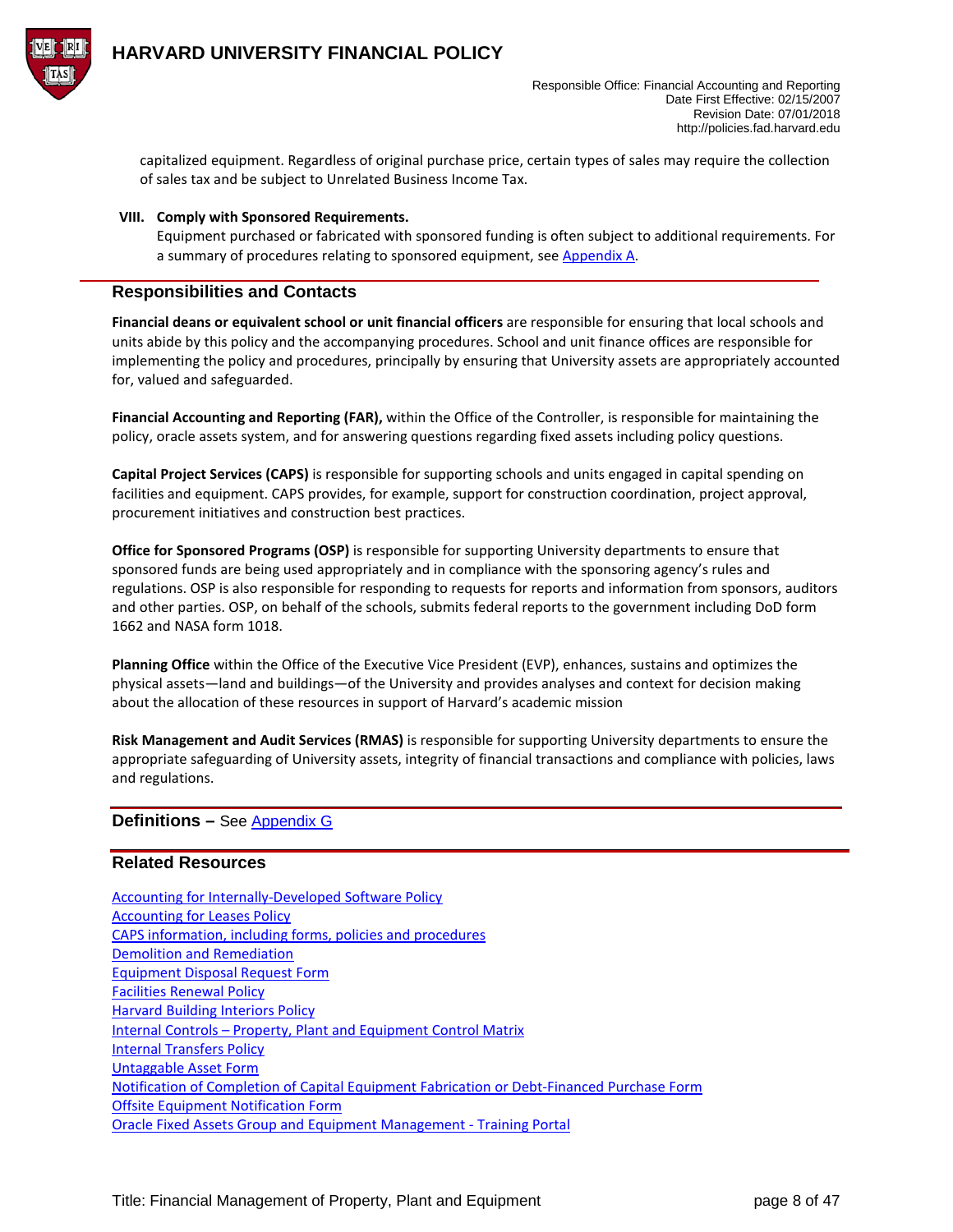



[Procurement Policy](https://policies.fad.harvard.edu/procurement) [Procurement for Construction](https://wiki.harvard.edu/confluence/display/hppmcaps/Demolition+and+Remediation)  [OSP Academic Service Centers Policy](http://osp.fad.harvard.edu/content/service-centers) [OSP Fabrication Project Request Form](http://osp.fad.harvard.edu/sites/osp.fad.harvard.edu/files/attachments/52/fabrication-project-request-form.pdf) [OTM website a](http://otm.finance.harvard.edu/pages/debt-financing)nd [Loan Term Calculator](http://hwpi.harvard.edu/os_fast/files/otm/loan_term_calculator.xlsx) **[Software Policy](http://policies.fad.harvard.edu/accounting-internally-developed-software)** [Tax Compliance for External Revenue-Generating Activities in the U.S. \(UBIT\)](https://policies.fad.harvard.edu/accounting-internally-developed-software)

### **Revision History**

07/01/2018: Updated format and procedures (including new forms) on the following: leasehold improvements, fabrications, disposals, fixed equipment, building and land improvements, componentization, IT and AV useful lives. Appendices and definitions were also updated or added.

07/01/2014: Updated format, updated procedures for new Oracle Fixed Asset system, changed to monthly depreciation charges from annual, required schools/units inventory all assets with an original value of \$25K or more every two years, recommendation to review WIP/fabrications at least every six months added, full list of federally-required equipment records added.

### **Appendices**

**[Appendix A](#page-9-0)**: Summary of Policy for Capital Equipment for Areas with Sponsored Research **[Appendix B](#page-14-0):** Detailed Guidance on Capitalizing vs. Expensing Expenditures **[Appendix C](#page-29-0)**: Detailed Guidance on Depreciating Facilities and Equipment **[Appendix D](#page-31-0)**: Detailed Guidance on Disposals and Impairments **[Appendix E](#page-38-0)**: Detailed Guidance on Facilities and Equipment Funding **[Appendix F](#page-44-0): Fabrications Flowchart [Appendix G](#page-43-0)**: Definitions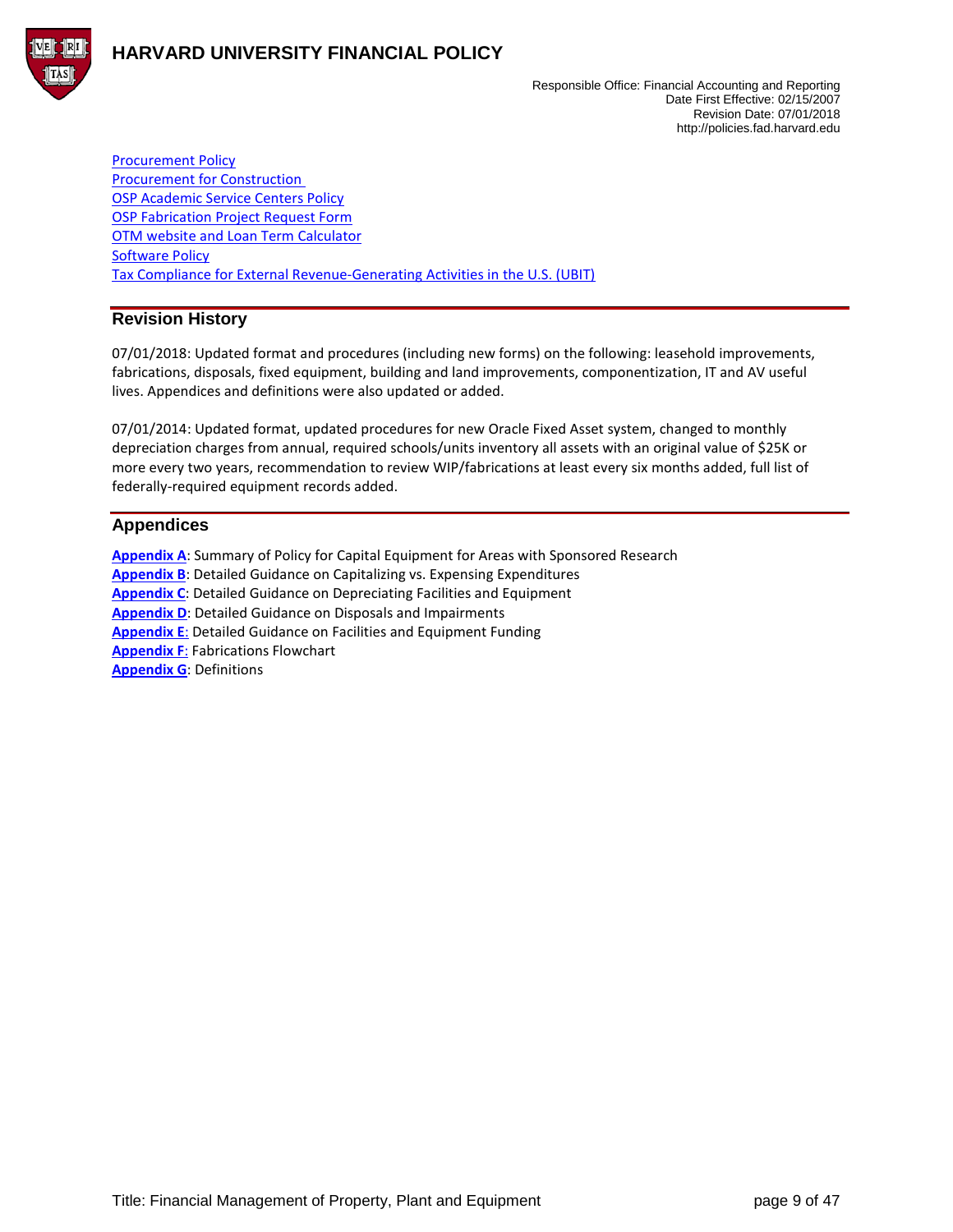

# <span id="page-9-0"></span>**Appendix A: Summary of Policy for Capital Equipment in Areas with Sponsored Research**

Note: This Appendix summarizes the guidance in th[e Financial Management of Property, Plant and Equipment Policy](#page-0-1) that specifically relates to areas with sponsored research. The various accounting and system requirements that relate to all equipment at Harvard are found in th[e Financial Management of Property, Plant and](https://policies.fad.harvard.edu/pages/facilities-and-equipment) Equipment Policy.

### **Policy Statement**

Capital equipment is the property of Harvard University or a sponsor, not the faculty, department, school or unit. Capital equipment should be safeguarded and used for University programs and purposes.

This appendix, as part of the [Financial Management of Property, Plant and Equipment Policy,](#page-0-1) summarizes the required treatment of capital equipment in any area that has sponsored research. If direction differs between this policy and external regulations, sponsor or donor terms, or other internal policy or procedures, the more restrictive instruction will apply.

As in the case with all expenditures, areas should confirm prior to the purchase of property, plant and equipment that it is allocable and allowable if restricted or sponsored funding is being used for the purchase.

### **Reason for Policy**

The University receives external funding from federal and non-federal sponsors and must classify, safeguard, depreciate and retire equipment accordingly. In addition, certain sponsors may have capital equipment requirements in the terms and conditions of the award.

Federal regulations include:

- Office of Management and Budget (OMB) Uniform Administrative Requirements, Cost Principles, and Audit Requirements for Federal Awards[, 2 CFR 200.312;](https://www.ecfr.gov/cgi-bin/retrieveECFR?gp=&SID=a2d2f74eb4490eb05b8da808153bf412&mc=true&n=sp2.1.200.d&r=SUBPART&ty=HTML#se2.1.200_1312) [200.313;](https://www.ecfr.gov/cgi-bin/retrieveECFR?gp=&SID=a2d2f74eb4490eb05b8da808153bf412&mc=true&n=sp2.1.200.d&r=SUBPART&ty=HTML#se2.1.200_1313) [200.436](https://www.ecfr.gov/cgi-bin/retrieveECFR?gp=&SID=a2d2f74eb4490eb05b8da808153bf412&mc=true&n=pt2.1.200&r=PART&ty=HTML#se2.1.200_1436) (Uniform Guidance)
- Federal Acquisition Regulations (FAR)[, parts 45](https://www.ecfr.gov/cgi-bin/text-idx?SID=c20479c8340d228158df8628cc8c9435&mc=true&node=pt48.1.45&rgn=div5) an[d 52.245](https://www.ecfr.gov/cgi-bin/text-idx?SID=c20479c8340d228158df8628cc8c9435&mc=true&node=pt48.2.52&rgn=div5#se48.2.52_1245_61)
- [Defense Federal Acquisition Regulation Supplement \(DFARS\)](https://www.ecfr.gov/cgi-bin/text-idx?SID=03817eaa07cdd125237861ce7183151c&mc=true&tpl=/ecfrbrowse/Title48/48cfrv3_02.tpl#0)
- [Department of Energy Financial Management Handbook,](https://energy.gov/cfo/downloads/financial-management-handbook) Chapter 10

### **Who Must Comply**

All areas must comply with the [Financial Management of Property, Plant and Equipment Policy](https://policies.fad.harvard.edu/pages/facilities-and-equipment) and areas with sponsored research must comply with this Appendix A. Areas are defined as all Harvard University schools, school or units, and local units, Allied Institutions and University-wide Initiatives.

### **Procedures**

The following procedures relate to acquisition, recording, retirement, and disposition of equipment in areas with research.

### **I. Acquisition/Purchase**

When using federal funds, areas acquisitions must meet the following:

- A. Requirements fro[m Section II](#page-0-0) of the Financial Management of Property, Plant and Equipment (PPE) Policy and any additional specific sponsor requirements.
- B. Appendix  $B$  for information on the types of costs that may be capitalized as equipment versus those costs that must be expensed separately. This includes information on both equipment acquired by purchase, multi-component equipment and capitalization of lab space.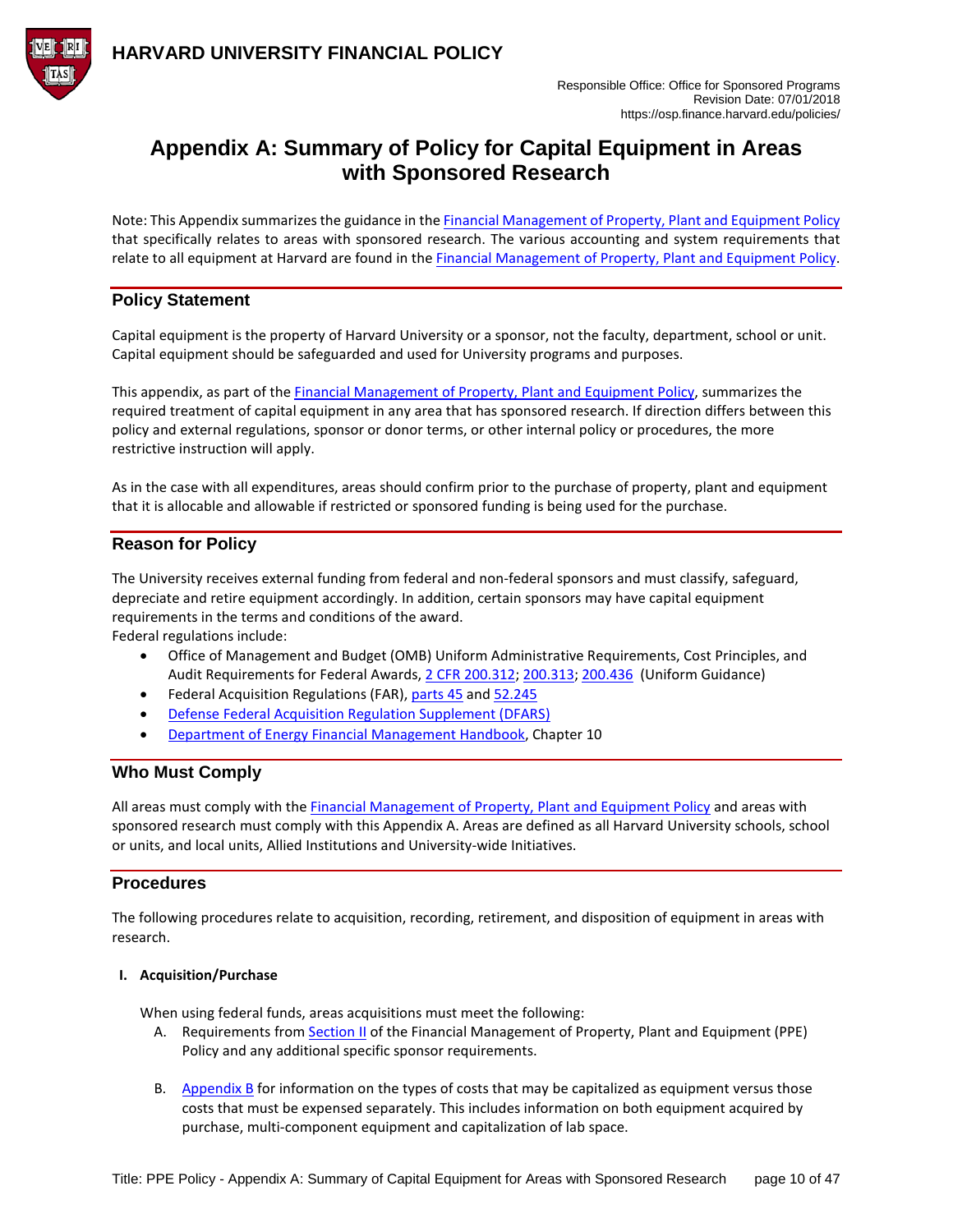

C. [Uniform Guidance](https://www.ecfr.gov/cgi-bin/text-idx?%20SID=704835d27377ef5213a51c149de40cab&node=2:1.1.2.2.1&rgn=div5#sg2.1.200_1316.sg3) and [Procurement Policy](https://policies.fad.harvard.edu/procurement) regarding contractor selection justification requirements.

#### **II. Fabrications – Work in Progress (WIP)**

Refer to **[Appendix B](#page-14-0)** for detailed information on Equipment Fabrications, including how to determine if your project qualifies for capitalization or if it needs to be expensed separately. See also Appendix F - Fabrications [Flowchart.](#page-43-0)

Fabrications are excluded from indirect costs.

All sponsored WIP must be reviewed every 6 months. If an award is scheduled to close, but the WIP remains open, a justification required as to why the WIP will remain open. The open WIP may need to be moved onto a new account string.

# **III. Upgrades (also known as Betterments, Enhancements or Modifications)**

Refer to [Appendix B](#page-14-0) for detailed information on upgrades.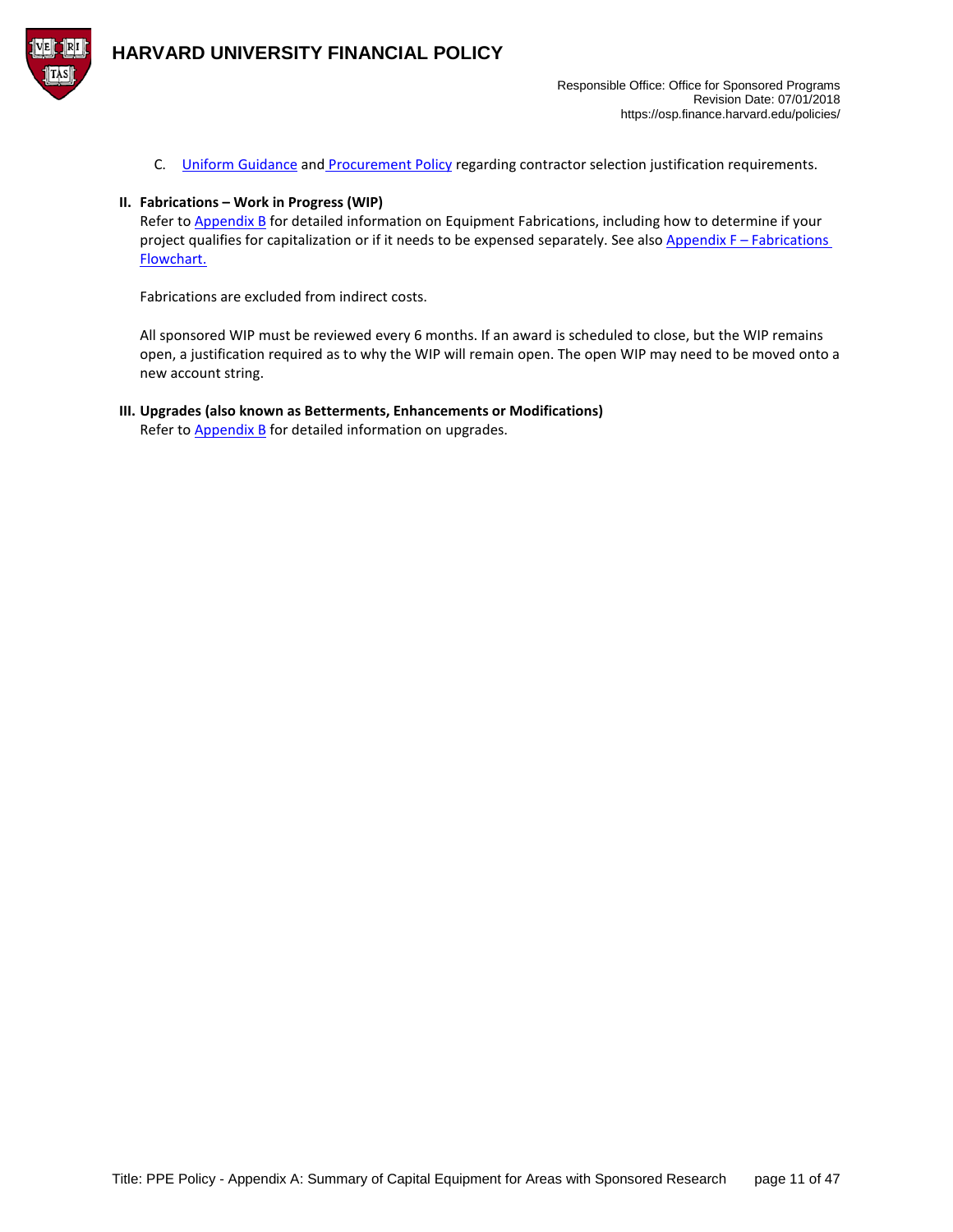

### **IV. Equipment Classifications**

Capital equipment is classified based on ownership of or title to the equipment, which is determined by the provisions of the sponsored award terms and conditions under which it was acquired. There are four classifications of capital equipment used for research:

<span id="page-11-0"></span>

|                                             |                                                                                                                                                                                          |                                                                                                                      |                                                                                                                                                                                                                                                                                                                                                                                           |                | <b>Equipment Tag Type?</b> |                     |               |
|---------------------------------------------|------------------------------------------------------------------------------------------------------------------------------------------------------------------------------------------|----------------------------------------------------------------------------------------------------------------------|-------------------------------------------------------------------------------------------------------------------------------------------------------------------------------------------------------------------------------------------------------------------------------------------------------------------------------------------------------------------------------------------|----------------|----------------------------|---------------------|---------------|
| Classification                              | <b>Purchase/Acquisition Details</b>                                                                                                                                                      | <b>Title</b>                                                                                                         | Description                                                                                                                                                                                                                                                                                                                                                                               | <b>Harvard</b> | Government                 | <b>Depreciated?</b> | F&A<br>Calc.? |
| Sponsor-<br>Funded                          | Purchased in whole or in part<br>with sponsored funds                                                                                                                                    | Harvard*<br>*May be<br>conditional title.<br>See award terms &<br>conditions &<br>applicable federal<br>regulations. | Sponsored equipment purchased with<br>federal funds may also be considered<br>"exempt equipment." Title to exempt<br>equipment is conditional and is subject<br>to federal use and disposition<br>restrictions. Equipment purchased with<br>non-federal funds may also be subject<br>to special terms and conditions of the<br>sponsored award.                                           | <b>Yes</b>     | <b>No</b>                  | Yes                 | No            |
| Government-<br>Titled<br>Equipment<br>(GTE) | Purchased with federal funds<br>with title vested to the<br>federal government                                                                                                           | Government or<br><b>External Entity</b>                                                                              | GTE may not be disposed or removed<br>from service without approval from the<br>sponsor. Note that non-federal<br>sponsors may also reserve title to<br>equipment according to the terms and<br>conditions of the award.                                                                                                                                                                  | Yes            | Yes                        | Yes                 | No            |
| Government-<br>Furnished<br>Property (GFP)  | In the possession of, or<br>acquired directly by, the<br>federal government &<br>subsequently delivered or<br>otherwise made available to<br>the University under a grant<br>or contract | Government or<br><b>External Entity</b>                                                                              | Title to GFP remains with the<br>government, regardless of the<br>equipment's value. GFP is recorded in<br>Oracle Assets with an acquisition cost of<br>\$0, as the equipment is not purchased.                                                                                                                                                                                           | Yes            | Yes                        | No                  | No            |
| University-<br>Funded<br>Equipment          | Purchased with non-<br>sponsored university funds<br>(including gifts or<br>endowments)                                                                                                  | Harvard                                                                                                              | Title to University-funded equipment is<br>vested with Harvard. University-funded<br>equipment is tested as part of the Single<br>Audit and is generally subject to the<br>same guidelines as sponsored<br>equipment. For policy information<br>related to University-funded<br>equipment, see the main <b>Financial</b><br>Management of Property, Plant and<br><b>Equipment Policy.</b> | Yes            | <b>No</b>                  | Yes                 | Yes           |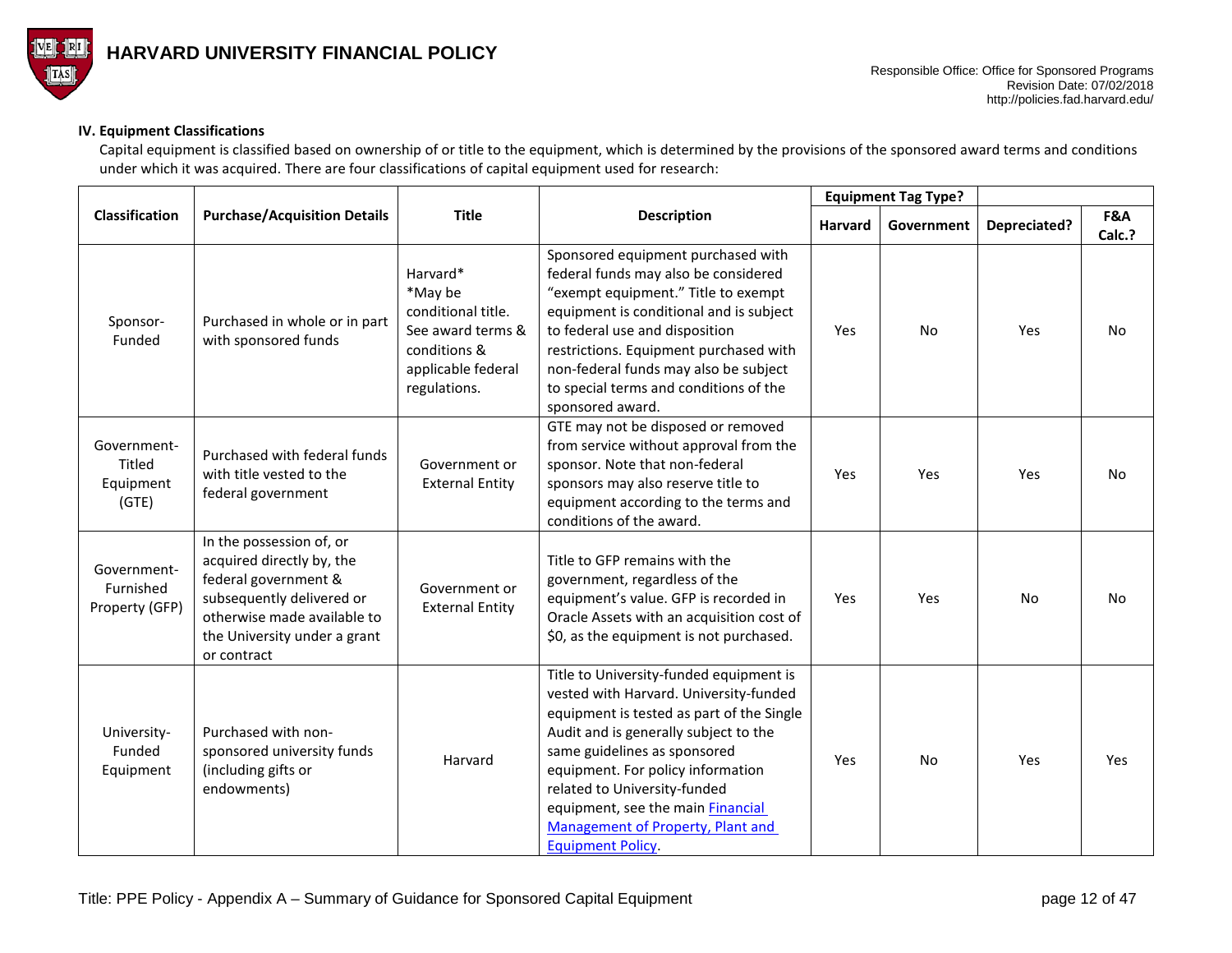

### **V. Records**

### A. Identification of Equipment

See [Inventory and Asset Management](#page-4-0) of the Financial Management of Property, Plant and Equipment Policy.

### B. Tagging Equipment

All equipment that is the property of the federal government, whether Government-Titled Equipment or Government-Furnished Property, must be tagged with an additional tag identifying it as government property.

See [Inventory and Asset Management](#page-4-0) of the Financial Management of Property, Plant and Equipment Policy.

### C. Inventory Control

Federal regulations require any area with federally-sponsored research perform a full physical inventory of all sponsored and non-sponsored equipment with an original price of \$5,000 or more every two years to verify both the accuracy of equipment records and the existence and current use of equipment (whether purchased, fabricated or furnished). Inventory records must contain information necessary to identify the equipment including equipment description, serial number, acquisition information and location. It is the responsibility of the areas to perform the federal and University-required inventories and maintain all inventory and equipment records. See [Fixed Assets Inventory Job Aids.](https://trainingportal.harvard.edu/Saba/Web_spf/NA1PRD0068/common/searchresults/inventory/ALL)

### D. Movement of Equipment

The movement of Government-Titled Equipment must be registered with the area-level equipment manager using an Offsite Equipment Form regardless of the duration of removal from its recorded location.

Additionally, the movement of Harvard equipment to international locations is subject to export controls. Please contact the area equipment manager and the area's **Export Control Officer**.

See [Inventory and Asset Management](#page-4-0) of the Financial Management of Property, Plant and Equipment Policy.

### **VI. Disposition, Retirement and Impairment** - See [Appendix D](#page-31-1)

A. Retirement of Sponsor-Funded or Sponsor-Titled Equipment

<span id="page-12-0"></span>Equipment purchased with sponsored funds is often subject to sponsor-specific disposition restrictions and may require additional sponsor approval before disposition. The area equipment manager will work with the Office for Sponsored Programs (OSP) to comply with any relevant sponsor restrictions. Additionally, any retirement request for capital equipment purchased on an active sponsored award should be reviewed by the area sponsored research office and OSP. Sponsor-titled equipment may not be removed from University premises or oversight without prior approval of the sponsor and OSP.

### B. Equipment Sales (See [Appendix D\)](#page-31-0)

The University does not allow the sale of sponsor-funded equipment; exceptions to this policy are rare and are reviewed by the area equipment manager, area sponsored research office, the school or unit finance office and OSP on a case-by-case basis. Sales or [Unrelated Business Income Tax m](https://policies.fad.harvard.edu/pages/tax-compliance-external-revenue-generating-activities)ay apply. Contact the Tax Reporting Office for additional information.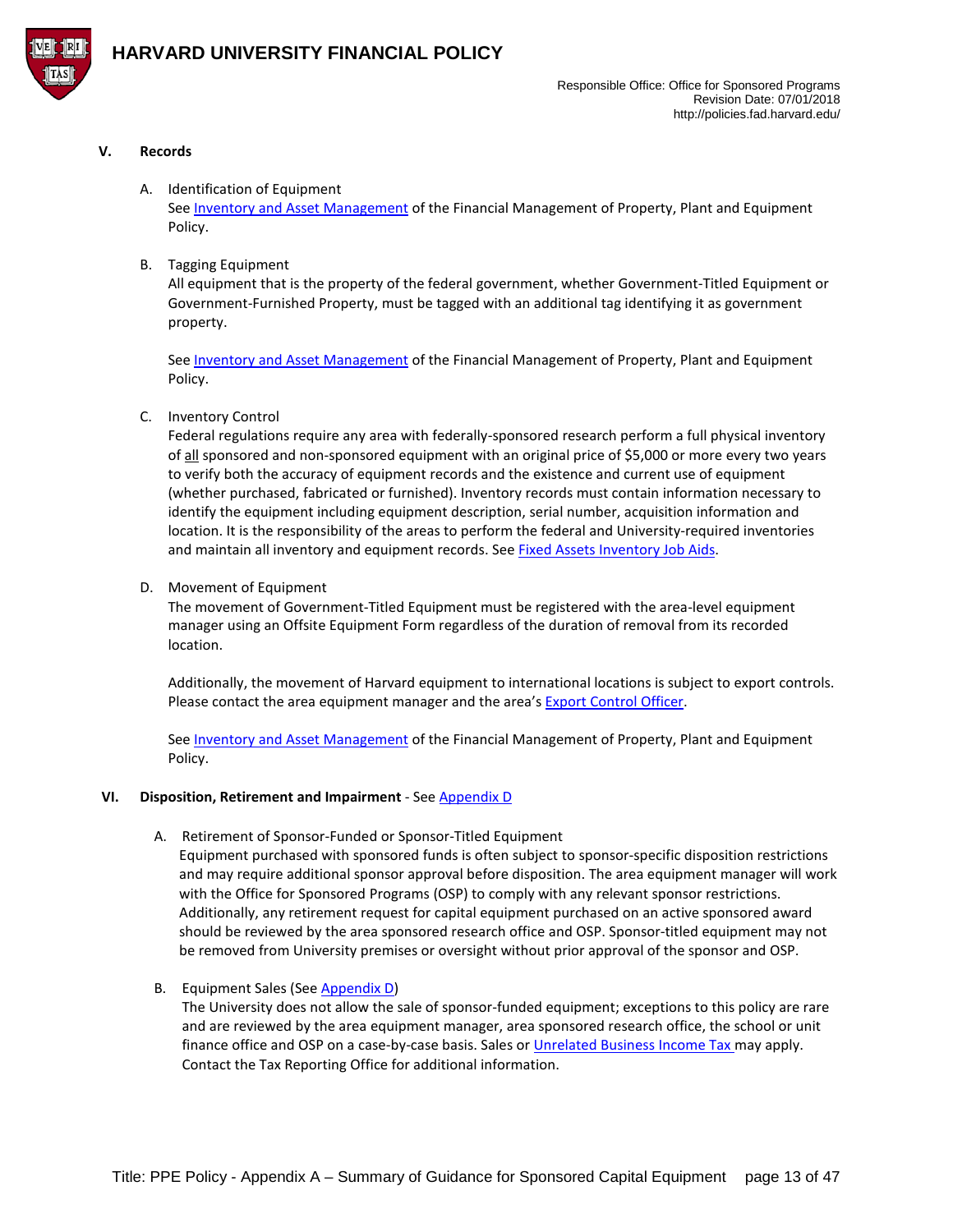

### **Responsibilities and Contacts – Summary for Capital Equipment for Areas with Sponsored Research**

**Harvard University**: Harvard University is responsible for capital equipment in accordance with the provisions of the corresponding sponsored project and federal guidelines. Harvard has a decentralized equipment management structure under which individual areas are responsible for most aspects of sponsored equipment management. Management of capital equipment includes proper records maintenance, safeguarding of equipment, and assurance that disposition or encumbrance of equipment is performed in accordance with federal and other sponsor requirements.

**Principal Investigators**: Principal Investigators (PIs) are responsible for the management of capital equipment under their sponsored awards and have ultimate responsibility for compliance with this policy and the terms and conditions of the sponsored award. PIs are responsible for tracking equipment used in their lab or under their direction, assisting in the completion of reports and physical inventories, and prompt notification of the area equipment manager and department of any changes with respect to condition, location, loss, or damage.

**Areas with Sponsored Research**: Areas are responsible for maintaining their equipment records in Oracle Fixed Assets. In addition, areas are responsible for using, maintaining, protecting, and disposing of capital equipment according to the terms and conditions of the sponsored award through which the equipment was acquired. Areas are also responsible for following University capital equipment policies. Contact your area's equipment manager for additional guidance.

**Office for Sponsored Programs:** The Office for Sponsored Programs (OSP) is responsible for providing sponsored policy and procedural guidance. OSP is also responsible for responding to requests for reports and information from sponsors, auditors and other parties. OSP, on behalf of the areas, submits federal reports to the government (e.g. NASA form 1018).

**Financial Accounting and Reporting**: Financial Accounting and Reporting (FAR), within the Office of the Controller, maintains capital equipment policies to ensure adherence with Generally Accepted Accounting Principles (GAAP) and other regulatory requirements, to promote consistent accounting treatment across the University, and to ensure the operating results of University school and units are not misstated as a result of transactions unrecorded or recorded improperly.

### **Definitions – See** [Appendix G](#page-44-0)

### **Related Resources**

[Capital Equipment Policy Training](https://trainingportal.harvard.edu/Saba/Web_spf/NA1PRD0068/common/leclassdetail/regdw000000000132722?context=user&learnerId=emplo000000000072116)

[Government-Owned Property Overview and Procedures](https://osp.finance.harvard.edu/capital-equipment-policy) provides information on managing government-furnished property (GFP) and government-titled equipment (GTE).

[Financial Management of Facilities and Equipment Policy](https://policies.fad.harvard.edu/pages/facilities-and-equipment) **–**for all capital assets at the University (including equipment, buildings and land).

[Procurement Policy](https://policies.fad.harvard.edu/procurement)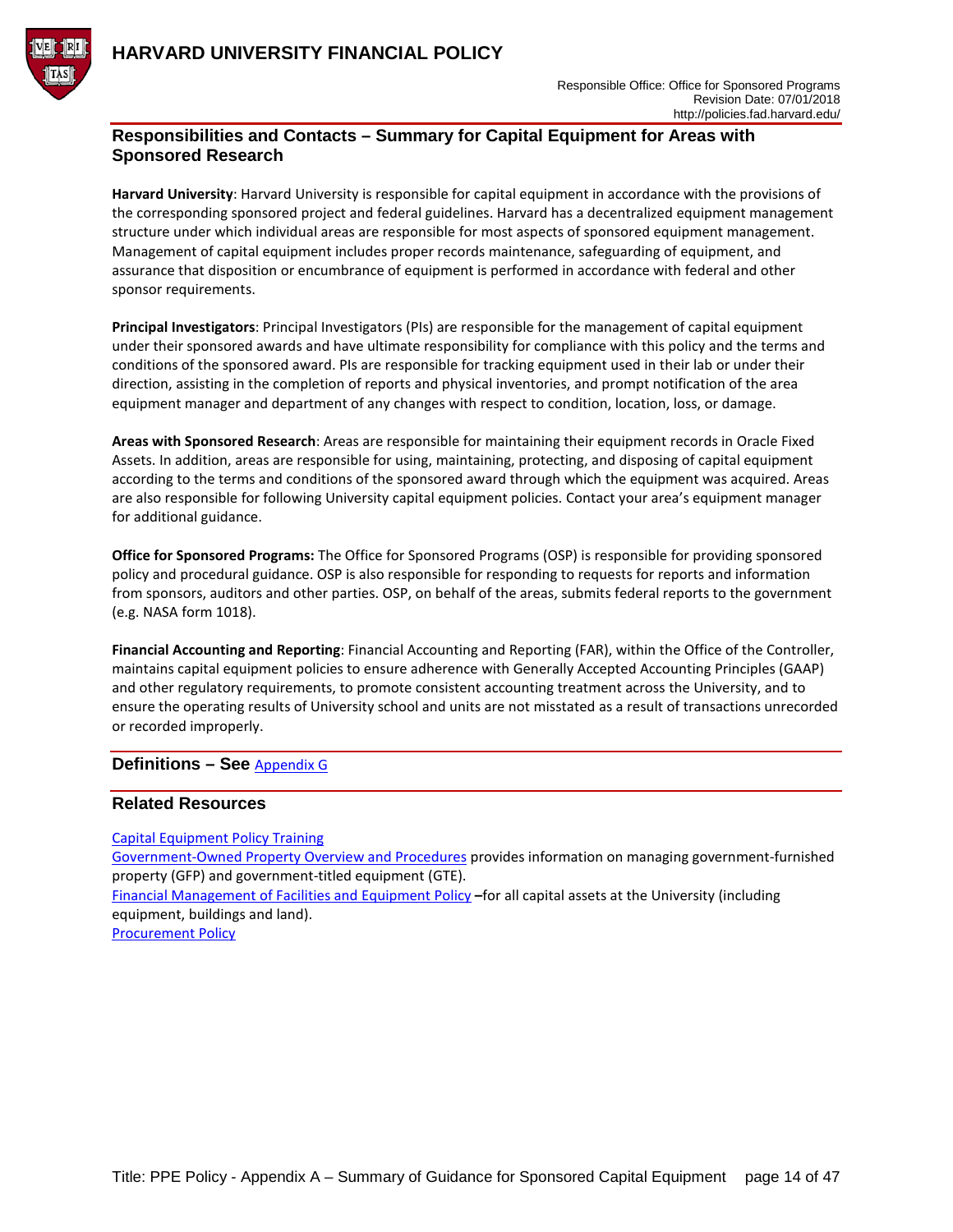

## <span id="page-14-0"></span>**Appendix B: Detailed Guidance on Capitalizing vs. Expensing Expenditures**

Basic rules for how and when to record capital items: To qualify for capitalization, an expenditure must meet all three of the below criteria. If the item does not meet all of these criteria, the amount must be expensed in the year incurred (i.e., when goods are received by or services are provided to the University).

- The item must be acquired for use in operations, and not for investment or sale, AND
- the item must have a useful life of one year ormore, AND
- the amount must meet the following materialitythresholds.

| Category                                                  | <b>Threshold for Capitalization</b> |
|-----------------------------------------------------------|-------------------------------------|
| Land                                                      | $N/A$ – all land is capitalized     |
| Land Improvements                                         | \$100,000 (in total project costs)  |
| <b>Buildings</b>                                          | \$100,000 (in total project costs)  |
| <b>Building Improvements</b>                              | \$100,000 (in total project costs)  |
| Leasehold Improvements                                    | \$100,000 (in total project costs)  |
| <b>Fixed Equipment</b>                                    | $$100,000 - per$ unit               |
| Furnishings and Equipment (MFE)                           | \$5,000 - per unit                  |
| <b>MFE Upgrades</b>                                       | \$5,000 - per unit                  |
| Software - Purchased, Licensed, or Developed*             | \$5,000                             |
| Purchased or Licensed software but Harvard does not "own" | Expense                             |
| the code or maintain the software.                        |                                     |
| Internally-Developed                                      | \$500,000 (in total project costs)  |
| Purchased (Harvard "owns" the code and can customize and  | \$5,000 – per unit                  |
| maintains the software)                                   |                                     |
| Licensed (Harvard "owns" the code and can customize and   | \$5,000 – per unit                  |
| maintains the software                                    |                                     |

Recording an amount as an asset requires a debit to the appropriate asset object code. The following are the object code ranges for facilities and equipment assets.

Equipment, furnishing and vehicle purchases (those that are not debt-financed and not part of a construction project) are initially recorded through the expense object code range 6800-6869, "Equipment, Furniture + Fixtures>=\$5000". The transaction is subsequently reclassified at the school or unit level to the appropriate asset object code via a nightly Mass Additions process. Once the Mass Additions process is completed, the Create Accounting process is run to create journal entries that will record the asset costs on the balance sheet. These journal entries result in the reclassification of the costs using special contra-funds. The equipment expenditure remains recorded in the original fund that was charged.

\* See the [Software Policy](https://policies.fad.harvard.edu/accounting-internally-developed-software)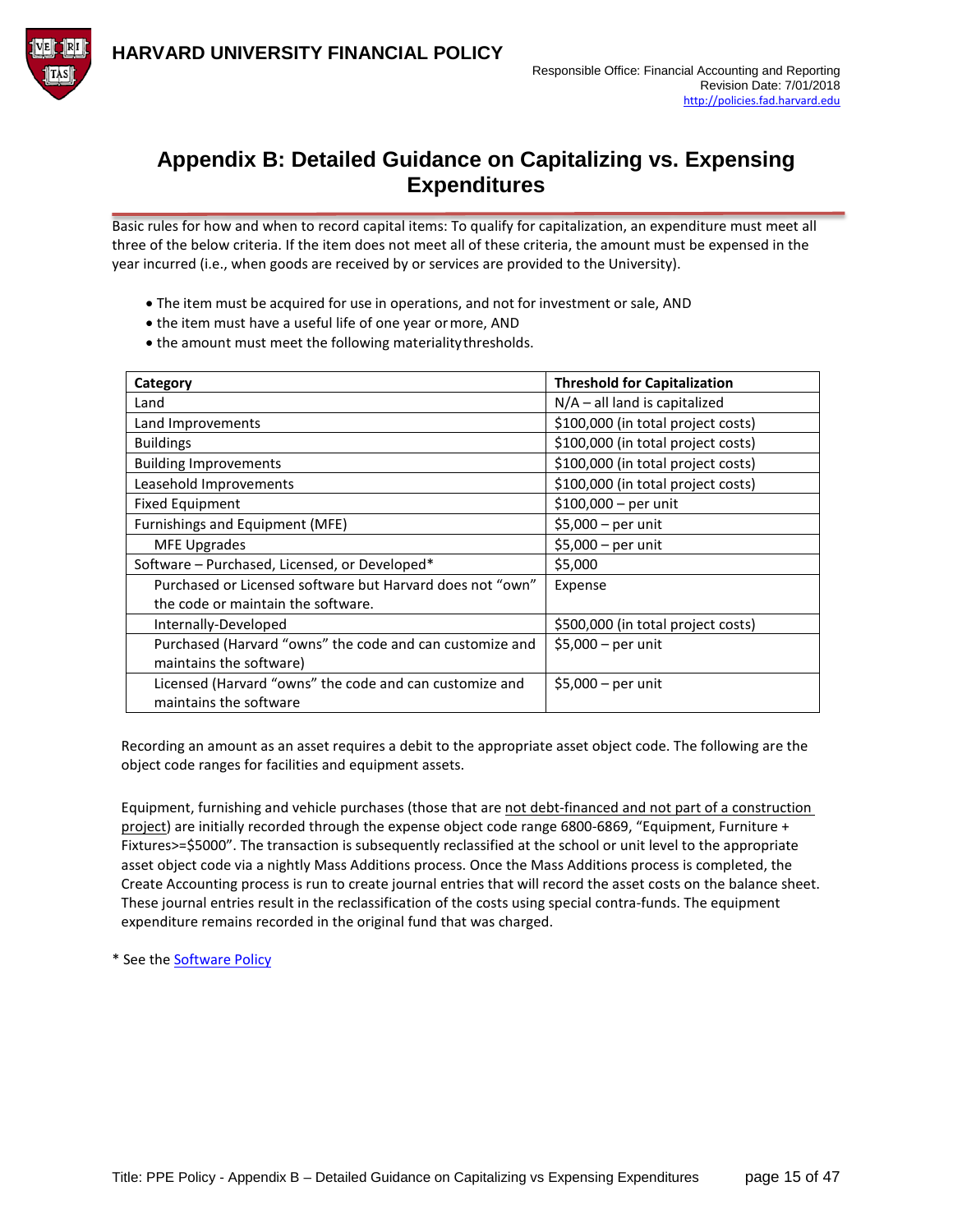



| I. Corresponding Expense/Asset Object Codes: |  |  |
|----------------------------------------------|--|--|
|                                              |  |  |

|                                    |                                                | <b>Asset Object</b> | <b>Expense Object</b> |
|------------------------------------|------------------------------------------------|---------------------|-----------------------|
| <b>Asset Description</b>           | <b>Expense Description</b>                     | Code                | Code                  |
|                                    | Noncomputer Equip, Non-Sponsored^Equip         |                     |                       |
| General Equipment                  | $>=$ \$5000                                    | 1000-1029*          | 6801                  |
| <b>General Equipment</b>           | Noncomputer Equip, Sponsored^Equip >=\$5000    | 1000-1029*          | 6802                  |
| Computer equipment                 | Computer, Non-Sponsored^Equip >=\$5000         | 1030-1059*          | 6803                  |
| Computer equipment                 | Computer, Sponsored^Equip >=\$5000             | 1030-1059*          | 6804                  |
| Residential furnishing +           | Residential Furn+Fixtures, Non-Sponsored^Equip |                     |                       |
| fixtures                           | $>=$ \$5000                                    | 1060-1089*          | 6805                  |
| Residential furnishing +           | Residential Furn+Fixtures, Sponsored^Equip     |                     |                       |
| fixtures                           | $>=$ \$5000                                    | 1060-1089*          | 6806                  |
|                                    | Office Furn+Fixtures, Non-Sponsored^Equip      |                     |                       |
| Office furnishings + fixtures      | $>=$ \$5000                                    | 1090-1119*          | 6807                  |
| Office furnishings + fixtures      | Office Furn+Fixtures, Sponsored^Equip >=\$5000 | 1090-1119*          | 6808                  |
| Vehicles                           | Vehicle, Non-Sponsored^Equip >=\$5000          | 1120-1139*          | 6809                  |
| Vehicles                           | Vehicle, Sponsored^Equip >=\$5000              | 1120-1139*          | 6810                  |
| Work in progress                   | Non-Sponsored Work in Progress^Equip >=\$5000  | 1140-1169*          | 6811                  |
| Work in progress                   | Sponsored Work in Progress^Equip >=\$5000      | 1140-1169*          | 6812                  |
|                                    | Scientific Equipment, Non-Sponsored^Equip      |                     |                       |
| Scientific Equipment               | $>=$ \$5000                                    | 1003                | 6813                  |
| Scientific Equipment               | Scientific Equipment, Sponsored^Equip >=\$5000 | 1003                | 6814                  |
| Software                           | Software, Non-Sponsored^Equip >=\$5000         | 1032                | 6815                  |
| Software                           | Software, Sponsored ^Equip >=\$5000            | 1032                | 6816                  |
| <b>Fixed Equipment</b>             | Fixed Equipment, Non-Sponsored >= 100,000      | 1000                | 6817                  |
| <b>Buildings (including</b>        |                                                |                     |                       |
| improvements)                      | *n/a                                           | 1200-1219           | n/a                   |
| Land (including                    |                                                |                     |                       |
| improvements)                      | *n/a                                           | 1230-1239           | n/a                   |
| Capital leasehold                  |                                                |                     |                       |
| improvements                       | *n/a                                           | 1240-1249           | n/a                   |
| <b>CIP-facilities construction</b> | *n/a                                           | 1250-1399           | n/a                   |
| CIP-land + buildings               | *n/a                                           | 1400-1409           | n/a                   |
| CIP-moveable furnishings +         |                                                |                     |                       |
| equipment                          | *n/a                                           | 1410-1419           | n/a                   |
| CIP-other costs                    | *n/a                                           | 1420-1588           | n/a                   |
| CIP-Interest                       | $*n/a$                                         | 1590-1599           | n/a                   |

\* N/A – These costs must go through CAPS; they are not coded to the 68xx object code range. Acquisitions of buildings and land do not go through the CAPS system but should be identified in school and unit capital plans.

It is important to note that the \$5,000 threshold, specified in the expense object code range 6800-6869, is for individual equipment, furnishings or vehicle purchases that cost \$5,000 or more.

Costs cannot be capitalized for individual items (that are not part of multicomponent equipment) costing less than \$5,000, even if the total purchase (invoice) exceeds \$5,000. When this occurs, a separate set of object codes ranging from 6710-6789 must be used to capture these expenses.

Component parts of one piece of equipment (e.g., a CPU, computer monitor, keyboard, mouse, etc.), if purchased at the same time, must be accumulated and capitalized if, in total, the cost is greater than \$5,000.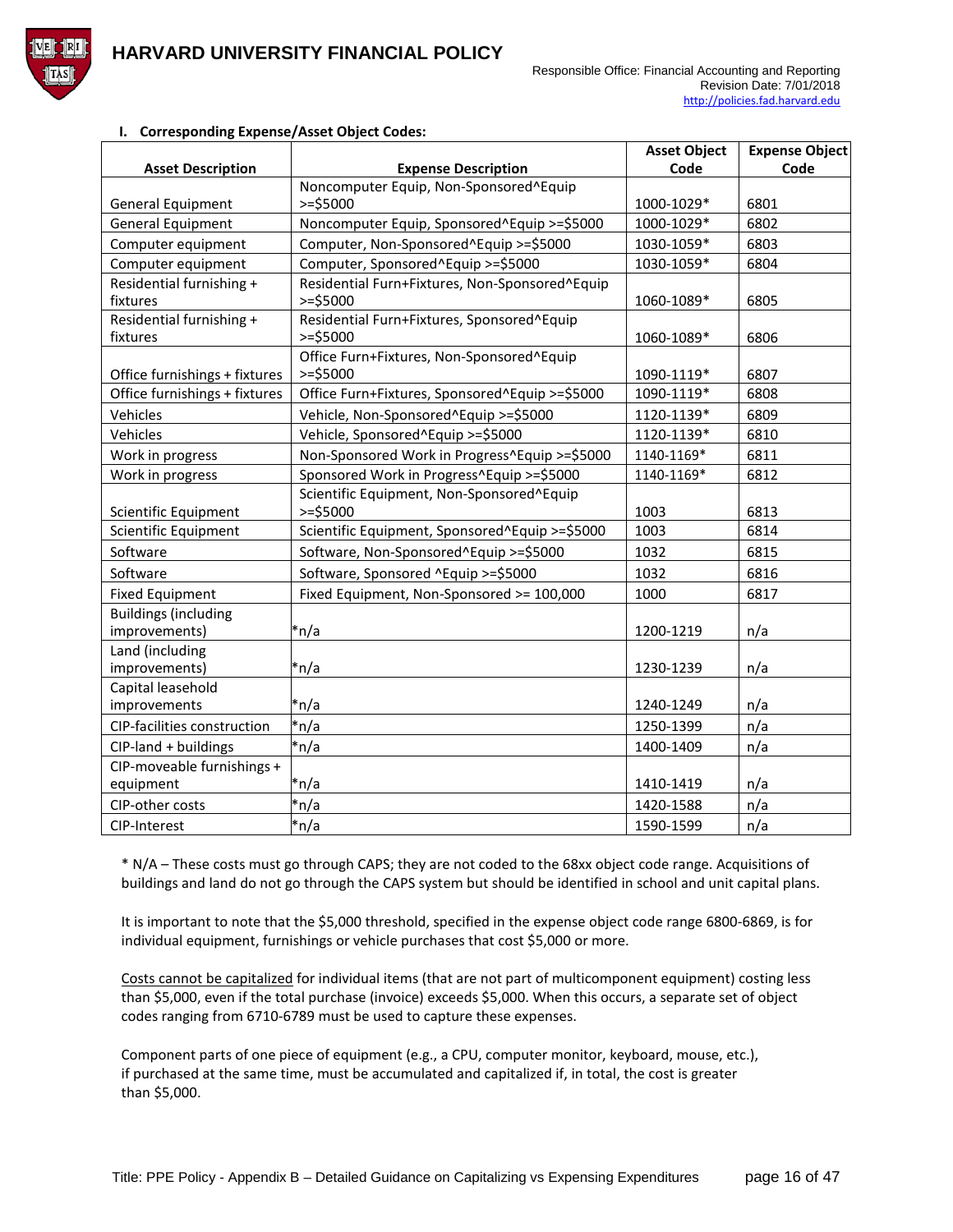

### **II. What Costs to Capitalize versus Expense**

When acquiring land, land improvements, buildings, buildings improvement, and equipment, all significant expenditures that are necessary to obtain and prepare the asset for its intended use are generally capitalized, if they meet the capitalization guidelines outlined below. The capitalization guidelines differ for each type of asset.

### A. Land

The following expenditures may be capitalized to the cost of land:

- The original acquisition price
- Commissions related to theacquisition
- Legal fees related to the acquisition
- Costs of surveys
- Costs of removing unwanted buildings that were present prior to the purchase from the land, less any proceeds from salvage, and that were intended to remove at the time of purchase.
- Costs of permanent improvements (e.g., replacing contaminated soil)

A listing of typical costs associated with the purchase of land and their capitalization versus expense treatment are presented in th[e charts](#page-25-0) that follow.

B. Land Improvements

Expenditures for land improvements that have limited lives are capitalized separately from the land and depreciated over their expected useful lives.

The following expenditures may be capitalized as land improvements if total project costs \$100,000 or more:

- Private driveways
- Sidewalks
- Fences
- Parking lots
- Rights-of-way access or easements
- Lighting
- Sewer systems
- Landscaping

A listing of typical costs associated with land improvements and their capitalization versus expense treatment is presented in the charts [here.](#page-24-0)

- C. Buildings
	- 1. If acquired by purchase

In general, all costs associated with readying an asset for use may be capitalized. These costs must be specifically attributable to the purchase. Incidental costs (i.e., those not critical to preparing the asset for use) are expensed as incurred.

For larger acquisitions, considerable pre-acquisition costs are common and may also be capitalized as long as the building is ultimately purchased. These are typically recorded as prepaid expenses to object code 0540, "Prepaid + Accrued items" and include:

- Legal fees
- Environmental studies (excludes remediationcosts)
- Transportation studies
- Due diligence costs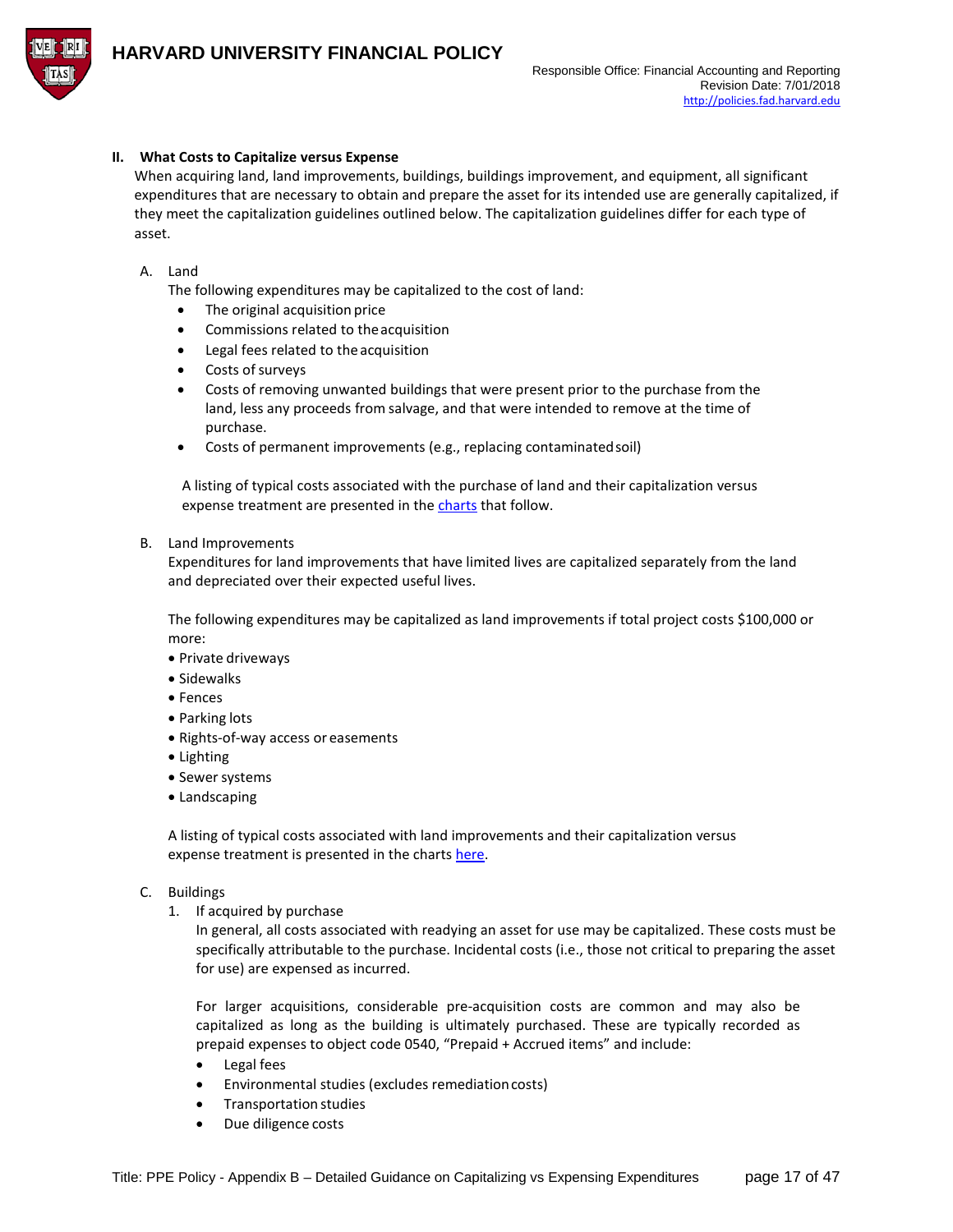

• Real estate commissions

Once the acquisition is completed, any amounts previously recorded as prepaid expenses are transferred through AP Adjustment to the appropriate plant or Construction in Progress (CIP) account by crediting prepaid expense and debiting the appropriate plant or CIP object code.

For pre-acquisition costs to be capitalized, the acquisition must be completed. For example, where pre-acquisition legal fees are incurred and environmental studies are performed but the building in question is ultimately not purchased, the legal fees and environmental costs must be expensed.

In cases where land and a building are purchased together for one price, an allocation is required to appropriately split the cost between the two assets. This allocation is made using appraisal values at the time of purchase.

2. If acquired by construction

Constructed buildings can include a broader range of capitalizable costs than purchased buildings. These costs may include such items as salaries for project managers, overhead and external interest charges. A listing of typical costs incurred to construct a building and their capitalization versus expense treatment is presented in the charts that follow.

In cases where land and a building are purchased with the intent to remove the building to prepare the land for construction of a new building, the cost of the building being demolished is capitalized to the land, rather than as part of the cost of the new building. This would include any hazardous materials remediation.

The cost of removing an existing building that was not intended to be removed upon purchase and that has been in use for some time is treated as an adjustment to the gain or loss on disposal of that building, and not as part of the costs capitalized with the newly constructed building.

It is important to distinguish between the cost of the building and the costs of other assets, such as movable furnishings and equipment (MFEs). MFE costs are treated as separate assets and depreciated over their expected useful lives. MFEs are discussed further in the "Equipment if acquired by construction" section of this document.

3. Completing Construction

A project must be placed in service (PIS) upon completion, typically upon the Certificate of Occupancy. The close request is initiated through CAPS as the Construction Close Request (CCR), which is submitted to FAR. This is the same process used for building improvements, discussed below.

It is imperative that the PIS date be reviewed to ensure it accurately reflects the date of completion, rather than the date that the form has been submitted. This may result in catch-up depreciation.

D. Building Improvements

To qualify for capitalization, building improvement expenditures must exceed \$100,000 (excluding MFE costs) in total and represent significant alterations, renovations or structural changes that increase the usefulness of the asset, enhance its efficiency or prolong its useful life by more than one year.

Whenever any building improvements are undertaken, it should be noted that the previous assets associated with the building should be reviewed for impairment. Refer also to the [Internal Control Matrix.](https://hwpi.harvard.edu/internalcontrols/business-cycle-controls-matrices)

1. Capitalizable building improvements may include interior or exterior renovation of a building, or upgrading of building systems such as electrical wiring or plumbing. They may also include the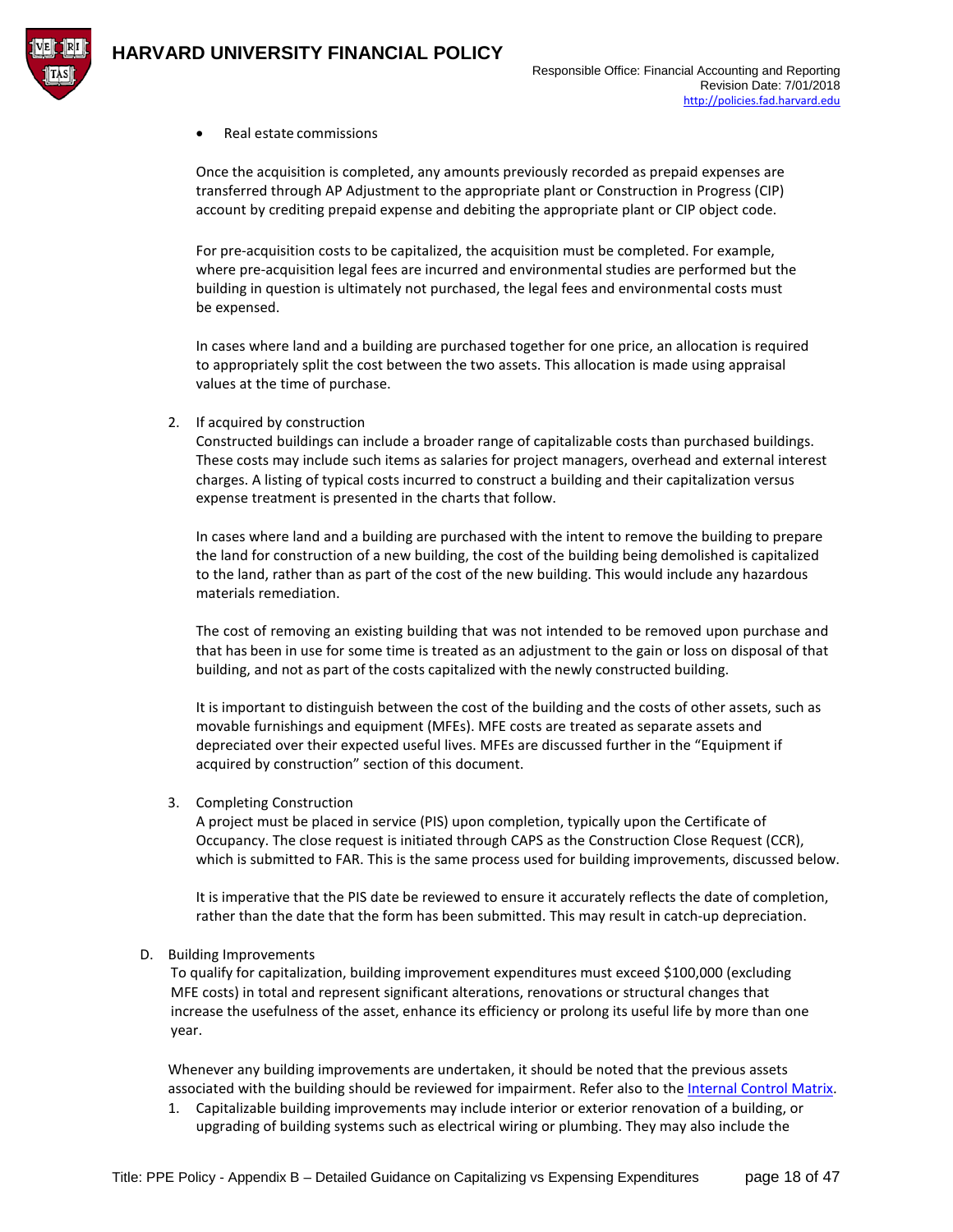

completion of interior or exterior finishes, so long as they represent a significant alteration or renovation. There are three major categories of renovation that may be capitalized:

- a. Alterations changes to the internal structural arrangement or other physical characteristics of an existing asset so that it may be effectively used for a newly designated purpose. Examples of alterationsinclude:
	- •Adding a lunch area, rest rooms, offices or a new wing to an existing building
	- •Changing classroom space into officespace
	- •Converting three offices into oneoffice
	- •Installing new wiring, heating, painting and leasehold improvements to prepare the property for new use by a tenant
- b. Renovations the total or partial upgrading of a facility to higher standards of quality or efficiency. Examples of renovationsinclude:
- Conforming a building or area to municipal building code or government regulations
- Replacing a sheet metal roof with a copperroof
- Transitioning an old research laboratory into a state-of-the-art facility, with new fixed equipment, lighting or other subsystems
- c. Renewals and replacements the overhaul or replacement of major constituent parts that have deteriorated because of time or usage, where the deterioration has not been corrected through ongoing or required maintenance and now requires a major overhaul. These projects can involve fixed equipment, which is different from moveable furniture and equipment (MFE). Fixed equipment is defined as equipment that is bolted to and part of the operations of a building (i.e., elevators, coolers, boilers, etc.) In research buildings, fixed equipment is tracked as a separate component. Examples of renewals and replacements include:
	- Installing a new floor
	- Replacing old or broken windows as part of a larger renovation project
	- Replacing electrical, plumbing, heating or air conditioning systems
	- Resurfacing an entire roof (even if it is replaced with the same type of material that previously existed)

*Note: Research facilities must be componentized, meaning asset components are grouped and depreciated in separate categories with differing useful lives. Such components include the shell, roof, finishes, fixed equipment and services. Depreciation methods and corresponding useful lives are discussed in [Appendix C](#page-29-0) of this policy.*

In contrast to the three broad improvement categories that qualify as capital expenditures, there are two major types of expenditures that DO NOT qualify as capital in nature and are to be expensed in the year incurred:

- 2. Repairs and maintenance costs associated with recurring work required to preserve or immediately restore a facility to such condition that it can be effectively used for its designated purpose (i.e., not a new purpose). Examples of repairs and maintenance workinclude:
	- Repairs made to prevent damage to afacility
	- **•** Custodial services
	- A leaky faucet repair
	- Replacement of minor parts
	- Replacement of a worn-out rug
	- Redecoration or remodeling without a change in purpose and not associated with a larger renovation project
	- Repainting orwallpapering
	- Installation of wall-to-wall carpeting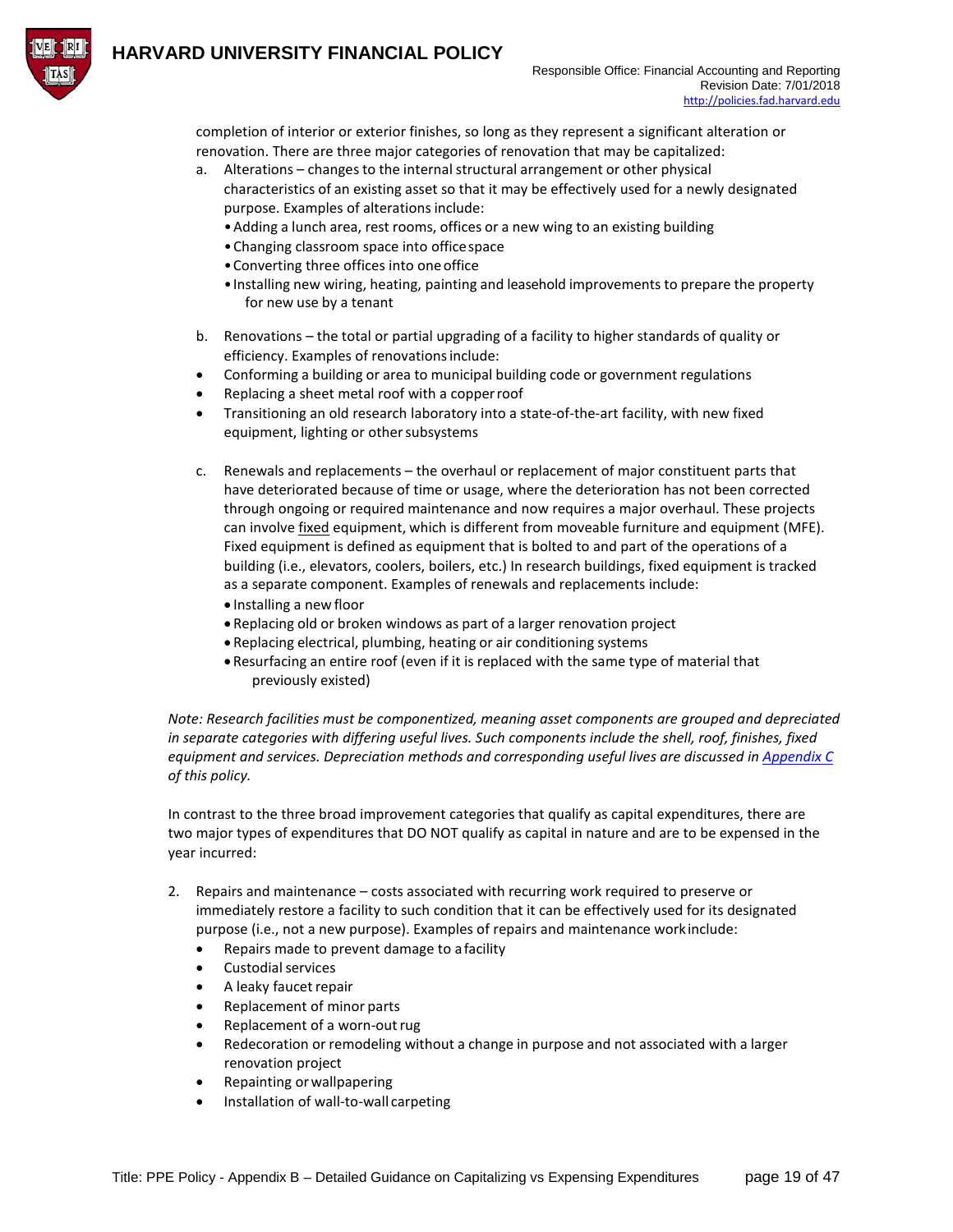

Note that in practice, invoices for repair and maintenance projects sometimes include equipmenttype assets that, on their own, would qualify for capitalization.

- 3. Preservation and restoration costs associated with maintaining *special assets* (e.g., works of art) or returning them to a level of quality as close to their original state as possible. Examples of preservation and restoration include:
	- Returning a stained glass window to its former level of beauty or acting to prevent further deterioration
	- Cleaning a painting

Harvard does not capitalize its collections, and as such, related preservation and restoration costs are expensed as incurred. For more information on collections accounting, contact th[e Associate Director](https://oc.finance.harvard.edu/pages/org-chart)  [for Accounting Operations.](https://oc.finance.harvard.edu/pages/org-chart)

E. Capital Leases

Capital leases require special handling as FAR will need to create a placeholder asset and corresponding lease obligation on behalf of the School/School/unit. See the **Accounting for** [Leases Policy](http://policies.fad.harvard.edu/accounting-leases) for more information.

F. Leasehold Improvements (LHIs)

The same procedures for determining whether renovations can be capitalized or expensed apply to improvements made by a University school or unit to property not owned by that school or unit. This applies to space improvements in University-owned buildings pursuant to an occupancy arrangement between Harvard schools and units. Generally, improvements made to leased premises are capitalized if they meet these criteria and qualify as alterations, renovations, renewals or replacements. These leasehold improvements are depreciated over the life of the asset or the external lease term plus tenant extensions, whichever is shorter. The school or unit preforming the leasehold improvement is responsible for those costs, and if the school or unit leaves the space prior to these assets being fully depreciated, then the impairment goes onto the school or units books (charged to object code 8722). If another Harvard entity occupies the space, then the leasehold improvement is transferred to the new occupant and depreciated over the remaining life. If the new occupant renovates the space (within the first 6 months of the lease transfer), the impairment will be on the original school or units books.

- G. Equipment
	- 1. If acquired by purchase

Equipment purchases include items such as machinery, equipment, furniture and fixtures. The following costs are applied towards the \$5,000 acquisition cost and should be capitalized with the equipment upon acquisition:

- The original purchase price (or individual items ≥\$5,000 or for fixed equipment ≥ \$100,000)
- Freight, insurance, handling, storage, brokerage fees and other costs specifically related to acquiring the assets (e.g., protective in-transit insurance, legal or customs fees)
- Costs of installation including site preparation, assembly and installation
- Costs of trial runs and other tests required before the asset can be fully operational
- Costs of reconditioning and asset purchased in a used state (original price must be ≥\$5,000)
- Modifications, attachments, accessories or auxiliary apparatus at the time of purchase that are necessary to make the item usable for its intended purpose
- Upgrades or enhancements that cost at least \$5,000 that increase the equipment's useful life by one year or more

Types of costs that *may not* be capitalized as equipment:

• Repair or maintenance costs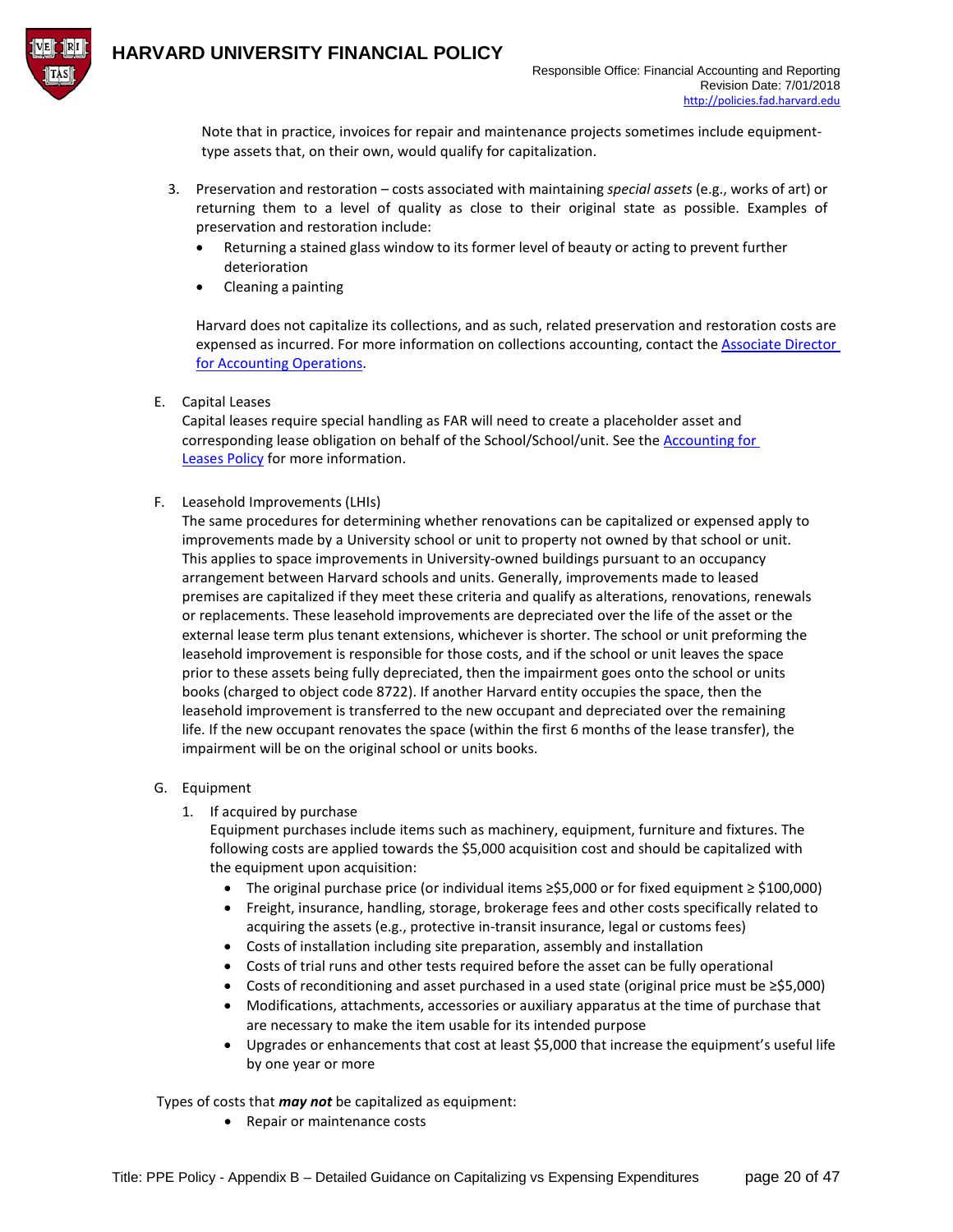

- Separate warranty costs or maintenance contracts
- Demolishing or dismantling costs
- Spare or replacement parts
- Fabrications as part of the sponsor-funded research and development
- Fabrications created for delivery to a third-party
- Training or specialized testing
- Costs required to preserve or restore a piece of equipment to such condition that it can be effectively used for its designated purpose
- 2. Multi-component Equipment

Multi-component equipment is comprised of individual components of commercially-available equipment or materials **requisitioned together** that are assembled to operate as a system (e.g., a microscope, camera, laser, optics, etc.). Component parts of one piece of equipment must be accumulated and capitalized if, **at the time of requisitioned**, the total cost is \$5,000 or more. Component pieces can be purchased from one or more vendors. Multicomponent equipment may have one inventory tag assigned, although there may be cases when more are necessary, which should be at the discretion of the Equipment Manager or equivalent.

- 3. Fabrications Work in Progress (WIP)
	- Fabrications consist of non-expendable, tangible property that meet the following conditions:
	- Physically constructed by Harvard personnel
	- Have aggregate capitalizable costs of at least \$5,000 and have a useful life of one year or more
	- made up of parts and materials combined or manufactured to work together as a traceable unit and are not simply a multicomponent assembly of separate items
	- The creation of the fabrication is not prototyping (defined as iterative design with the goal of a preliminary model to prove utility prior to production)
	- The completed fabrication is not a deliverable of a contract or agreement
	- There is a reasonably certain date for the completion of the fabrication
	- There is an expectation that the fabrication will be used to generate useful results in support of Harvard research.

Types of fabrication costs that *may not* be capitalized:

- Fabrications as part of the sponsor-funded research and development (recorded as expense)
- Fabrications created for delivery to a third-party (recorded as inventory)
- Prototypes (recorded as expense)

Schools or units must review all their equipment Work in Progress (WIP) every 6 months to determine if they should be placed into service or written off or documented as to the reason the project should remain open. This review must be aligned so as to ensure one of the bi-annual reviews is done close to year end (i.e., as of May or June). For any school/unit/area with Sponsored WIP, please se[e Appendix A f](#page-9-0)or additional review requirements for sponsored WIP within 6 months of the award close-out timeline. Exceptions for inactive fabrications remaining open should be rare.

Fabrications are depreciated as an asset of the University once placed in service.

### **III. Accounting for a Fabrication**

A. Areas may require prior approval before the construction of fabrications begins. Fabrication costs are charged using a fabrication object code and unique Work in Progress (WIP) activity assigned to a project. A placeholder asset using tag number, activity, or other unique identifier must be created in Oracle Fixed Assets to track associated fabrication transactions. The WIP object codes are: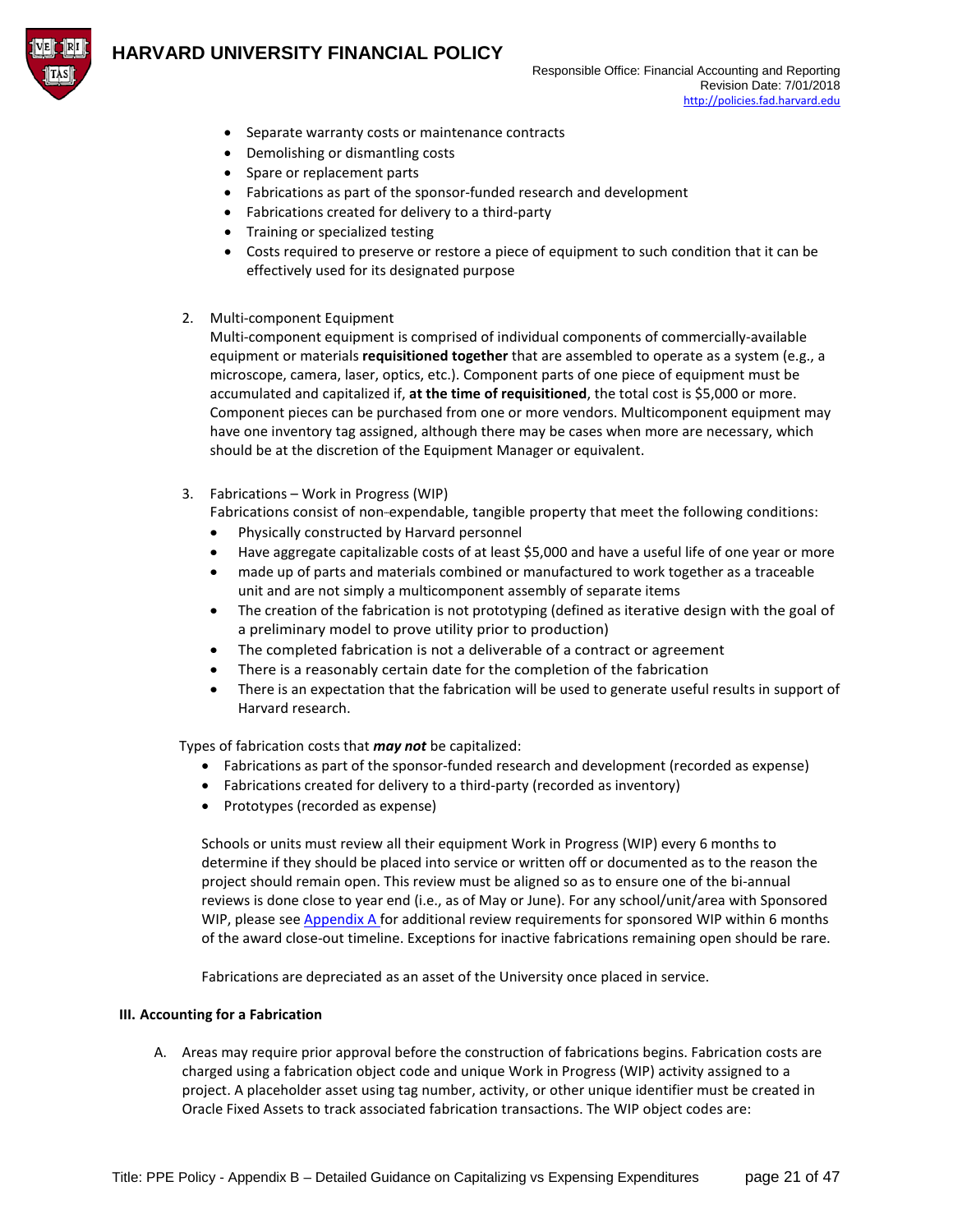

| 6811   Non-Sponsored Work in Progress^Equip >=\$5000 |
|------------------------------------------------------|
| 6812   Sponsored Work in Progress^Equip >=\$5000     |

Only costs integral to the fabrication may be charged to the WIP object codes. Integral costs include any material or supply that becomes a permanent part of the fabrication, any internal service center charges, and any external shop fees. Harvard labor costs which are outside of a service center cannot be capitalized and charged to the WIP object codes.

B. Completing Fabrications (Se[e Main Policy\)](#page-0-1)

A fabrication must be placed in service (PIS) when it is capable of rendering the intended useful results **and** the aggregate costs meet the capitalization threshold of \$5,000 or more. Placing a fabrication in service will initiate depreciation during the month it is placed in service. At a minimum, areas must review fabrications every 6 months.

When an equipment project is rendering useful results, it must be placed in service (PIS). WIP is placed into service by FAR for non-debt financed fabrication and by OTM for debt financed fabrication. The school or unit must complete th[e Notification of Completion of Capital Equipment Fabrication](https://oc.finance.harvard.edu/resources/forms-and-templates) form and submitted to OTM if the project is debt financed or too FAR if internally-funded. Once OTM or FAR receives the notification form, their office will process the change in Oracle Fixed Assets that will credit the WIP object code and debit the appropriate asset object code.

Costs may not be capitalized indefinitely. A sponsored fabrication's construction period is generally set by the scope of the sponsored project, however, schools or units should review the status of all inprogress fabrications at least every 6 months.

If a fabrication is rendering useful results but does not meet the capitalization threshold, the fabrication must be written off and the fabrication account closed. See write-off procedures in [Appendix D.](#page-31-0)

If a fabrication is intended to be shipped outside of the U.S., your school/unit/area Export Control [Administrator](https://vpr.harvard.edu/pages/export-controls-policies-and-procedures) or school or unit finance offices should be contacted in order to determine whether an export license is required. This process may take several months, so advanced notification is necessary.

### **Upgrades (also known as Betterments or Enhancements)**

In some instances, additional costs to capitalized equipment may represent an upgrade and may be capitalized as such. For costs to be considered an upgrade it must meet the following criteria:

- the individual unit cost must be \$5,000 or more, AND
- it must increase the useful life by one year or more, OR
- it must add new or additional functionality to the existing piece of equipment/unit (additional functionally is defined as increasing the equipment's condition beyond its original or current state or an increased range of operations that may enhance the equipment's operating condition, increase in the equipment's useful function or service capacity, or improve the quality of the service(s) delivered through the equipment's use).

Replacement parts purchased for, or repairs done to equipment to return it to such condition that it can be effectively used for its designated purposes are not considered upgrades and must be expensed as incurred. The following are examples of costs that should be expensed as incurred:

- preservation of the equipment's original serviceability
- maintenance of efficient operating condition
- restoration of the equipment to its previous condition
- Consumable portions of the equipment, which must be periodically replaced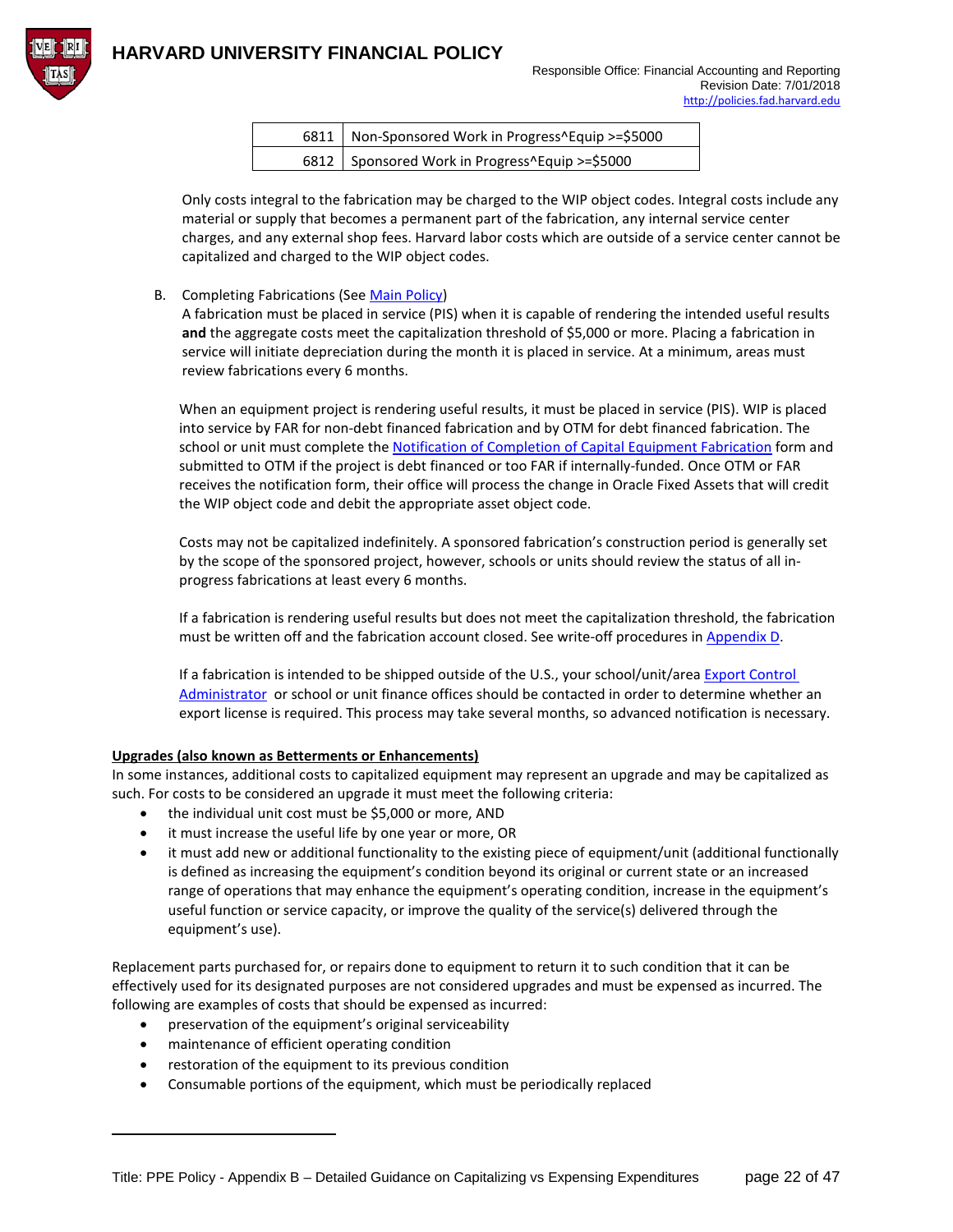

### **Fixed Equipment**

Fixed equipment includes assets that are permanently attached to and are an integral part of the operations of a building (i.e. elevators, coolers, boilers, etc.). This type of equipment may be purchased as part of a building or building improvement project or as a separate upgrade. When total associated costs for a single piece of fixed equipment are \$100,000 or more it would be capitalized directly. If the fixed equipment is included as part of a construction project where total costs are at least \$100,000, then the fixed equipment is treated as a Construction in Progress, or "CIP", project.

Fixed equipment, by definition, is attached to and part of a building, and it is therefore not necessary to inventory fixed equipment.

When fixed equipment is included in a CIP project as one of many activities of the project, it is common practice that the fixed equipment be placed in service at the same time as the CIP project. Fixed equipment is separately identified in projects in buildings which are categorized as primarily lab use and are included in the componentization of assets.

Considerations for whether fixed equipment should be included in a CIP project are below:

- Installation is being done in conjunction with overall CIP project work
- The CIP project would not be complete without the item
- The equipment requires removal or installation by a professional
- Municipal acceptance of the CIP project (Certificate of Occupancy or sign-off on a permit) work requires the equipment be installed and operational
- Equipment cannot be easily moved to another building (Note if it can be easily relocated, it might still be part of a CIP project, but classified as MFE rather than fixed equipment.)

CIP projects for lab renovations include permanent equipment that is specific to the lab but could be retained and used by others within the School. (Specifically excluded is scientific equipment or instruments.) Examples of fixed lab equipment include:

- Built-in benches, bins, cabinets, counters, shelving
- Conveying systems
- Fume hoods
- Sinks and drain boards.
- Sterilizers (built-in).

By contrast, the following are not capitalizable:

- repair and maintenance costs,
- separate warranty or maintenance contracts,
- demolishing or dismantling costs,
- Spare or replacement parts.

### Moveable Furniture and Fixtures (MFE) - Acquired by construction as part of a building

MFE costs that are part of a larger building construction project are treated separately from the building itself and depreciated according to their expected useful lives, which are typically less than the useful life of the building itself. These costs must be recorded within the CIP range of object codes for MFE (1410-1419). At the project's close, MFE costs will be placed into service by crediting object code 1621 and debiting the equipment/furnishings asset classes that correspond to the CIP object codes to which they were originally charged.

Object codes: Constructed equipment costs that are not part of a larger building construction project but that are distinct projects are recorded initially through either expense object code 6811, "Non-Sponsored Work in Progress^Equipment >= \$5000", or object code 6812, "Sponsored Work in Progress^Equipment >= \$5000."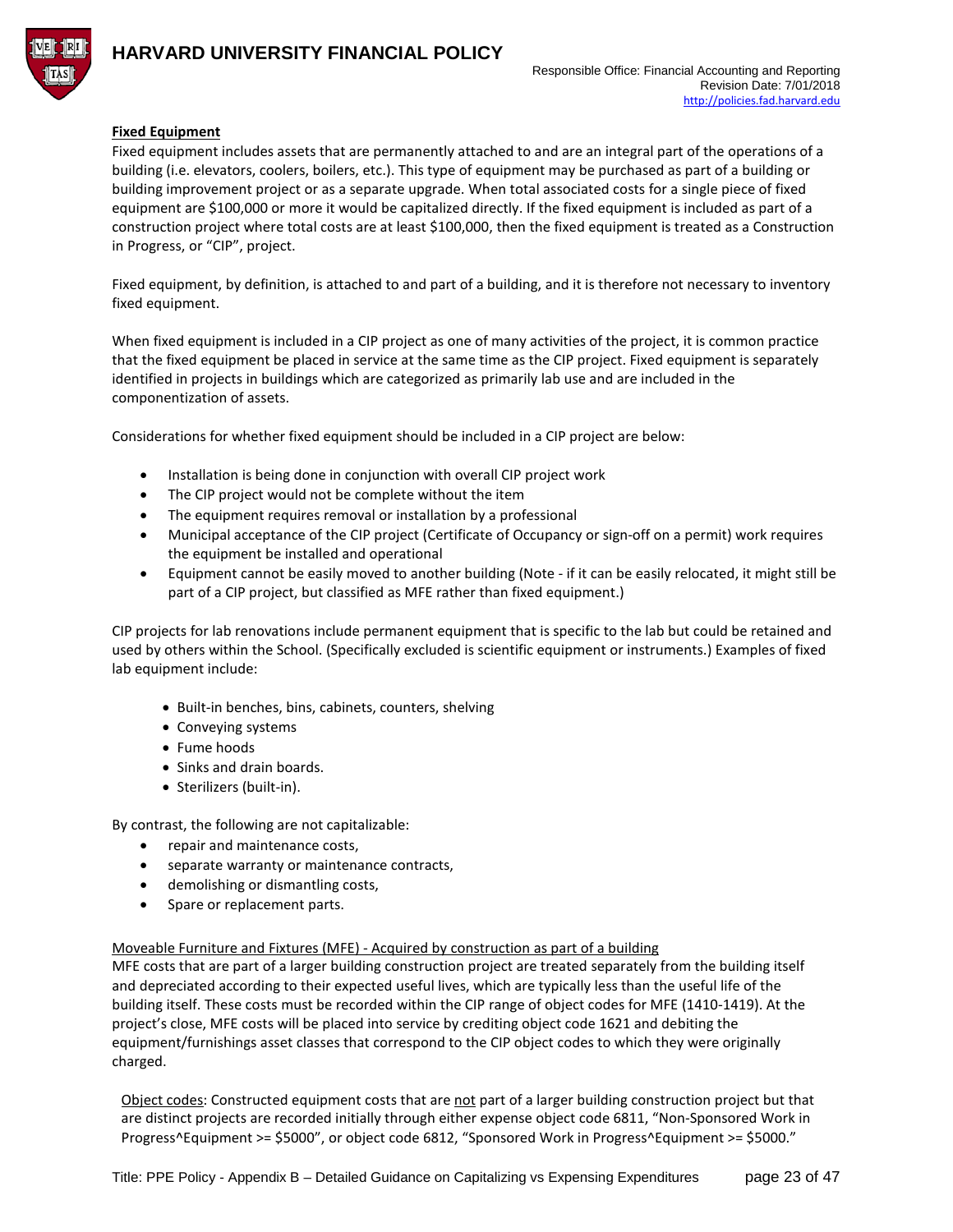

Debt- financed equipment WIP expenditures are charged directly to the balance sheet using object code 1140, "Equipment, Debt-financed, WIP." On a weekly basis, items charged to object codes 6811 and 6812 are reclassified to object codes 1150, "Equip WIP, Non-sponsored" and 1151, "Equip WIP, Sponsored," respectively, via the Oracle fixed asset sub ledger accounting (SLA). This reclassification adjustment is recorded through a special contra-fund. As a result, the equipment expenditure remains recorded in the original fund that was charged.

### Service Center Assets

Academic Service Centers are units within Harvard departments or centers that charge for goods or services that directly support the research or academic mission of the University and recover costs through charges to internal and external users. All Academic Service Centers are expected to recover no more than the aggregate costs of their operations through charges to users. As such, equipment purchased for use in service centers may have a useful life that is longer or shorter than the default useful life of the equipment category used. Oracle Fixed Assets uses subcategories for these service center assets, allowing users to adjust the useful life to one that more closely matches the duration the equipment will be utilized in a service center.

For more information on Academic Service Centers, see the OS[P Academic Service Center Policy.](https://osp.finance.harvard.edu/service-centers) For a list of available service center subcategories and useful lives, se[e Appendix C.](#page-29-0)

### Other Acquisition Types

New faculty transfers – When a new faculty member arrives with equipment, the equipment must be treated accordingly. If ownership/title of the equipment remains with either the faculty member or original purchasing institution, no accounting entries are required. However, local policy may dictate that the equipment be recorded in Oracle Fixed Assets at zero cost in order to track the equipment. If ownership/title of the equipment is transferred to the University, it is necessary to record the equipment in Oracle Fixed Assets at zero cost to be able to track the equipment. If payment is made to the original purchasing institution, the assets will automatically be captured through the Accounts Payable process. If title is transferred without payment the Alumni Affairs and Development Gift Policy Guide must be adhered to and the acquiring school or unit will need to manually record the equipment in Oracle Fixed Assets and record a corresponding entry to account for the value of the donated assets.

Assets provided by the Federal Government – When a federal agency provides a school or unit with equipment, the agency retains title to the asset. However, the University is still obligated to track this asset. The school or unit receiving these types of assets are required to enter the assets into Oracle Fixed Assets at zero cost so that it can be tracked and inventoried.

### Software

See separate [Software Policy](https://policies.fad.harvard.edu/accounting-internally-developed-software)

### Accounting for fully depreciated assets

Assets that remain in use, regardless of net book value, should remain in Oracle Fixed Assets. Assets that are fully depreciated (the net book value of the asset less accumulated depreciation is zero) and no longer in use and or are obsolete, must be written off in Oracle Fixed Assets. This is performed by the fixed asset manager at the school or unit level.

### Placed in Service Date (PIS)

For purchased equipment assets, the placed in service date defaults to the invoice date contained in the AP feed that populates the Oracle Asset Workbench. For fabricated equipment assets, the placed in service date should be the date the asset is sufficiently developed or is producing intended results. This date is also used to begin depreciation. In some cases, local asset managers will have a need to change the placed in service date to a different date. (For example, a new piece of equipment is being installed and additional parts are being added. It takes 3 months to get the equipment ready for service.) In these cases, it will be the school or unit's fixed asset manager or financial manager responsibility to manually adjust the placed in service date.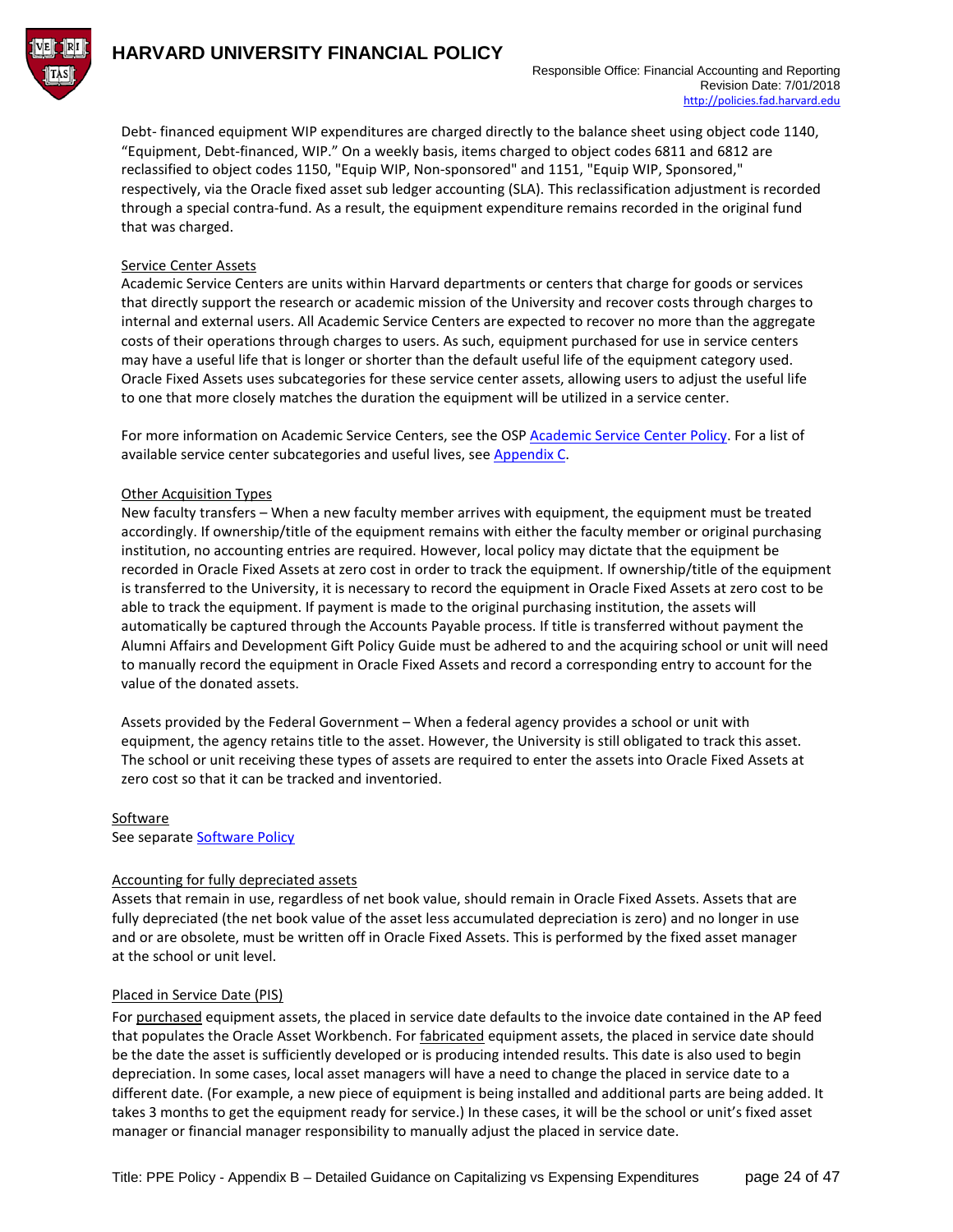

For constructed assets, the placed in service date is the date the CO or TCO if use of the asset occurs, was issued. If no certificate is needed, the placed in service date will be the Certificate of Substantial Completion has been received from the contractor, or municipal sign-offs on construction permits have been received that allow use of the space/asset.

### Research & Development Costs

Generally Accepted Accounting Principles (GAAP) require research and development costs be expensed as incurred. ASC 730-10-20 defines research and development costs as follows:

- Research is planned search or critical investigation aimed at discovery of new knowledge with the hope that such knowledge will be useful in developing a new product or service (referred to as product) or a new process or technique (referred to as process) or in bringing about a significant improvement to an existing product or process.
- Development is the translation of research findings or other knowledge into a plan or design for a new product or process or for a significant improvement to an existing product or process whether intended for sale or use. It includes the conceptual formulation, design, and testing of product alternatives, construction of prototypes, and operation of pilot plants.

### Substantially completed assets (soft or partial close) – See [Main Policy](#page-0-1)

Substantially completed projects are those where the facilities are in use and major construction has been completed. When construction projects are substantially completed, the assets are transferred from CIP to PIS. At this point, depreciation begins, and for debt-financed projects, debt repayment begins and capitalization of interest ends.

Once the project is placed in service and fully closed, any remaining costs are expensed as incurred, the CIP activity is closed, and no additional spending may be charged to the project.

### Environmental Remediation Costs

Capital projects can give rise to environmental remediation expenses. Depending on the nature of the costs, the type of project (renovation vs. acquisition) and other factors, these costs may be capitalizable. It is important to engage the **Environmental Health Safety and Emergency Management** department, along with Campus Services and FAR prior to commencing any project with environmental remediation costs.

### Capitalization of Interest

Interest incurred on funds borrowed to finance construction projects is capitalized to those projects. Interest is charged over the life of the project and continues until the project is complete and the assets are placed in service. Once placed in service, the capitalized interest is allocated to the various types of assets and depreciated over the assets' expected useful lives. Any interest incurred after the assets are placed in service is expensed.

In the case of under-funded capital projects (those in which the spending has exceeded the funding), interest is again charged to the project and capitalized to the underlying constructed assets.

<span id="page-24-0"></span>Conversely, in the case of funded CIP, where current funding exceeds CIP costs to date, interest is earned and credited to the project's activity through object code 4530, "Interest Income, GOA, and school or unit Net Asset, GENERAL." When the project is complete and ready to be placed in service, any earned interest is treated first as a funding source of the project and credited to CIP equity. Any over-funded amounts are returned to the original funding source (e.g., a gift fund, unrestricted designated fund, etc.).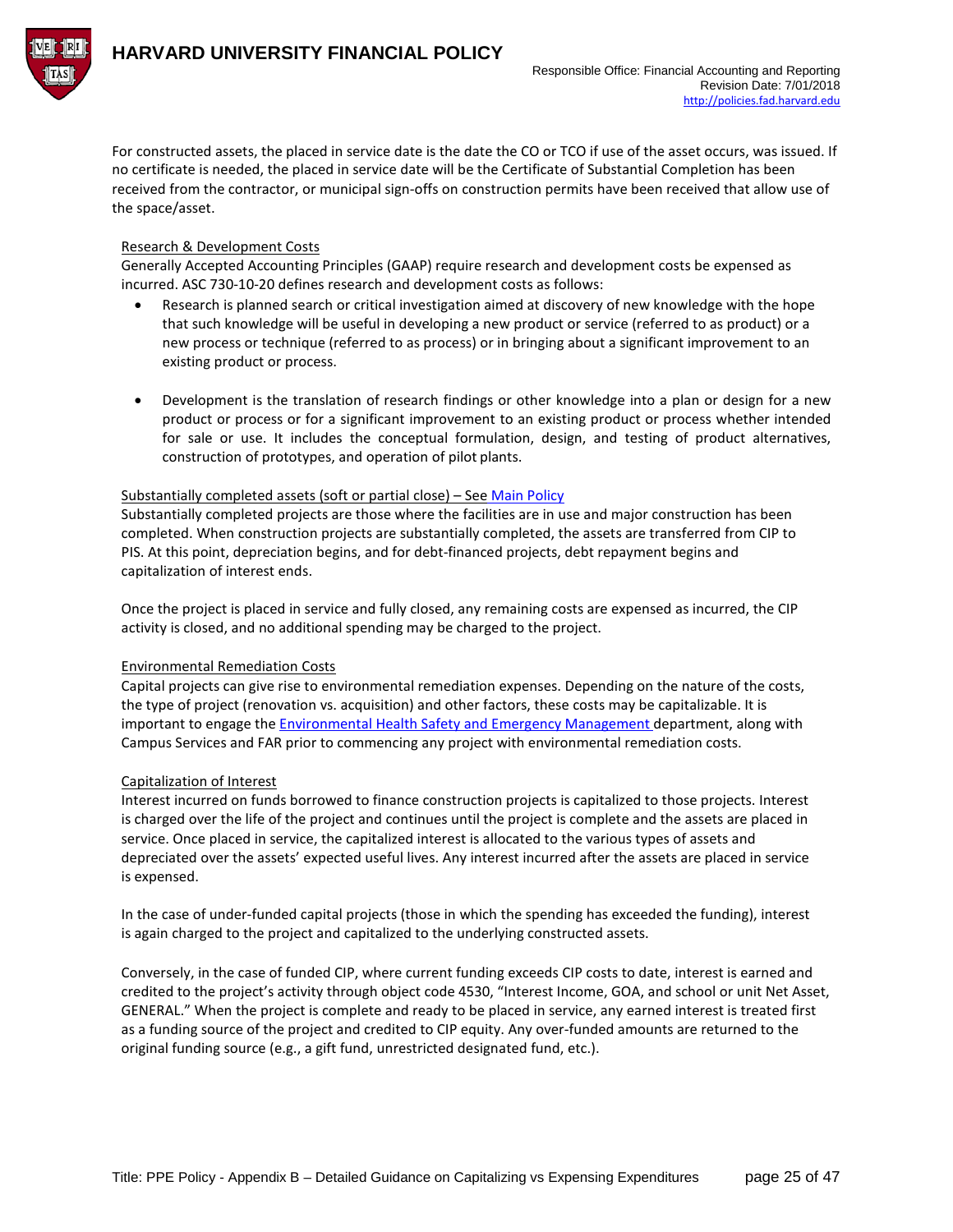

٦

### <span id="page-25-0"></span>**Reference on when to capitalize versus expense items when acquired by purchase Capitalization Versus Expense Guidelines – Item Acquired By Purchase**

| Capitalization versus expense Guidennes – Item Acquired by Purchase                                     | <b>CAPITALIZE</b>         |                                                                                    |                                                                    |                                 |  |  |
|---------------------------------------------------------------------------------------------------------|---------------------------|------------------------------------------------------------------------------------|--------------------------------------------------------------------|---------------------------------|--|--|
| <b>AT PURCHASE</b>                                                                                      | Land<br>(all<br>amounts)  | <b>Building (and</b><br>improvements)<br>(if total project<br>$costs > = $100,000$ | <b>Moveable</b><br>Furnishings +<br>Equipment<br>$(if > = $5,000)$ | <b>ALWAYS</b><br><b>EXPENSE</b> |  |  |
| <b>Accounting fees</b>                                                                                  | X                         | X                                                                                  |                                                                    |                                 |  |  |
| Application fees (e.g., permits, etc.)                                                                  | X                         | X                                                                                  |                                                                    |                                 |  |  |
| Appraisals                                                                                              | X                         | X                                                                                  |                                                                    |                                 |  |  |
| Broker's fees or other purchase commissions                                                             | $\boldsymbol{\mathsf{x}}$ | X                                                                                  |                                                                    |                                 |  |  |
| Closing costs (other than real estate taxes or<br>interest)                                             | X                         | X                                                                                  |                                                                    |                                 |  |  |
| <b>Engineering services</b>                                                                             | X                         | X                                                                                  |                                                                    |                                 |  |  |
| Feasibility studies that lead to asset purchase                                                         | X                         | X                                                                                  |                                                                    |                                 |  |  |
| Finder's fees                                                                                           | X                         | X                                                                                  |                                                                    |                                 |  |  |
| Fixed (NOT moveable) equipment and<br>furnishings                                                       |                           | X                                                                                  |                                                                    |                                 |  |  |
| Inspection costs                                                                                        | $\mathbf{x}$              | X                                                                                  |                                                                    |                                 |  |  |
| Installation fees (i.e., costs to install<br>equipment)                                                 |                           |                                                                                    | X                                                                  |                                 |  |  |
| Interest expense                                                                                        |                           |                                                                                    |                                                                    | $\mathbf x$                     |  |  |
| Legal and consulting fees                                                                               | $\mathbf{x}$              | X                                                                                  |                                                                    |                                 |  |  |
| Moving and relocation: moving people,<br>equipment or utilities/infrastructure in or out<br>of building |                           |                                                                                    |                                                                    | X                               |  |  |
| Other professional services related directly to<br>the purchase                                         | X                         | X                                                                                  |                                                                    |                                 |  |  |
| Purchase price                                                                                          | X                         | X                                                                                  | X                                                                  |                                 |  |  |
| Real estate taxes                                                                                       |                           |                                                                                    |                                                                    | $\boldsymbol{x}$                |  |  |
| Recording fees (e.g., title/ownership<br>Registration, etc.)                                            | X                         | X                                                                                  |                                                                    |                                 |  |  |
| Title insurance                                                                                         | X                         | X                                                                                  |                                                                    |                                 |  |  |
| <b>Title searches</b>                                                                                   | X                         | X                                                                                  |                                                                    |                                 |  |  |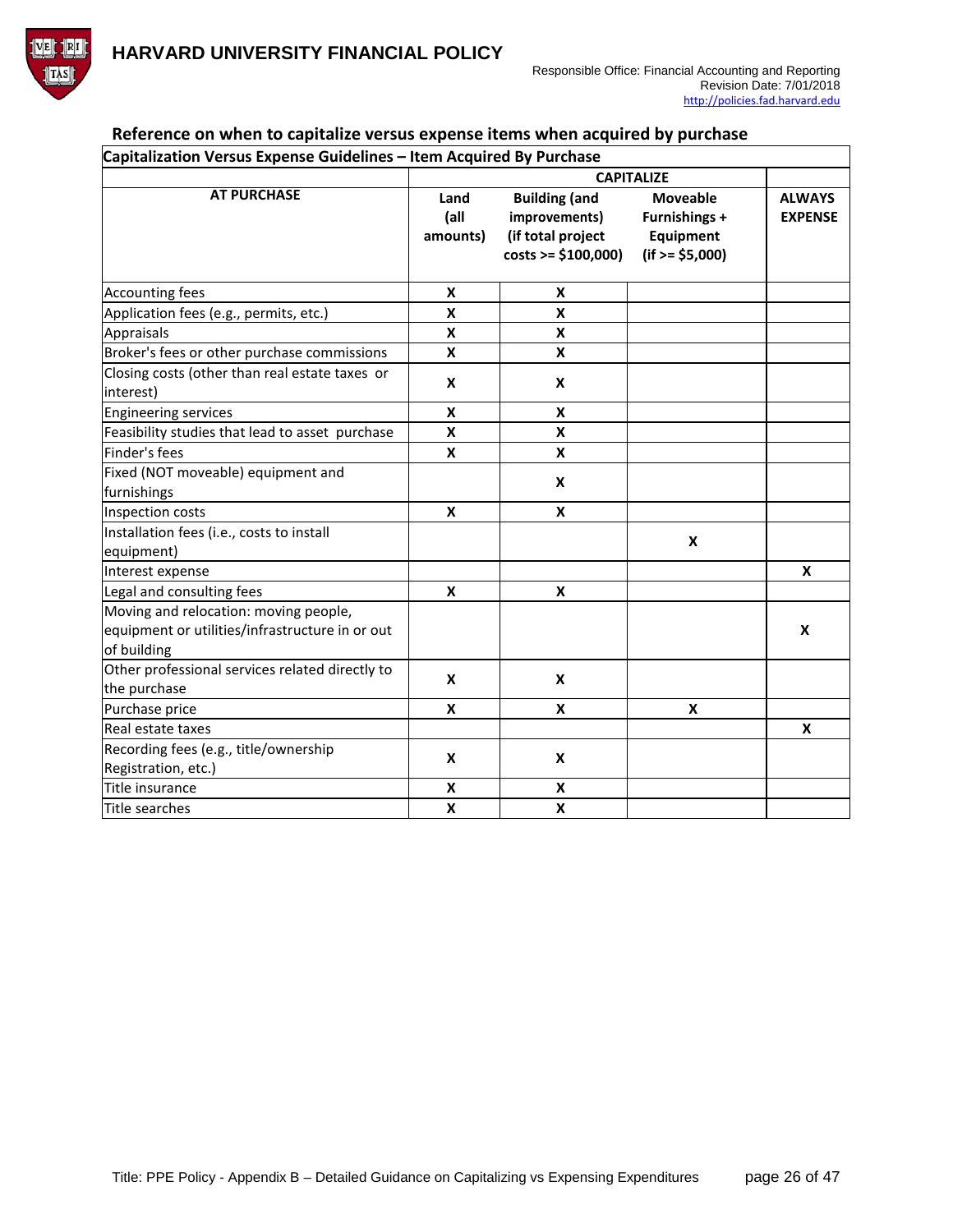TAS



### **Reference on when to capitalize versus expense items when acquired by construction**

|                                                                                                                                                                                                                                                                                                                                                                              |                          |                    | <b>CAPITALIZE</b>                                                                       |                                                                           |                                 |
|------------------------------------------------------------------------------------------------------------------------------------------------------------------------------------------------------------------------------------------------------------------------------------------------------------------------------------------------------------------------------|--------------------------|--------------------|-----------------------------------------------------------------------------------------|---------------------------------------------------------------------------|---------------------------------|
|                                                                                                                                                                                                                                                                                                                                                                              | Land<br>(all<br>amounts) | Land               | <b>Building (and</b><br>improvements)<br>(if total project<br>$costs \geq$<br>\$100,000 | <b>Moveable</b><br><b>Furnishings</b><br>+ Equipment<br>$(if > = $5,000)$ | <b>ALWAYS</b><br><b>EXPENSE</b> |
| <b>Accounting fees</b>                                                                                                                                                                                                                                                                                                                                                       | X                        |                    | X                                                                                       |                                                                           |                                 |
| Alterations - changes in the internal structural<br>arrangement or other physical characteristics of an<br>existing asset so that it may be effectively used for a<br>newly designated purpose (e.g., adding a new wing or<br>offices, changing office space into classroom space,<br>converting three offices into one office, fitting out<br>space for a new tenant, etc.) |                          |                    | $\pmb{\mathsf{X}}$                                                                      | X                                                                         |                                 |
| Appraisals                                                                                                                                                                                                                                                                                                                                                                   | X                        |                    | X                                                                                       |                                                                           |                                 |
| Architectural services                                                                                                                                                                                                                                                                                                                                                       |                          | X                  | X                                                                                       |                                                                           |                                 |
| Asbestos removal where asbestos was present at<br>acquisition/construction                                                                                                                                                                                                                                                                                                   |                          |                    | X                                                                                       |                                                                           |                                 |
| Bed tax                                                                                                                                                                                                                                                                                                                                                                      |                          |                    |                                                                                         |                                                                           | X                               |
| Built-in bookshelves or other built-in furnishings                                                                                                                                                                                                                                                                                                                           |                          |                    | X                                                                                       |                                                                           |                                 |
| <b>CAPS</b> fee                                                                                                                                                                                                                                                                                                                                                              |                          | X                  | X                                                                                       |                                                                           |                                 |
| Clearing, grading and filling where site was purchased<br>for the purpose of constructing a building                                                                                                                                                                                                                                                                         | X                        | X                  |                                                                                         |                                                                           |                                 |
| Compensation costs of employees whose services<br>are used in the construction                                                                                                                                                                                                                                                                                               |                          | X                  | X                                                                                       |                                                                           |                                 |
| Construction supervision fees                                                                                                                                                                                                                                                                                                                                                |                          | X                  | X                                                                                       |                                                                           |                                 |
| <b>Dedication expenses</b>                                                                                                                                                                                                                                                                                                                                                   |                          |                    |                                                                                         |                                                                           | X                               |
| Demolition/removal of old buildings or structures<br>where building construction was not anticipated at the<br>time of land acquisition                                                                                                                                                                                                                                      |                          |                    |                                                                                         |                                                                           | X                               |
| Demolition/removal of old buildings or structures<br>where site was purchased with the intent of<br>constructing a new building                                                                                                                                                                                                                                              | X                        | X                  |                                                                                         |                                                                           |                                 |
| Design costs                                                                                                                                                                                                                                                                                                                                                                 |                          | X                  | X                                                                                       |                                                                           |                                 |
| Easements or rights-of-way access                                                                                                                                                                                                                                                                                                                                            |                          | X                  | $\pmb{\mathsf{X}}$                                                                      |                                                                           |                                 |
| <b>Engineering fees</b>                                                                                                                                                                                                                                                                                                                                                      |                          | $\pmb{\times}$     | X                                                                                       |                                                                           |                                 |
| Environmental clean-up costs, where the asset has<br>been in use for some time                                                                                                                                                                                                                                                                                               |                          |                    |                                                                                         |                                                                           | X                               |
| Environmental clean-up costs, at time of acquisition                                                                                                                                                                                                                                                                                                                         | X                        |                    |                                                                                         |                                                                           |                                 |
| Feasibility studies that lead to construction                                                                                                                                                                                                                                                                                                                                |                          | $\pmb{\mathsf{X}}$ | X                                                                                       |                                                                           |                                 |
| Fences (new or replacement)                                                                                                                                                                                                                                                                                                                                                  |                          | X                  |                                                                                         |                                                                           |                                 |
| Fixed (NOT moveable) equipment and furnishings                                                                                                                                                                                                                                                                                                                               |                          | X                  | X                                                                                       |                                                                           |                                 |
| <b>HVAC</b>                                                                                                                                                                                                                                                                                                                                                                  |                          |                    | X                                                                                       |                                                                           |                                 |
| Infrastructure fee                                                                                                                                                                                                                                                                                                                                                           |                          |                    |                                                                                         |                                                                           | X                               |
| Insurance costs during construction period                                                                                                                                                                                                                                                                                                                                   |                          | X                  | $\pmb{\mathsf{X}}$                                                                      |                                                                           |                                 |
| Insurance costs NOT during construction period                                                                                                                                                                                                                                                                                                                               |                          |                    |                                                                                         |                                                                           | X                               |
| Interest expense during construction period                                                                                                                                                                                                                                                                                                                                  |                          | X                  | X                                                                                       | X                                                                         |                                 |
| Interest expense NOT during construction period                                                                                                                                                                                                                                                                                                                              |                          |                    |                                                                                         |                                                                           | X                               |
| Land development fees                                                                                                                                                                                                                                                                                                                                                        | $\pmb{\mathsf{X}}$       |                    |                                                                                         |                                                                           |                                 |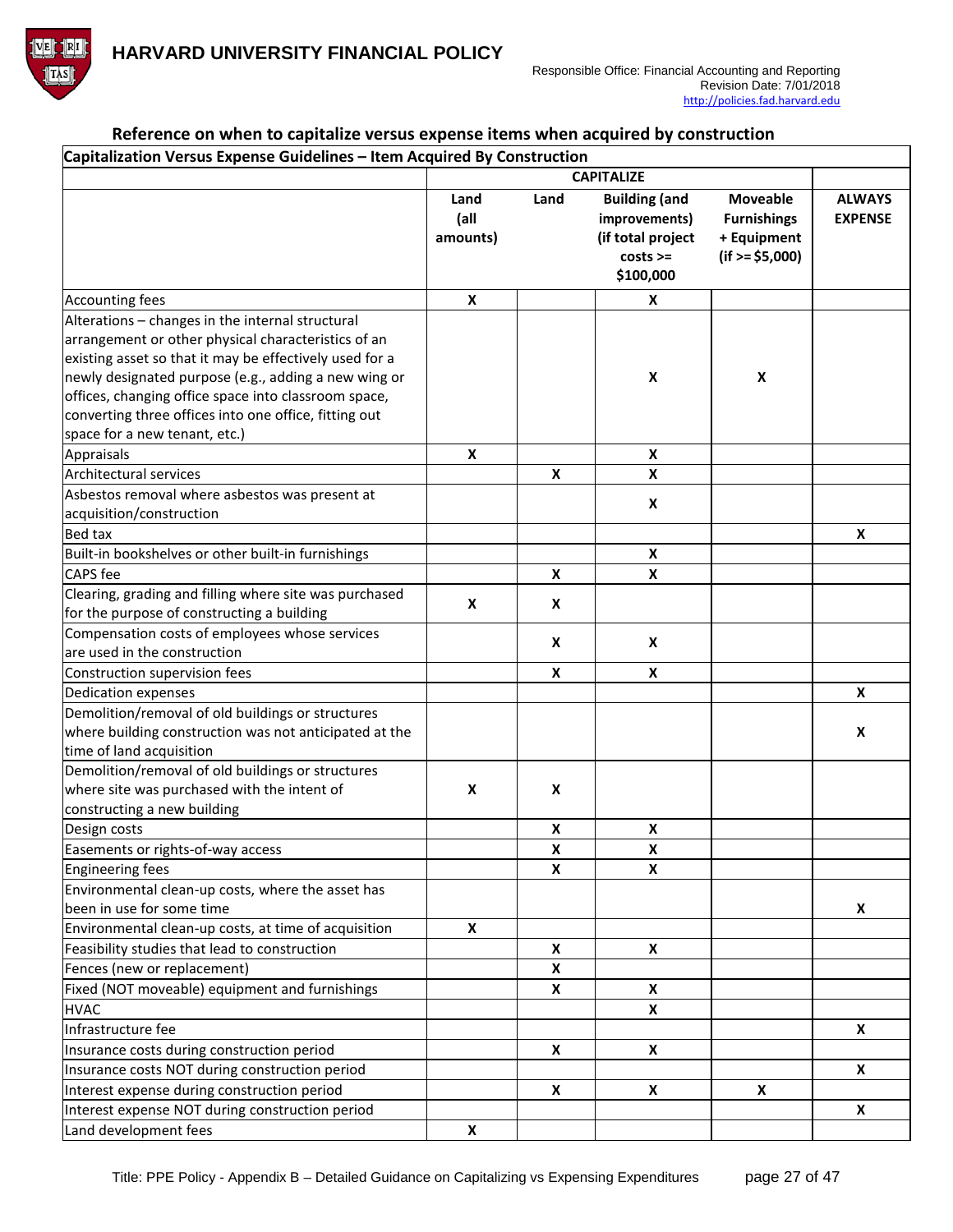

|                                                             |                          |                    | <b>CAPITALIZE</b>                                                                       |                                                                           |                                 |
|-------------------------------------------------------------|--------------------------|--------------------|-----------------------------------------------------------------------------------------|---------------------------------------------------------------------------|---------------------------------|
|                                                             | Land<br>(all<br>amounts) | Land               | <b>Building (and</b><br>improvements)<br>(if total project<br>$costs \geq$<br>\$100,000 | <b>Moveable</b><br><b>Furnishings</b><br>+ Equipment<br>$(if > = $5,000)$ | <b>ALWAYS</b><br><b>EXPENSE</b> |
| Landscaping                                                 | $\boldsymbol{x}$         | $\pmb{\mathsf{x}}$ |                                                                                         |                                                                           |                                 |
| Legal + consulting fees related to the construction         |                          | $\pmb{\mathsf{X}}$ | X                                                                                       |                                                                           |                                 |
| Litigation - claims against subcontractor                   |                          |                    |                                                                                         |                                                                           | X                               |
| Lost rental revenue                                         |                          |                    |                                                                                         |                                                                           | X                               |
| Maintenance and repair (e.g., custodial services, fixing    |                          |                    |                                                                                         |                                                                           |                                 |
| a leaky faucet, replacement of minor parts, replacing a     |                          |                    |                                                                                         |                                                                           | X                               |
| worn out rug, etc.)                                         |                          |                    |                                                                                         |                                                                           |                                 |
| Maintenance of existing sidewalks, fences or                |                          |                    |                                                                                         |                                                                           |                                 |
| pavement                                                    |                          |                    |                                                                                         |                                                                           | X                               |
| Materials related directly to construction                  |                          | X                  | X                                                                                       | X                                                                         |                                 |
| Mitigation costs                                            |                          |                    |                                                                                         |                                                                           | X                               |
| Moving and relocation: moving people, equipment or          |                          |                    |                                                                                         |                                                                           |                                 |
| utilities/infrastructure in or out of building              |                          |                    |                                                                                         |                                                                           | X                               |
| North Yard fee                                              |                          |                    |                                                                                         |                                                                           | X                               |
| Overhead attributable to the project                        |                          | X                  | X                                                                                       |                                                                           |                                 |
| Pavements (new or replacement)                              |                          | $\pmb{\mathsf{X}}$ |                                                                                         |                                                                           |                                 |
| Professional fees directly related to construction          |                          | X                  | X                                                                                       |                                                                           |                                 |
| Redecorating (e.g., repainting or wallpapering, installing  |                          |                    |                                                                                         |                                                                           |                                 |
| wall-to-wall carpeting)                                     |                          |                    |                                                                                         | X                                                                         |                                 |
| Renovations - the total or partial upgrading of a facility  |                          |                    |                                                                                         |                                                                           |                                 |
| to higher standard of quality or efficiency than originally |                          |                    |                                                                                         |                                                                           |                                 |
| existed (e.g., conforming building to municipal code or     |                          |                    |                                                                                         |                                                                           |                                 |
| government regulations; new/better outdoor lighting to      |                          | X                  | X                                                                                       |                                                                           |                                 |
| conform to safety regulations, transitioning old            |                          |                    |                                                                                         |                                                                           |                                 |
| classroom into one with state-of-the- art lighting and      |                          |                    |                                                                                         |                                                                           |                                 |
| computer hook-ups, etc.)                                    |                          |                    |                                                                                         |                                                                           |                                 |
| Rent for swing space - rental expense for additional        |                          |                    |                                                                                         |                                                                           |                                 |
| space due to construction displacement                      |                          |                    |                                                                                         |                                                                           | X                               |
| Rent credits - reduction in the rent charged to tenants as  |                          |                    |                                                                                         |                                                                           |                                 |
| construction mitigation, typically a reduction in rent      |                          |                    |                                                                                         |                                                                           | X                               |
| revenue                                                     |                          |                    |                                                                                         |                                                                           |                                 |
| Replacements, renewals, betterments - overhaul or           |                          |                    |                                                                                         |                                                                           |                                 |
| replacement of major constituent parts that have not        |                          |                    |                                                                                         |                                                                           |                                 |
| been maintained and have deteriorated to the point that     |                          |                    |                                                                                         |                                                                           |                                 |
| now requires a major overhaul (e.g., installing a new       |                          | X                  | X                                                                                       |                                                                           |                                 |
| floor; resurfacing an entire roof; replacing electrical,    |                          |                    |                                                                                         |                                                                           |                                 |
| plumbing, heating or air conditioning systems; replacing    |                          |                    |                                                                                         |                                                                           |                                 |
| in ground lighting; replacing a deteriorated wall, etc.)    |                          |                    |                                                                                         |                                                                           |                                 |
| Sidewalks (new or replacement)                              |                          | X                  |                                                                                         |                                                                           |                                 |
|                                                             |                          |                    |                                                                                         |                                                                           |                                 |
| Soil refinement where soil was contaminated at              | X                        |                    |                                                                                         |                                                                           |                                 |
| acquisition                                                 |                          |                    |                                                                                         |                                                                           |                                 |
| Soil refinement where soil was NOT contaminated at          |                          |                    |                                                                                         |                                                                           | X                               |
| acquisition                                                 |                          |                    |                                                                                         |                                                                           |                                 |
| Special assessments directly related to the property        | X                        |                    |                                                                                         |                                                                           |                                 |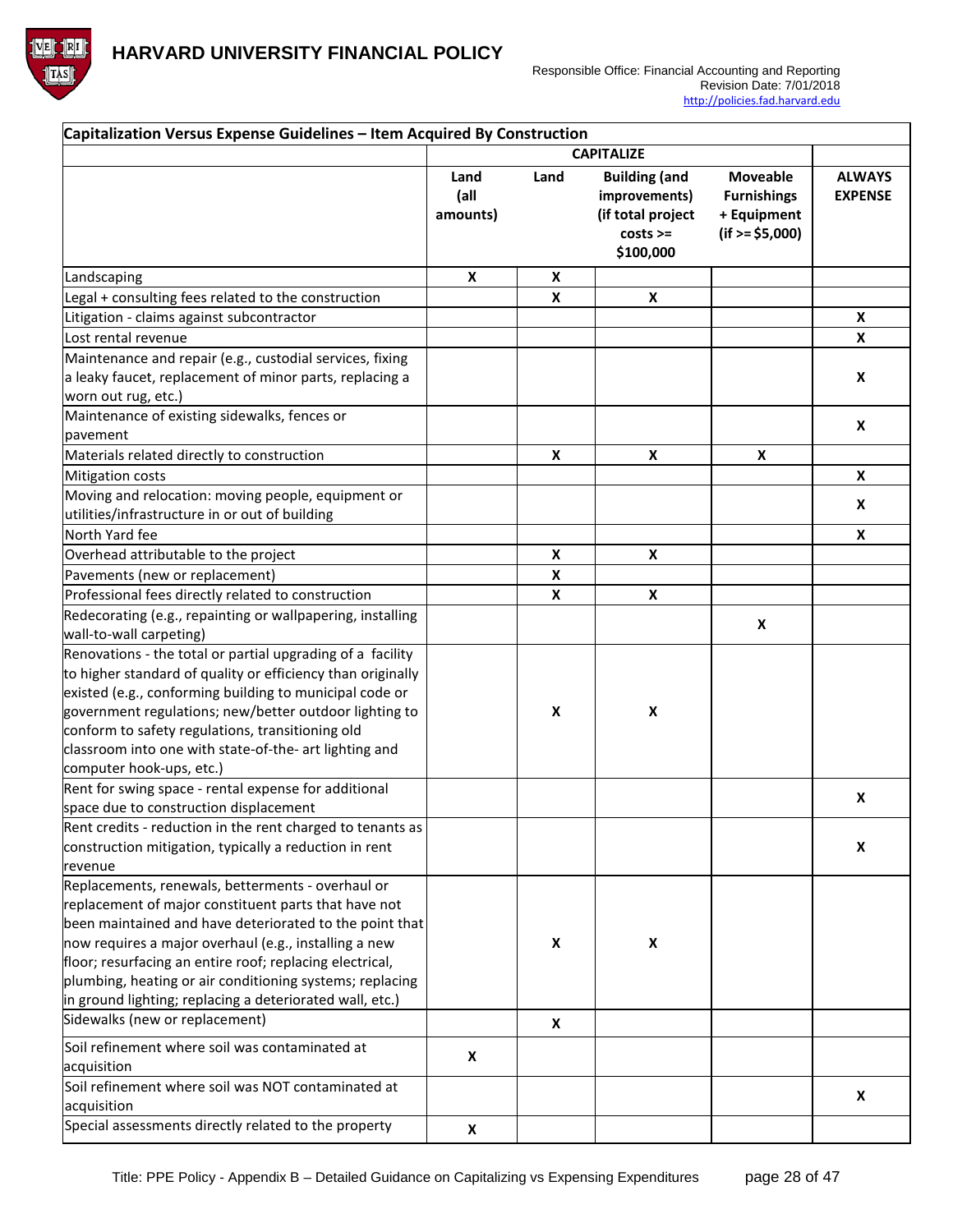

|                                                                                       |                          |      | <b>CAPITALIZE</b>                                                                       |                                                                           |                                 |
|---------------------------------------------------------------------------------------|--------------------------|------|-----------------------------------------------------------------------------------------|---------------------------------------------------------------------------|---------------------------------|
|                                                                                       | Land<br>(all<br>amounts) | Land | <b>Building (and</b><br>improvements)<br>(if total project<br>$costs \geq$<br>\$100,000 | <b>Moveable</b><br><b>Furnishings</b><br>+ Equipment<br>$(if > = $5,000)$ | <b>ALWAYS</b><br><b>EXPENSE</b> |
| and mandated by local governing bodies                                                |                          |      |                                                                                         |                                                                           |                                 |
| <b>Surveys</b>                                                                        |                          | X    | X                                                                                       |                                                                           |                                 |
| Teledata closet (i.e., an area that houses data lines,<br>switching equipment, etc.)  |                          |      | X                                                                                       |                                                                           |                                 |
| Teledata equipment                                                                    |                          |      |                                                                                         | X                                                                         |                                 |
| Temporary structures (e.g., ramps, loading docks, etc.)<br>necessary for construction |                          | X    | X                                                                                       |                                                                           |                                 |
| Test borings (soil and land assessments)                                              |                          | X    | X                                                                                       |                                                                           |                                 |
| Transportation Access Plan Agreement payments                                         | $\boldsymbol{x}$         |      |                                                                                         |                                                                           |                                 |
| Utility fees during the construction period                                           |                          |      | X                                                                                       |                                                                           |                                 |
| Utility fees NOT during the construction period                                       |                          |      |                                                                                         |                                                                           | X                               |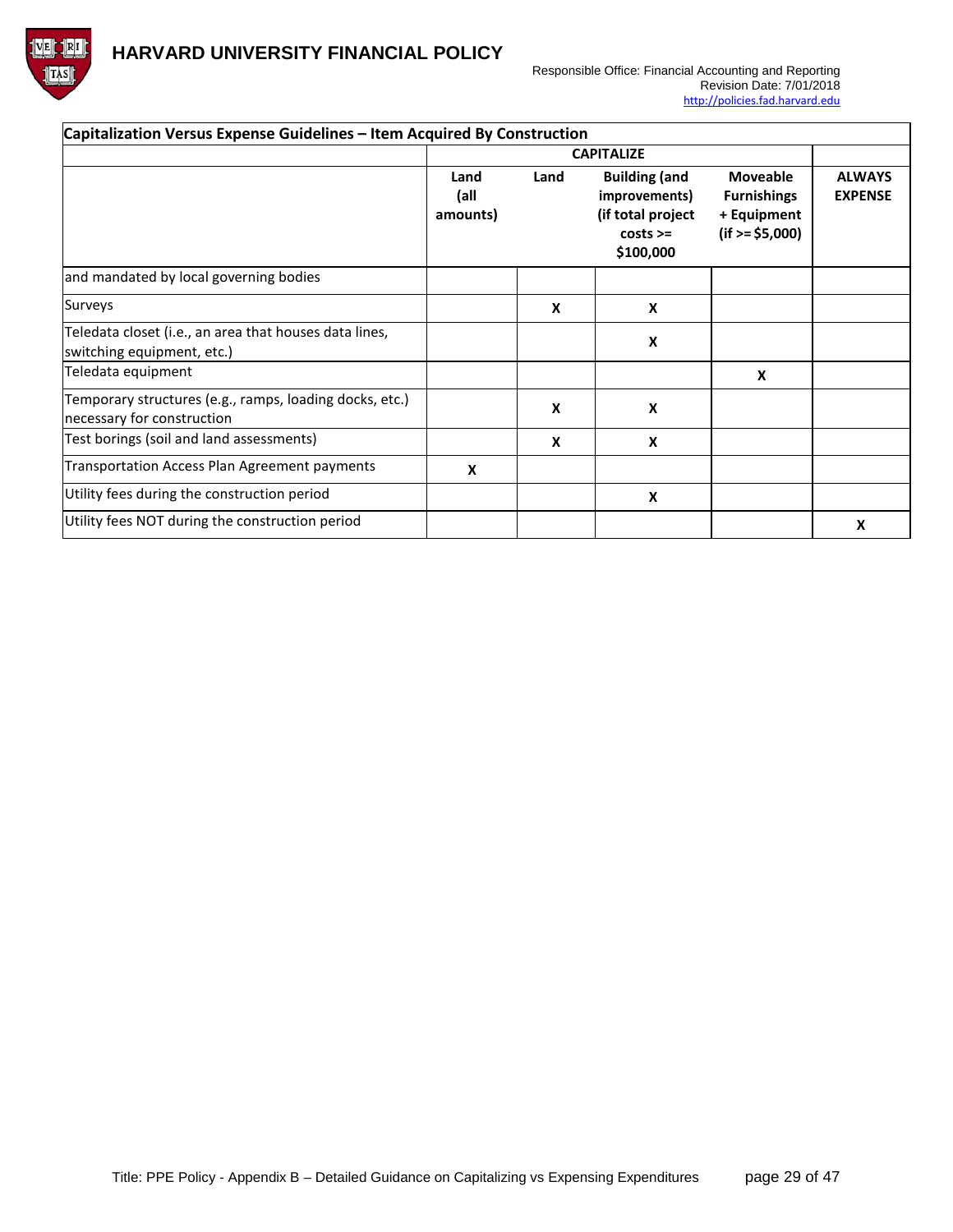

## **Appendix C: Detailed Guidance on Depreciating Facilities and Equipment**

<span id="page-29-0"></span>Assets begin depreciation in the month the asset was purchased or placed into service, with a full month of depreciation expense recorded at the month-end close. For building assets, the placed in service date is the date the CO or TCO, if use of the building occurred, was issued If no certificate is needed, the placed in service date will be the Certificate of Substantial Completion has been received from the contractor, or municipal sign-offs on construction permits have been received that allow use of the space/asset. For purchased equipment, the placed in service date is the date on the invoice for purchased equipment; for fabricated equipment, the placed in service date is the date the equipment is sufficiently developed and is available for use or is producing science.

Depreciation categories are grouped separately for research and non-research facilities. The standard useful lives of depreciable assets (other than research facilities) are:

| <b>Asset Category</b>                | Depreciation Method | <b>Standard Useful Life</b>                           |
|--------------------------------------|---------------------|-------------------------------------------------------|
|                                      |                     |                                                       |
| <b>Buildings</b>                     | Straight line       | 35 years                                              |
| Building and land improvements       | Straight line       | 35 years                                              |
| Leasehold improvements               | Straight line       | 35 years OR the remaining period of the               |
|                                      |                     | lease plus tenant extensions, whichever is<br>shorter |
| Fixed equipment                      | Straight line       | 15 years                                              |
| Equipment                            | Straight line       | 7 years                                               |
| Computer equipment                   | Straight line       | 4 years                                               |
| IT Networking and Infrastructure     | Straight line       | 15 years                                              |
| Audio visual equipment               | Straight line       | 5 years                                               |
| Scientific equipment                 | Straight line       | 8 years                                               |
| Furniture and fixtures - residential | Straight line       | 3 years                                               |
| Furniture and fixtures - office      | Straight line       | 7 years                                               |
| Vehicles                             | Straight line       | 4-10 years                                            |
| Software                             | Straight line       | 4 years                                               |
| Service Center Assets                | Straight line       | $3 - 8$ years                                         |

Note that land is not depreciated, and therefore does not have an associated useful life.

Assets that remain in use, regardless of net book value, should remain in Oracle Fixed Assets.

Research facilities must be "**componentized**," meaning assets are grouped and depreciated in separate categories with differing useful lives. The standard useful lives for research facilities are:

| <b>Research Facility Component</b> | Depreciation Method Standard Useful Life |          |
|------------------------------------|------------------------------------------|----------|
|                                    |                                          |          |
|                                    |                                          |          |
| Shell*                             | Straight line                            | 45 years |
| Roof                               | Straight line                            | 15 years |
| Finishes**                         | Straight line                            | 10 years |
| Fixed equipment                    | Straight line                            | 15 years |
| Services***                        | Straight line                            | 20 years |

- Shell represents exterior walls and additions, including windows.
- \*\* Finishes represent final construction fit-outs required to make the space useable, such as flooring, carpeting, interior walls, installed table tops, painting, etc.
- \*\*\* Services represent internal building systems such as elevators, plumbing systems and heating and airconditioning systems.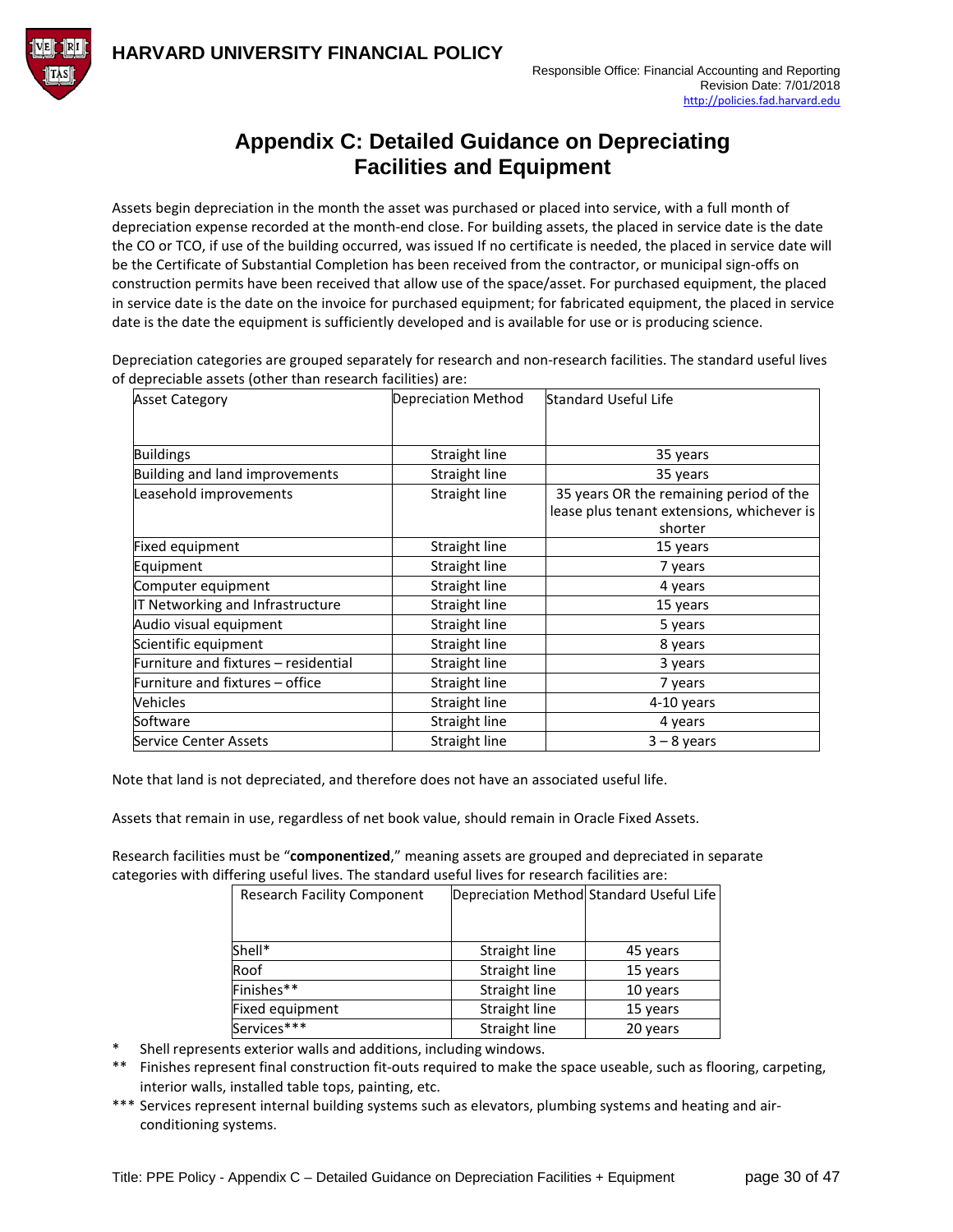TAS



Oracle Fixed Assets utilizes subcategories to capture useful lives that are different from the default useful lives associated with the asset object codes. Below is a table summarizing the additional subcategories and useful lives. Other useful lives are available contact FAR for guidance.

| <b>Asset Category</b>                             | Object<br><b>Codes</b> | <b>Standard Useful Life*</b>                                                                 | <b>Optional Subcategory (in</b><br><b>Oracle Fixed Assets)</b> |
|---------------------------------------------------|------------------------|----------------------------------------------------------------------------------------------|----------------------------------------------------------------|
| <b>Buildings (PIS)</b>                            | 1200                   | 35 years                                                                                     | Shell, Roof, Finishes,<br>Fixed Equipment,<br><b>Services</b>  |
| <b>Building improvements</b>                      | 1200                   | 35 years                                                                                     |                                                                |
| <b>Leasehold improvements</b>                     | 1240                   | 35 years OR the<br>remaining period of the<br>lease plus extensions,<br>whichever is shorter |                                                                |
| <b>Land improvements</b>                          | 1230                   | 35 years                                                                                     |                                                                |
| <b>General equipment:</b>                         |                        |                                                                                              |                                                                |
| CO^Equip, General, Nonsponsored                   | 1000                   | 7 years                                                                                      | Service Center Asset                                           |
| CO^Equip, General, Sponsored                      | 1001                   | 7 years                                                                                      | Service Center Asset                                           |
| General Equipment, Non-Consolidating School/units | 1002                   | 7 years                                                                                      |                                                                |
| CO^Equip, Scientific, Nonsponsored                | 1003                   | 8 years                                                                                      | Service Center Asset                                           |
| CO^Equip, Scientific, Sponsored                   | 1004                   | 8 years                                                                                      | <b>Service Center Asset</b>                                    |
| CO^Equip, Debt-financed, General                  | 1020                   | 7 years                                                                                      |                                                                |
| CO^Equip, Debt-financed, Scientific               | 1021                   | 8 years                                                                                      |                                                                |
| Computer equipment:                               |                        |                                                                                              |                                                                |
| CO^Equip, Computer, Nonsponsored                  | 1030                   | 4 years                                                                                      | Service Center Asset; IT<br>Infrastructure                     |
| CO^Equip, Computer, Sponsored                     | 1031                   | 4 years                                                                                      | Service Center Asset; IT<br>Infrastructure                     |
| CO^Equip, Software, Nonsponsored                  | 1032                   | 4 years                                                                                      |                                                                |
| CO^Equip, Software, Sponsored                     | 1033                   | 4 years                                                                                      |                                                                |
| CO^Equip, Debt-financed, Computer                 | 1050                   | 4 years                                                                                      | IT Infrastructure                                              |
| CO^Equip, Debt-financed, Software                 | 1051                   | 4 years                                                                                      |                                                                |
| Scientific equipment                              | 1003,1004              | 8 years                                                                                      | Service Center Asset                                           |
| Furniture and fixtures - residential:             |                        |                                                                                              |                                                                |
| CO^Equip, Residential F+F, Nonsponsored           | 1060                   | 3 years                                                                                      |                                                                |
| CO^Equip, Residential F+F, Sponsored              | 1061                   | 3 years                                                                                      |                                                                |
| CO^Equip, Debt-financed, Residential F+F          | 1080                   | 3 years                                                                                      |                                                                |
| Furniture and fixtures - office:                  |                        |                                                                                              |                                                                |
| CO^Equip, Ofc F+F, Nonsponsored                   | 1090                   | 7 years                                                                                      |                                                                |
| CO^Equip, Ofc F+F, Sponsored                      | 1091                   | 7 years                                                                                      |                                                                |
| CO^Equip, Debt-financed, Ofc F+F                  | 1100                   | 7 years                                                                                      |                                                                |
| <b>Vehicles:</b>                                  |                        |                                                                                              |                                                                |
| CO^Equip, Vehicle, Nonsponsored                   | 1120                   | 4-10 years                                                                                   | Heavy, Medium                                                  |
| CO^Equip, Vehicle, Sponsored                      | 1121                   | 4-10 years                                                                                   | Heavy, Medium                                                  |
| CO^Equip, Debt-financed, Vehicle                  | 1130                   | 4-10 years                                                                                   | Heavy, Medium                                                  |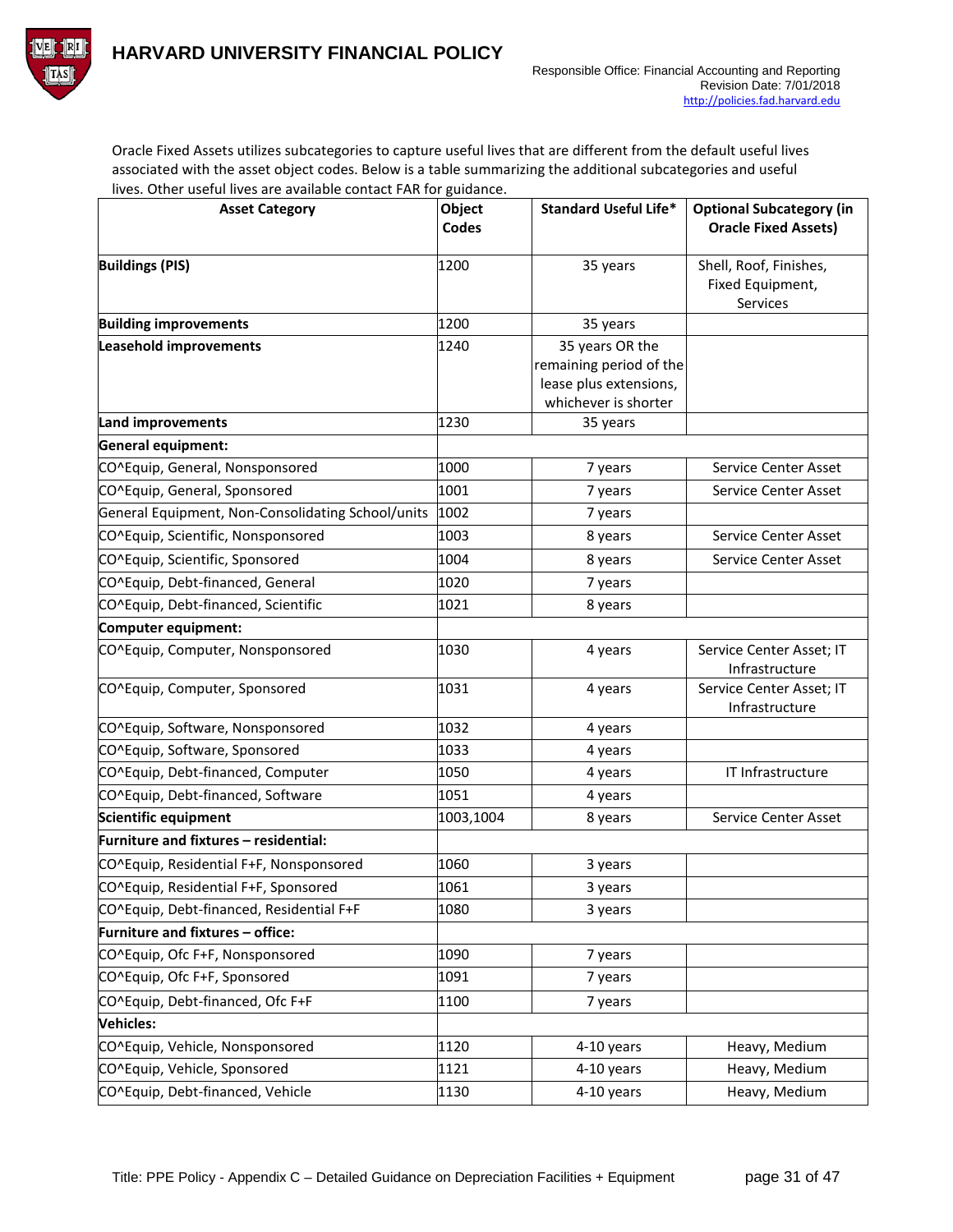

### **Appendix D: Detailed Guidance on Disposition, Retirement and Impairment**

### <span id="page-31-0"></span>**Basic rules for disposals and impairments:**

When an asset has been sold, demolished, is no longer in service or its value has been permanently impaired, any remaining value of the asset, net of accumulated depreciation, less any salvage value, must be written off or written down to its net realizable value. This involves removing both the asset and the accumulated depreciation from the general ledger and the Assets Inventory System, and recognizing a gain or loss for the difference. Any outstanding loans on debt-financed assets that are being written off must be settled before impairments can be written off.

Complete th[e Equipment Disposal Request Form](https://oc.finance.harvard.edu/resources/forms-and-templates) and submit it to the Capital Assets Program Office, and attach to the asset inside of the Oracle Financial system.

### **I. Types of Disposals:**

### **A. Sales of Assets**

### <span id="page-31-1"></span>**1. Sales of Buildings or Property**

All sales and demolitions to the physical plant should be specified in the capital plan narratives (MYCP and/or one-year capital budget). Sales and demolitions will be subject to review by the Provost and review by the Executive Vice President (EVP), with input from the Planning Office and Campus Services.

Acquisitions and dispositions not included in CPATH or in the capital plan will be handled as Exceptions requiring review by the Provost and review by the EVP, with input from the Planning Office and Campus Services."

### **2. Equipment Sales**

Any request to sell capital equipment must be reviewed and approved by the area-level equipment manager before the equipment can be removed from University premises or oversight. The University does not allow the sale of sponsor-funded equipment; exceptions to this policy are rare and are reviewed by the area equipment manager, area sponsored research office, and OSP on a case-by-case basis.

*a. External Sale* – Sales of assets to third parties will result in either a gain or loss on sale. Where proceeds are greater than the net book value of the asset (historical cost less accumulated depreciation), the gain is credited to object code 5772, "Gain on sale, Capital Asset^Miscellaneous Income, External." Conversely, where proceeds are less than the net book value of the asset, the loss is debited to object code 8722, "Loss on sale of capital asset." In either case, the local fixed asset manager or school or unit finance office must write off the asset through Oracle Fixed Assets. If the asset is not yet fully depreciated, Financial Accounting and Reporting (FAR) must transfer any remaining plant equity to operating net assets as a below-the-line internal transfer (non-operating activity). See the University's Internal Transfer [Policy](https://policies.fad.harvard.edu/pages/internal-transfers) for further information. When selling assets, any outstanding loans relating to the assets must be settled; consult the Office of Treasury Management (OTM) in these cases. Communicate all external sales, including relevant asset numbers, retirement report, detail on cash receipt coding from sales proceeds, and the transaction listing for any o/c 8722 write-off, to Financial Accounting and Reporting (FAR), as there may be additional accounting entries necessary.

Sales or [Unrelated Business Income Tax m](https://policies.fad.harvard.edu/pages/tax-compliance-external-revenue-generating-activities)ay apply. Contact the Tax Reporting Office for additional information.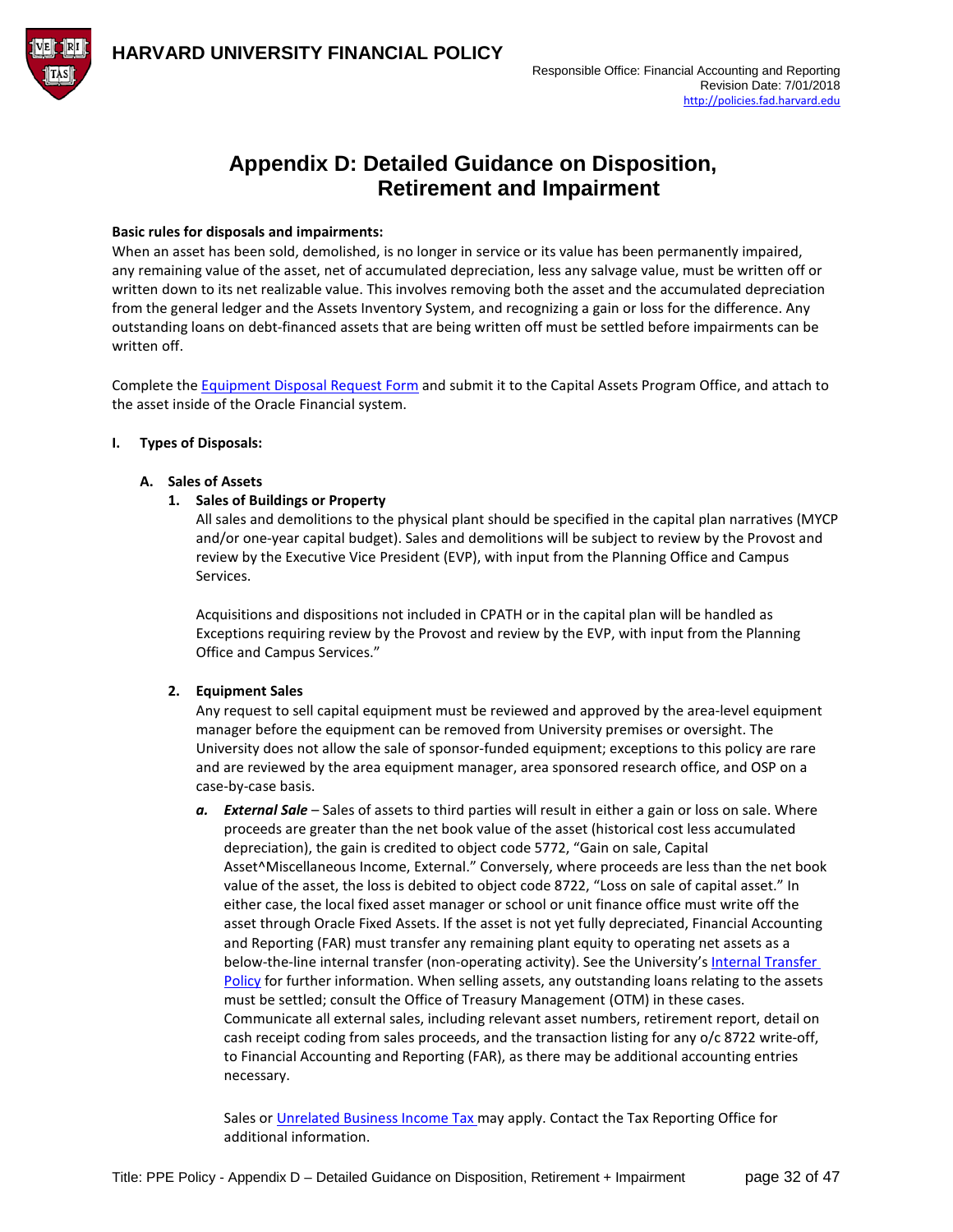

**b. Internal Sale** – When an asset is sold or transferred between schools or units, no gain or loss on the transaction may be recorded since the asset is still owned by the University, and gains or losses may not be internally generated. The asset is transferred at the net book value at the time of sale. Transfer request must be done through FAR as the assets need to be reassigned between the two schools/units in Oracle Fixed Assets. Any amount exchanged in excess of the net book value is recorded through the 9300 range of object codes as a below-the-line internal transfer (non-operating activity), and would not affect the net book value of the asset. The school or unit transferring assets should contact FAR to ensure that the corresponding plant equity is transferred along with the asset. See the University'[s Internal Transfer Policy](https://policies.fad.harvard.edu/pages/internal-transfers) for further information. For buildings, the root number remains the same; FAR updates the root's attributes to reflect the building's new owner and any change to the building's primary use.

### **B. Demolition**

- *1. Partial demolition* In cases where part of a structure is being demolished so that a new addition may be built, the costs related to the partial demolition are capitalized to the new capital project by coding invoices to the CIP object code 1254, "CIP, Demo+Site Prep." The historical costs associated with the asset that is being partially demolished must be written off in Oracle Fixed Assets, meaning prior CAPS projects affiliated with the same space/building must be evaluated for impairment. The write-down of a partially demolished capital asset must be done in Oracle Fixed Assets by the school or unit Financial Office or Fixed Asset Manager. No additional entries are required as Oracle Fixed Assets will record the corresponding loss on disposal and transfer of plant equity.
- *2. Full demolition* When an entire building or piece of equipment is demolished, the asset and accumulated depreciation are written off, and a loss on demolition is recorded to object code 8722, "Loss on Sale/Disposal of Capital Asset" for the difference. The costs associated with the demolition are expensed as incurred. The write-off of a capital asset must be done in Oracle Fixed Assets by the school or unit's Financial Office or Fixed Asset Manager. No additional entries are required as Oracle Fixed Assets will record the corresponding loss on disposal and transfer of plant equity. When disposing of assets, any outstanding loans relating to the assets must be settled; contact OTM in these cases.

### **C. Departing Staff/Faculty Transfers**

Equipment assets that are transferred with a departing faculty or staff member are handled based on how the assets have been accounted for and who has title to the assets. Note that school or other local policy may apply.

- If the assets are recorded in Oracle Fixed Assets at zero value for the purposes of tracking, then local asset managers retire these assets on Oracle Fixed Assets (this would have been done with equipment that was transferred to the University by another institution, by the faculty member). If the University does not have title to these assets, no gain or loss isrecorded.
- If the assets belong to the University, then the assets need to be retired, which may result in a loss (if the equipment is not fully depreciated) or a gain (if payment is made upon the transfer of equipment – see also equipment sales above). Depending on the type of transaction (gift or sale to the faculty, staff member) Payroll should be contacted to ensure any benefit to the faculty or staff member is properly recorded. If cash is exchanged for the asset, contact FAR, in accordance with the requirements of asset sales.
- Questions on how to determine fair market value can be directed to FAR.

### **II. Sponsored Assets**

Sponsored assets may require prior approval from the sponsoring agency before disposal or removal from service. For any type of disposal, departments must complete the **Equipment Disposal Request Form** or equivalent documentation and provide it to their school's equipment management office. Disposal of sponsored equipment is subject to the approval and conditions of the federal sponsoring agency. If the title of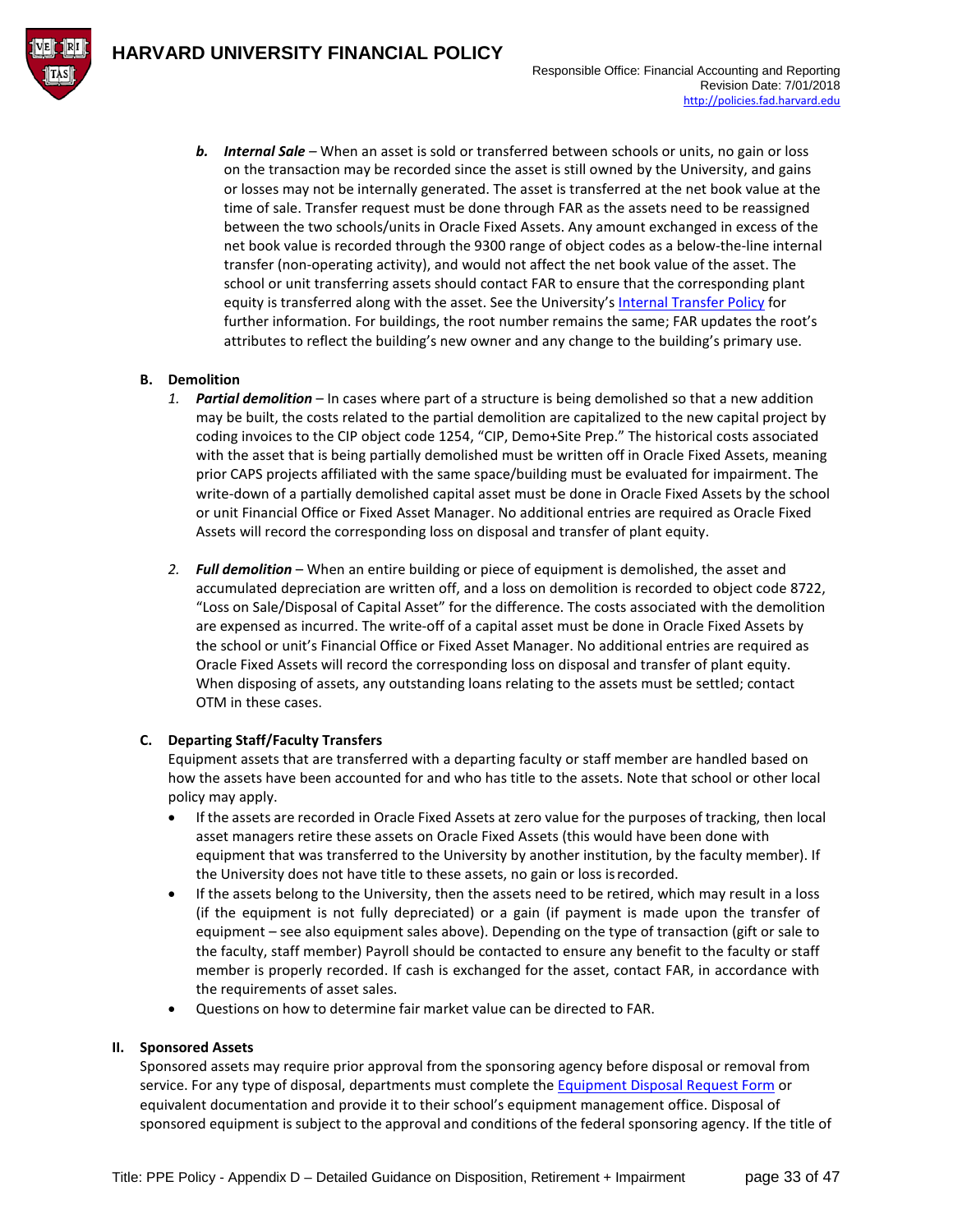

the asset belongs to someone other than Harvard, no gain or loss should be recorded on the transaction. These assets should have a zero value in Oracle Fixed Assets. Se[e Appendix A](#page-9-0) for more information on sponsored assets.

### **III. Writing Off Work in Progress/Construction in Progress (WIP/CIP)**

Equipment work in progress and/or construction in progress costs that have been on the general ledger for an extended period of time (i.e., more than one year) where the project has been either abandoned or significantly altered from its original plan must be written off. A loss is recorded to object code 8722, "Loss on sale/disposal of capital asset."

### **IV. Assets No Longer in Service**

If assets are no longer in service, they must be written down to their estimated remaining value or, in some cases, written off entirely. This write-down or write-off is accounted for in the same manner described in the "Sales of assets" and "Demolition" sections of this document.

### **V. Accounting for Fully Depreciated Assets**

Assets that are fully depreciated (i.e., the net book value of the historical cost less accumulated depreciation is zero) **and** that are no longer in use must be written off. This process is performed at the School or unit level in Oracle Fixed Assets.

### **VI. Physical Inventories**

Discrepancies noted during a physical inventory are to be recorded in conjunction with the completion of the physical inventory. Any inventory discrepancies noted during the inventory must be written off in Oracle Fixed Assets. The corresponding loss will be recorded to object code 8722, "Loss on sale or disposal of capital asset." In addition, any assets that are found to be impaired must be written down to their estimated remaining value.

### **VII.Disposition**

Disposition is the process of removing equipment from inventory that has no further University use. Any piece of capital equipment that no longer functions or for which Harvard has no further use must be physically disposed of and removed from University records. *The Oracle Fixed Assets system refers to dispositions as "retirements."* Disposition is required when equipment is:

- No longer in use nor expected to have futureuse;
- No longer the responsibility of Harvard University (e.g., transferred or sold); or
- No longer part of the inventory of active items

Equipment purchased with federal or other sponsored funds are often subject to sponsor-specific disposition restrictions and cannot be disposed of without prior approval. The [Equipment Disposal Request](https://oc.finance.harvard.edu/resources/forms-and-templates)  [Form](https://oc.finance.harvard.edu/resources/forms-and-templates) is required for disposition of equipment.

If equipment is being retained for parts only, the status in Oracle Fixed Assets must be changed to "scrap."

Tags must be physically removed from equipment upon disposition (but NOT upon impairment).

*Special Note: equipment disposition requires careful coordination with multiple offices and may have hazardous waste, sensitive data restrictions, and other concerns. Contact your area equipment manager or facilities manager for guidance.*

### **VIII. Retirement**

Retirement is the process by which capital equipment owned by Harvard or for which Harvard is responsible is permanently removed from the University's inventory records. Retirements must be processed in the event of physical disposal, loss or theft, external sale or transfer, trade-in, donation, salvage, or return of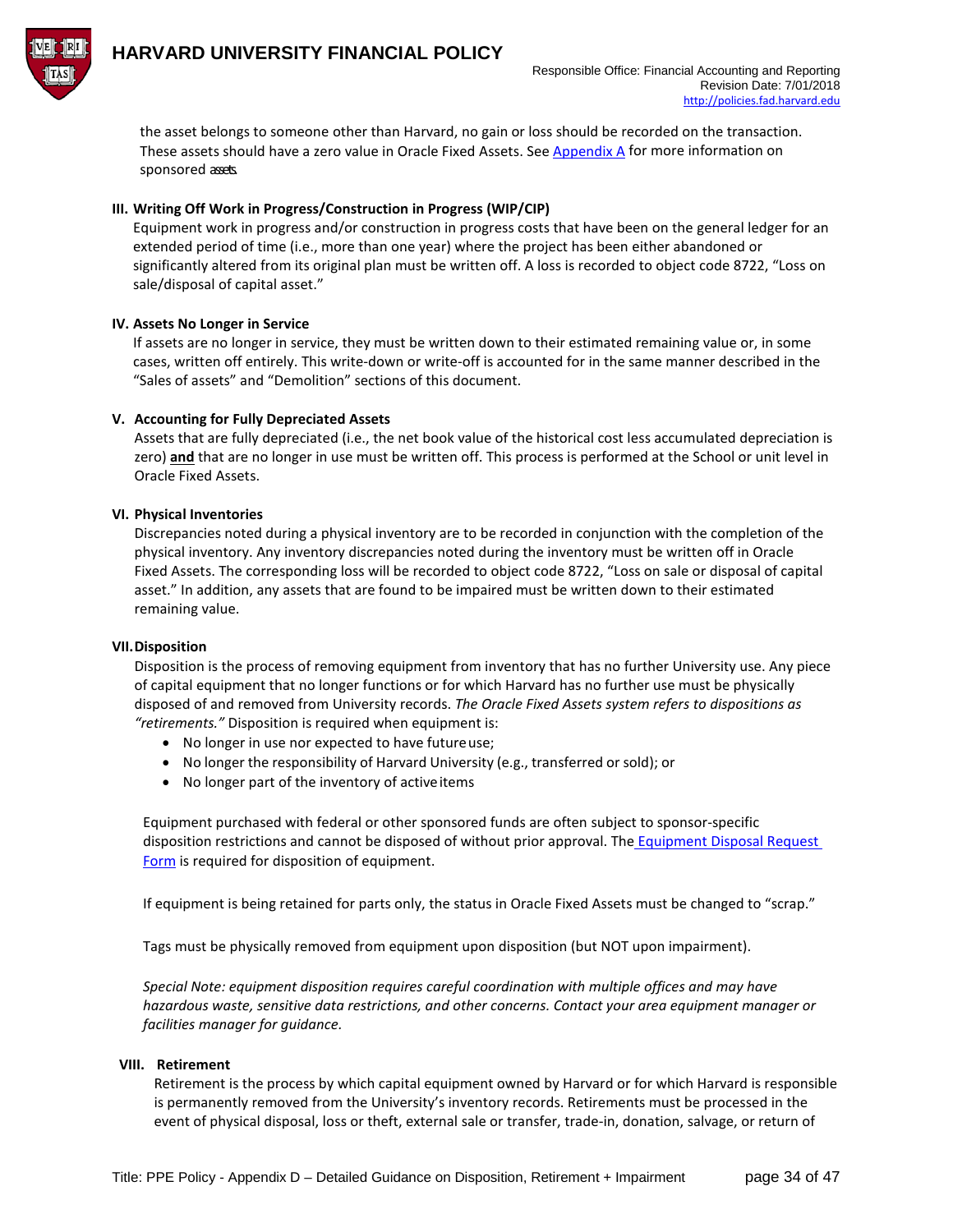

capital equipment. Any piece of capital equipment which has ceased to function or for which the University has no future use should be physically disposed of and must be updated in Oracle Fixed Assets to reflect accurate valuation and be removed from any inventory records.

It is the responsibility of the faculty member or department to request approval and disposition instructions from the area equipment manager before capital equipment is removed from University premises and oversight. Any transaction involving a sale, trade-in, or cross-school or unit transfers of capital equipment must also be coordinated with the Financial Accounting and Reporting office (FAR).

1. Retirement of Computer Equipment

Massachusetts law and Harvard policy require that electronic media containing confidential information be destroyed or thoroughly erased so that such information cannot be read or reconstructed. In addition, Harvard's license does not permit the transfer of operating systems or other software outside the University. Applications that provide for secure disk erasure and meet these requirements are available for Windows computers (e.g. proposed FAS standard CMR[R Secure Disk Erase\)](https://security.harvard.edu/files/it-security-new/files/secure_computer_recycling_advisory.pdf). A secure file erasure function is built into Mac OSX. See [Secure Recycle of University Computers](https://security.harvard.edu/pages/secure-computer-recycling) and contact your HUIT or your local Computer Resources or IT Department for additional guidance.

2. Retirement of Sponsor-Funded or Sponsor-Titled Equipment. Se[e Appendix A a](#page-12-0)nd [D.](#page-31-0)

### **IX. Impairment**

If assets have been permanently impaired, whether by damage, neglect, technological obsolescence, renovating or demolishing a building, or a change in the economic landscape, such that future expected cash flows from the assets are less than their net book value on the balance sheet, the assets must be written down to their estimated remaining value or, in some cases, written off entirely. Account for this write-down or write-off in the same manner as described in the "Sales of assets" and "Demolition" sections of this document. Partially impaired equipment assets remain part of the University's physical inventory. The Oracle Fixed Assets system refers to impairments as "partial retirements."

Impairment is defined as the condition that exists when the carrying amount of a long-lived asset exceeds its fair value. Assets should be tested for recoverability whenever events or changes in circumstances indicate that its carrying amount may not be recoverable. The following are examples of such events from ASC 360-10 Property, Plant and Equipment:

- 1. A significant decrease in the market price of a long-lived asset (asset group)
- 2. A significant adverse change in the extent or manner in which a long-lived asset (asset group) is being used or in its physical condition
- 3. A significant adverse change in legal factors or in the business climate that could affect the value of a long-lived asset (asset group), including an adverse action or assessment by a regulator
- 4. An accumulation of costs significantly in excess of the amount originally expected for the acquisition or construction of a long-lived asset (assetgroup)
- 5. A current-period operating or cash flow loss combined with a history of operating or cash flow losses or a projection or forecast that demonstrates continuing losses associated with the use of a long-lived asset (asset group)
- 6. A current expectation that, more likely than not, a long-lived asset (asset group) will be sold or otherwise disposed of significantly before the end of its previously estimated useful life. The term *more likely than not* refers to a level of likelihood that is more than 50percent.

Common reasons for impairment include, but are not limited to: missing equipment noted during a physical inventory; damaged or obsolete equipment disposed of; and building renovations of space that impair prior construction projects.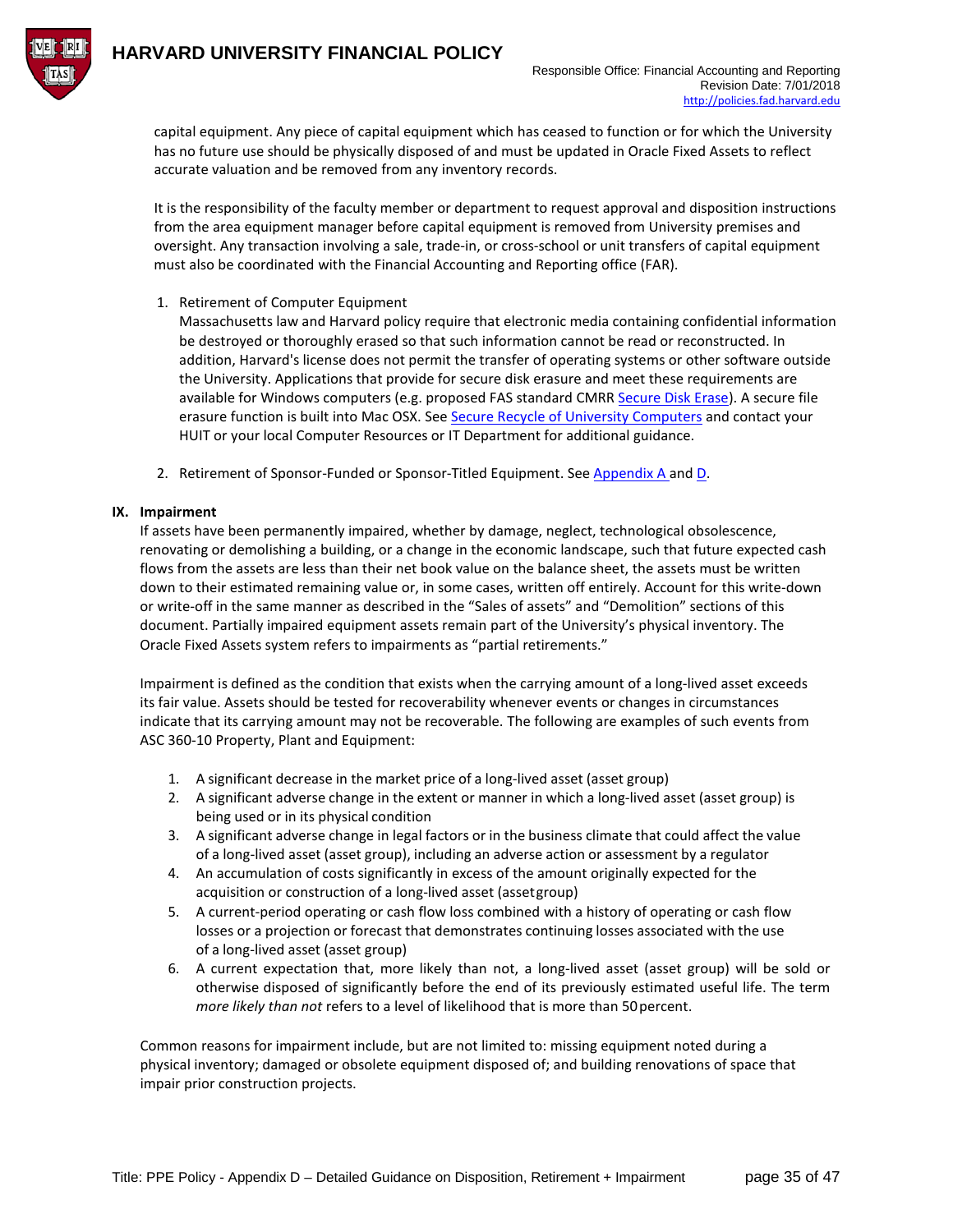

### **X. Timing of Recording**

Account for disposals due to sale or demolition and transfers of assets in the month of the disposal or transfer, and no later than quarter end.

### **XI. School/Unit Review**

Buildings must be reviewed for impairment on a quarterly basis, or at any time that a capital project commences but no later than approval of a Construction Authorization for potential impairment impact plus a full review at year end, in accordance with the [Internal Controls Matrix.](https://hwpi.harvard.edu/internalcontrols/business-cycle-controls-matrices)

Equipment assets must be reviewed for impairment/obsolescence during the course of the bi-annual physical inventory.

Child assets must be reviewed for impairment/retirement upon the impairment/retirement of a Parent Asset. However, OFA will not notify the user that there are associated child assets at the time of the transaction on the Parent. The Asset Workbench must be reviewed to identify any related assets.

### **Examples of Proper Coding for Disposals and Impairments**

Example 1

On January 15, 20X1, HRES (school/unit 580) sold a building for \$1,000,000 to an external party. The building had an original cost of \$700,000 and accumulated depreciation of \$210,000 as of January 15, 20X1. This building was debt-financed with a loan for \$450,000 which was outstanding at the time of disposal.

*The University begins depreciation in the month the asset was purchased or placed into service, with a full month of depreciation expense recorded at the month-end close. When an asset is disposed, no depreciation expense is recorded in the month of disposal. In addition, since this asset predated the conversion to Oracle Fixed Assets, a full year of depreciation was taken in the year the building was acquired.*

*The sale will result in the following transactions in the GL, across the University:*

| <b>ACCOUNTING FOR PROPERTY DISPOSAL</b> |                                                                |                | <b>HRES - tub 580</b> |       |       |       |       |              | <b>CENTRAL - tub 640</b> | <b>UNIVERSITY</b> |                |              |
|-----------------------------------------|----------------------------------------------------------------|----------------|-----------------------|-------|-------|-------|-------|--------------|--------------------------|-------------------|----------------|--------------|
|                                         |                                                                | <b>BEG BAL</b> | (A)                   | (B)   | (C)   | (D)   | (E)   | <b>TOTAL</b> | <b>BEG BAL</b>           | (C)               | <b>TOTAL</b>   | <b>TOTAL</b> |
| 0375                                    | Due to/from Core - automated entry                             | ٠              | 1.000                 |       | (455) |       |       | 545          | (450)                    | 455               | 5              | 550          |
| 1200                                    | <b>Facil Bldgs PIS</b>                                         | 700            |                       | (700) |       |       |       |              |                          |                   |                |              |
| 1630                                    | CO^Facil Bldg Accumulated Depreciation                         | (210)          |                       | 210   |       |       |       |              |                          |                   |                |              |
|                                         | <b>Plant Assets</b>                                            | 490            | ä,                    | (490) |       |       |       |              |                          |                   | $\sim$         | ٠            |
|                                         |                                                                |                |                       |       |       |       |       |              |                          |                   |                |              |
| 3000                                    | Plant Debt - CO^Pooled Loans, PIS Facil                        | (450)          |                       |       | 450   |       |       |              | 450                      | (450)             | $\blacksquare$ | ٠            |
|                                         | <b>Assets net of Liabilities</b>                               | 40             | 1,000                 | (490) | (5)   |       |       | 545          |                          |                   | 5              | 550          |
|                                         | Plant Equity - 723001                                          |                |                       |       |       |       |       |              |                          |                   |                |              |
| 3800                                    | CO^Funds Invested in Facil (Plant Equity)                      | (40)           |                       |       |       |       |       | (40)         |                          |                   |                | (40)         |
| 8722                                    | Loss on Sale or Disposal of Capital Asset                      |                |                       | 490   |       | (490) |       |              |                          |                   |                |              |
|                                         | 9301 Transfers to/from Unrestricted Undesignated Balances      |                |                       |       | (450) |       | 490   | 40           |                          |                   |                | 40           |
|                                         | <b>Plant Equity</b>                                            | (40)           |                       | 490   | (450) | (490) | 490   |              |                          |                   | $\sim$         |              |
|                                         |                                                                |                |                       |       |       |       |       |              |                          |                   |                |              |
|                                         | <b>Unrestricted Undesignated fund - 000001</b>                 |                |                       |       |       |       |       |              |                          |                   |                |              |
| 5772                                    | Gain on Sale, Capital Asset <sup>A</sup> Miscellaneous Income, |                | (1.000)               |       |       | 490   |       | (510)        |                          |                   | ۰              | (510)        |
| 8722                                    | Loss on Sale or Disposal of Capital Asset                      |                |                       |       |       |       |       |              |                          |                   |                |              |
| 7401                                    | Facilities Placed in Service Loan Pool Interest Expense        |                |                       |       | 5     |       |       | 5            |                          | (5)               | (5)            |              |
|                                         | Trsf to/from Funds Invested in Plant-Debt Pymt-Write           |                |                       |       |       |       |       |              |                          |                   |                |              |
| 9319                                    | off of Retired Assets                                          |                |                       |       | 450   |       |       | 450          |                          |                   |                | 450          |
|                                         | Transfers to/from Funds Invested in Plant - PIS -              |                |                       |       |       |       |       |              |                          |                   |                |              |
| 9320                                    | Purchases/Sales/Adjs                                           |                |                       |       |       |       | (490) | (490)        |                          |                   | ٠              | (490)        |
|                                         | Unrestricted funding activity                                  |                | (1,000)               |       | 455   | 490   | (490) | (545)        |                          |                   | (5)            | (550)        |
|                                         |                                                                |                |                       |       |       |       |       |              |                          |                   |                |              |
| <b>Net Assets</b>                       |                                                                |                | $(40)$ $(1,000)$      | 490   | $5 -$ |       | ٠     | (545)        |                          |                   | (5)            | (550)        |
|                                         |                                                                |                |                       |       |       |       |       |              |                          |                   |                |              |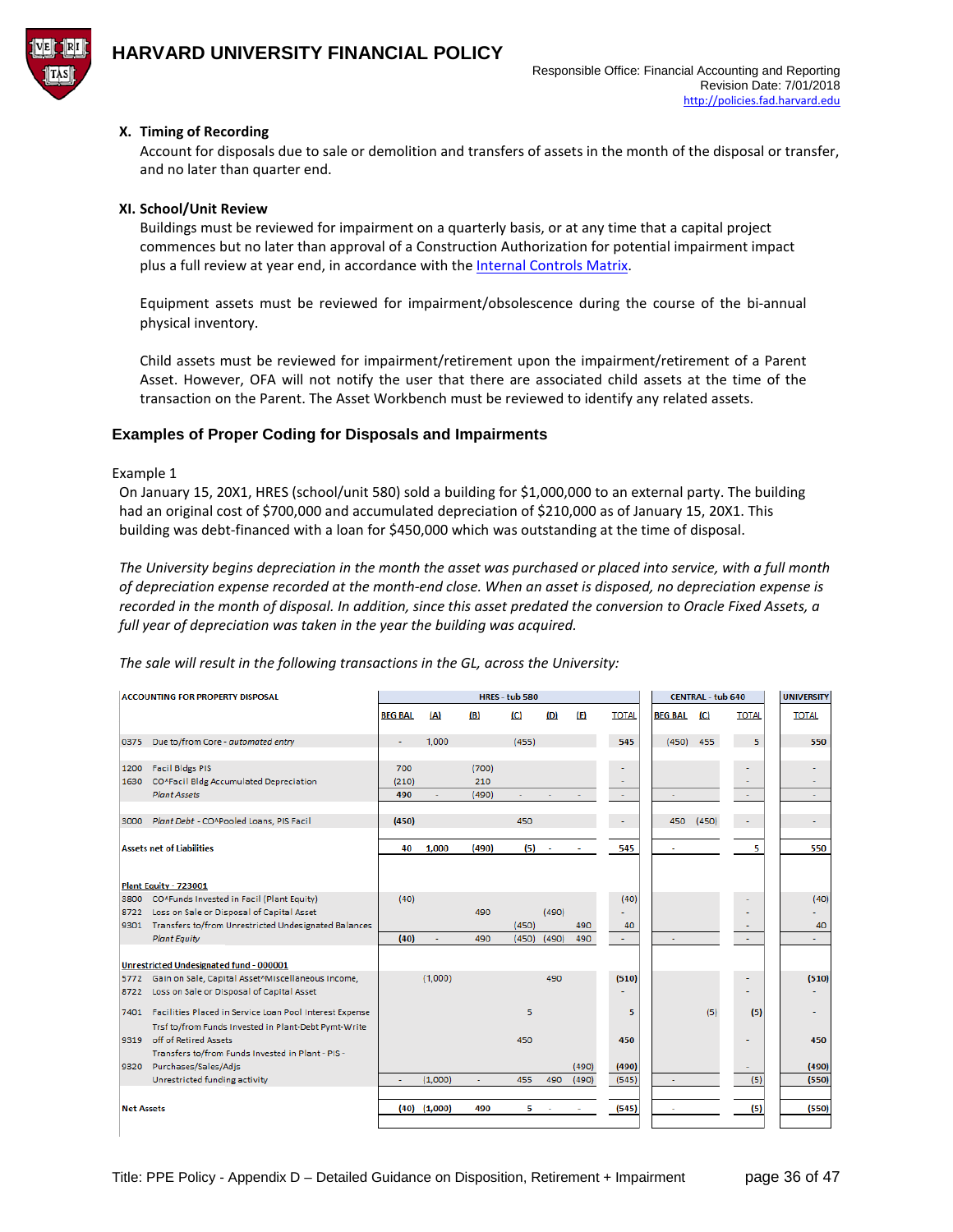

**Record Sale and Cash Receipt** 

\$ 490 Plant Equity fund



 $(A)$ 

|     |               | HRES deposits a check received via a Credit Voucher                                                                                |    |       |          |
|-----|---------------|------------------------------------------------------------------------------------------------------------------------------------|----|-------|----------|
|     |               | Tub 580 5772 Gain on Sale, Capital Asset <sup>A</sup> Miscellaneous Income, Exter \$ (1,000) 000001                                |    |       |          |
| (B) |               | Remove asset and accumulated depreciation<br>FAR "retires the asset from Oracle Fixed Assets. Entries are automatically generated. |    |       |          |
|     | Tub 580       | 1200 Facil Bldgs PIS                                                                                                               |    | (700) |          |
|     | Tub 580       | 1630 CO^Facil Bldg Accumulated Depreciation                                                                                        | s. | 210   |          |
|     |               | Tub 580 8722 Loss on Sale or Disposal of Capital Asset                                                                             | S. | 490   | Plant Ea |
| (C) | Pay down debt | .                                                                                                                                  |    |       |          |

OTM processes entry to pay off associated debt principal and interest.

|  | Tub 580 3000 CO^Pooled Loans, PIS Facil                                                                                                                        | 450<br>\$ (450) |          |
|--|----------------------------------------------------------------------------------------------------------------------------------------------------------------|-----------------|----------|
|  | Tub 580  7401 Facilities Placed in Service Loan Pool Interest Expense   \$<br>Tub 640  7401  Facilities Placed in Service Loan Pool Interest Expense   \$  (5) |                 | 5 000001 |
|  | Tub 580 9319 Trsf to/from Funds Invested in Plant-Debt Pymt-Write off \$ 450 000001                                                                            |                 |          |
|  | Tub 580 9301 Transfers to/from Unrestricted Undesignated Balances \$ (450) Plant Equity fund                                                                   |                 |          |

#### (D) Reclassify Loss on Disposal to Gain on Disposal

FAR processes entry to correctly reflect gain in disposal.

|  | Tub 580 5772 Gain on Sale, Capital Asset <sup>A</sup> Miscellaneous Income, Exter \$ 490 000001 |  |                            |
|--|-------------------------------------------------------------------------------------------------|--|----------------------------|
|  | Tub 580 8722 Loss on Sale or Disposal of Capital Asset                                          |  | \$ (490) Plant Equity fund |

#### $(E)$ Plant Equity balance is transferred to unrestricted net assets.

FAR processes this entry.

|  | Tub 580 9301 Transfers to/from Unrestricted Undesignated Balances \$ 490 Plant Equity fund |  |  |
|--|--------------------------------------------------------------------------------------------|--|--|
|  | Tub 580 9320 Transfers to/from Funds Invested in Plant - PIS - Purchas S (490) 000001      |  |  |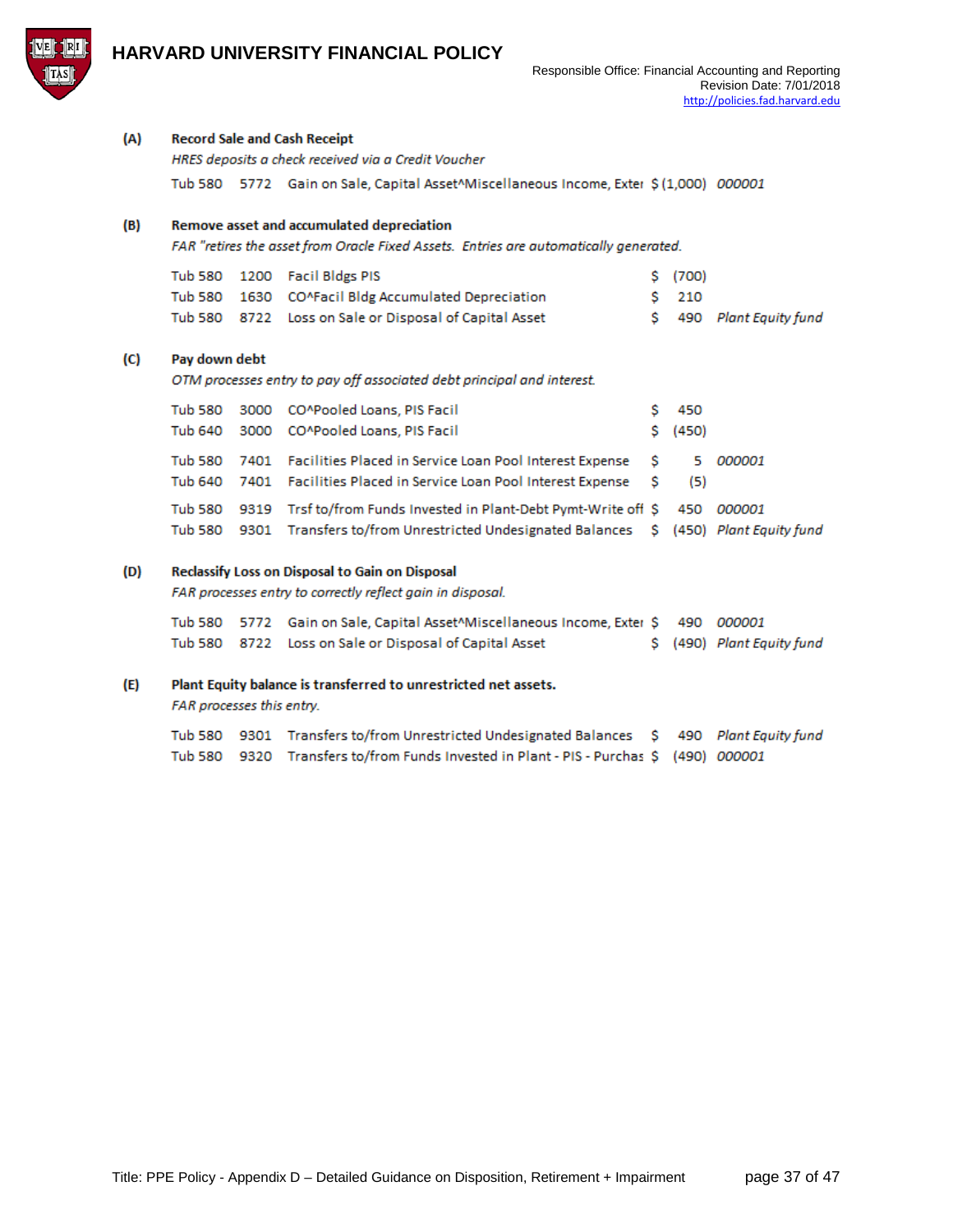

### Example 2

On October 12, 20X1, HRES (school/unit 580) transferred land and a building to UOS (school/unit 180). The land has a book value of \$850,000. The building has a book value of \$500,000, and the accumulated depreciation as of September 30, 20X1 was \$25,000. As negotiated by the two school/units, UOS agreed to pay HRES an amountof \$100,000. This building was not debt-financed, and there are no outstanding loans at the time of disposal.

*The related plant equity balance in fund 724001, Funds Invested in Plant PIS as of September 30, 20X1, is 1,325,000 (\$850,000+\$500,000 - \$25,000). Depreciation will be recorded on school/unit 180's books as of October 12, 20X1. The journal entries required to record this internal transfer/sale are as follows:*

### *To transfer the assets and accumulated depreciation from HRES to UOS. These will be system generated entries as the change of ownership of the asset will be changed in Oracle Fixed Assets.*

| <b>ACCOUNTING FOR TRANSFER OF ASSET WITHIN HARVARD</b> |                                                                                                                              | <b>UNIVERSITY</b>           |                                  |                | <b>HRES - tub 580</b>   |                         | <b>UOS - tub 180</b> |                      |                   |                             |  | <b>UNIVERSITY</b> |  |  |
|--------------------------------------------------------|------------------------------------------------------------------------------------------------------------------------------|-----------------------------|----------------------------------|----------------|-------------------------|-------------------------|----------------------|----------------------|-------------------|-----------------------------|--|-------------------|--|--|
|                                                        |                                                                                                                              | <b>BEG BAL</b>              | (A)                              | (B)            | $\mathbf{C}$            | <b>TOTAL</b>            | (A)                  | (B)                  | (C)               | <b>TOTAL</b>                |  | <b>IMPACT</b>     |  |  |
| 0375                                                   | Due to/from Core - automated entry                                                                                           | $\sim$                      | 1,325                            | (1, 325)       | 100                     | 100                     | (1, 325)             | 1,325                | (100)             | (100)                       |  |                   |  |  |
| 1230<br>1200<br>1630                                   | <b>Land Acquisition</b><br><b>Facil Bldgs PIS</b><br>CO^Facil Bldg Accumulated Depreciation<br><b>Plant Assets</b>           | 850<br>500<br>(25)<br>1,325 | (850)<br>(500)<br>25<br>(1, 325) |                |                         | (850)<br>(500)<br>25    | 850<br>500<br>(25)   |                      |                   | 850<br>500<br>(25)<br>1,325 |  | ٠                 |  |  |
|                                                        | <b>Assets net of Liabilities</b>                                                                                             | 1,325                       | $\sim$                           | (1, 325)       | 100                     | (1, 325)<br>(1,225)     | 1,325<br>٠           |                      |                   | 1,225                       |  | ٠                 |  |  |
| 9320                                                   | Plant Equity - 723001<br>Transfers to/from Funds Invested in Plant - PIS -<br>Purchases/Sales/Adjs<br><b>Plant Equity</b>    | (1, 325)<br>(1, 325)        |                                  | 1,325<br>1,325 |                         | 1,325<br>1,325          | ÷                    | (1, 325)<br>(1, 325) |                   | (1, 325)<br>(1, 325)        |  | ۰                 |  |  |
| 9302<br><b>Net Assets</b>                              | Unrestricted Designated fund - 000002<br>Transfers to/from Unrestricted Designated Balances<br>Unrestricted funding activity | ۰<br>(1, 325)               | ٠                                | 1,325          | (100)<br>(100)<br>(100) | (100)<br>(100)<br>1,225 | ٠                    | (1, 325)             | 100<br>100<br>100 | 100<br>100<br>(1,225)       |  |                   |  |  |

 $(A)$ Record transfer of assets and accumulated depreciation from HRES to UOS.

These are system generated journal entries, as the change of ownership of the asset will be changed in OFA

|     | <b>Tub 580</b>            |      | 1230 Land Acquisition                                                   | Ś  | (850)     |        |
|-----|---------------------------|------|-------------------------------------------------------------------------|----|-----------|--------|
|     | <b>Tub 580</b>            |      | 1200 Facil Bldgs PIS                                                    | Ś  | (500)     |        |
|     | <b>Tub 580</b>            |      | 1630 CO^Facil Bldg Accumulated Depreciation                             | \$ | 25        |        |
|     | <b>Tub 180</b>            |      | 1230 Land Acquisition                                                   | Ś  | 850       |        |
|     | <b>Tub 180</b>            |      | 1200 Facil Bldgs PIS                                                    | Ś  | 500       |        |
|     | <b>Tub 180</b>            |      | 1630 CO^Facil Bldg Accumulated Depreciation                             | \$ | (25)      |        |
| (B) | FAR processes this entry. |      | Plant Equity balance is transferred from Tub 580 to Tub 180             |    |           |        |
|     | <b>Tub 580</b>            | 9320 | Transfers to/from Funds Invested in Plant - PIS - Purchases/ \$ 1,325   |    |           | 723001 |
|     | <b>Tub 180</b>            | 9320 | Transfers to/from Funds Invested in Plant - PIS - Purchases/ \$ (1,325) |    |           | 723001 |
|     | <b>Tub 580</b>            | 0375 | Due to/from Core - automated entry                                      |    | \$(1,325) |        |
|     | <b>Tub 180</b>            | 0375 | Due to/from Core - automated entry                                      |    | \$1,325   |        |
| (C) |                           |      | To record the negotiated payment of \$100,000                           |    |           |        |
|     | <b>Tub 580</b>            | 9302 | Transfers to/from Unrestricted Designated Balances                      | Ŝ. | (100)     | 000002 |
|     | <b>Tub 180</b>            | 9302 | Transfers to/from Unrestricted Designated Balances                      | Ś  | 100       | 000002 |
|     | <b>Tub 580</b>            | 0375 | Due to/from Core - automated entry                                      | Ś  | 100       |        |
|     | <b>Tub 180</b>            | 0375 | Due to/from Core - automated entry                                      | \$ | (100)     |        |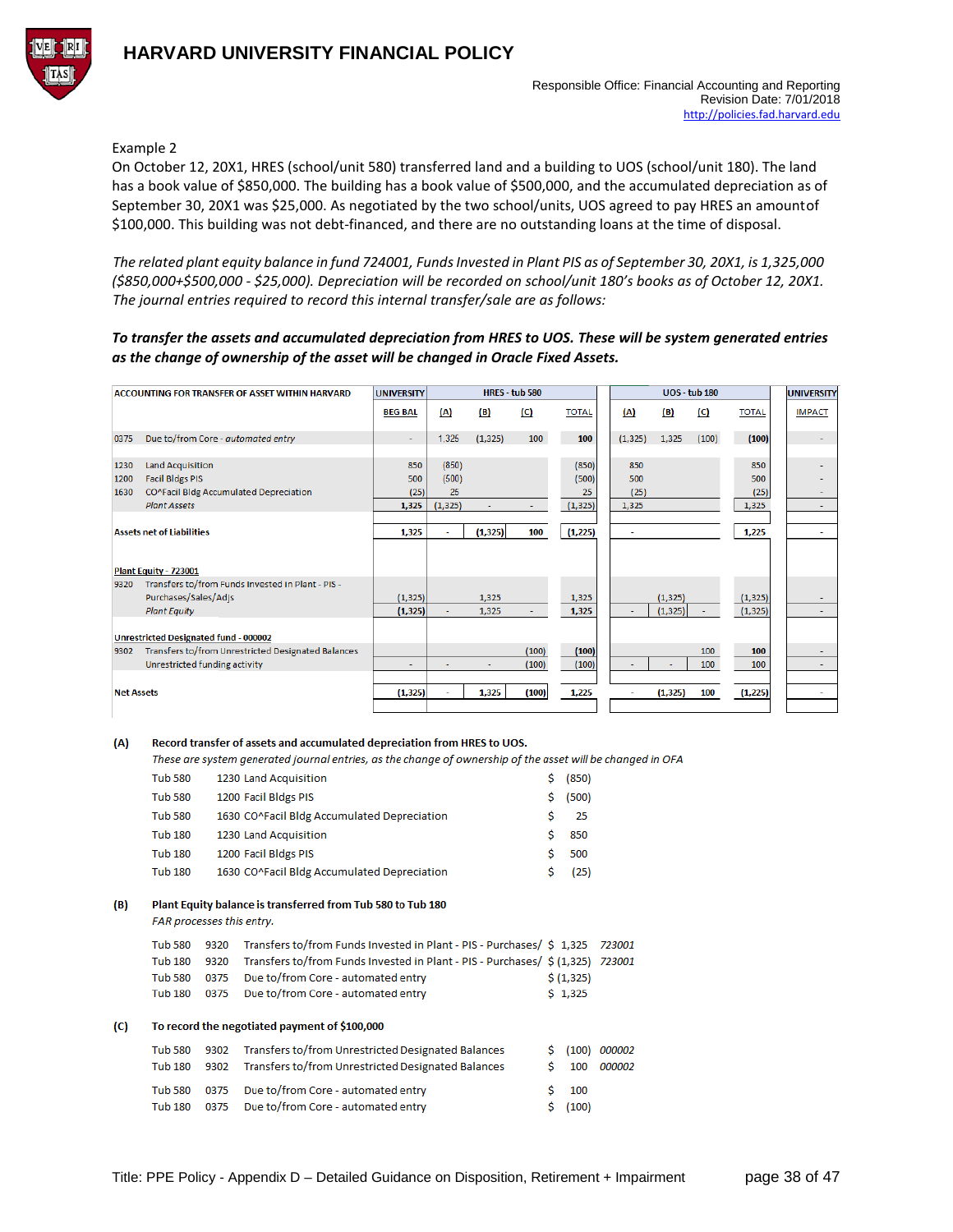### Example 3

On February 12, 20X2, FAS (school/unit 370) disposed of a piece of scientific equipment. The equipment had been purchased in January 20X1 for \$40,000. The equipment was disposed of as it was no longer functioning. This piece of equipment was not debt-financed.

*All equipment data is housed in Oracle Fixed Assets, as such, FAS's Fixed Asset Manager will need to retire the equipment in Oracle Fixed Assets. Oracle Fixed Assets will automatically calculate the net book value and the corresponding loss on disposal. This asset was placed in service in January 20X1, using an 8 year useful life with depreciation starting in the month of purchase. Depreciation is not calculated in the month of disposal. The net book value of this asset is \$40,000 less 13 months of depreciation, \$5,417, for a total of \$34,583.*

The journal entries generated by Oracle Fixed Assets after FAS's Fixed Asset Manager retires the asset in the system are automatically posted.

|                   | <b>ACCOUNTING FOR EQUIPMENT DISPOSAL</b>                       | <b>FAS</b>     |           |           |  |  |  |  |  |
|-------------------|----------------------------------------------------------------|----------------|-----------|-----------|--|--|--|--|--|
|                   |                                                                | <b>BEG BAL</b> | (A)       | TOTAL     |  |  |  |  |  |
| 1003<br>1181      | Equipment, Scientific,<br>Equipment, Scientific, Nonsponsored, | 40,000         | (40,000)  |           |  |  |  |  |  |
|                   | <b>Accumulated Depreciation</b>                                | (5, 417)       | 5,417     |           |  |  |  |  |  |
|                   | <b>Equipment Assets</b>                                        | 34,583         | (34, 583) |           |  |  |  |  |  |
|                   |                                                                |                |           |           |  |  |  |  |  |
|                   | <b>Assets net of Liabilities</b>                               | 34,583         | (34, 583) |           |  |  |  |  |  |
|                   | Plant Equity - 724001                                          |                |           |           |  |  |  |  |  |
| 37XX              | <b>Fund Balance Forward</b>                                    | (34, 583)      |           | (34, 583) |  |  |  |  |  |
| 8722              | Loss on Sale or Disposal of Capital Asset                      |                | 34,583    | 34,583    |  |  |  |  |  |
|                   | <b>Plant Equity</b>                                            | (34, 583)      | 34,583    |           |  |  |  |  |  |
|                   |                                                                |                |           |           |  |  |  |  |  |
| <b>Net Assets</b> |                                                                | (34, 583)      | 34,583    |           |  |  |  |  |  |
|                   |                                                                |                |           |           |  |  |  |  |  |

#### $(A)$ Remove asset and accumulated depreciation and recognize loss on disposal

FAS retires the asset from Oracle Fixed Assets. Entries are automatically generated.

<span id="page-38-0"></span>

| FAS        | 1003 Facil Bldgs PIS                           | \$ (40,000)     |
|------------|------------------------------------------------|-----------------|
| FAS        | 1181 CO^Facil Bldg Accumulated Depreciation    | \$ 5,417        |
| <b>FAS</b> | 8722 Loss on Sale or Disposal of Capital Asset | \$34,583 724001 |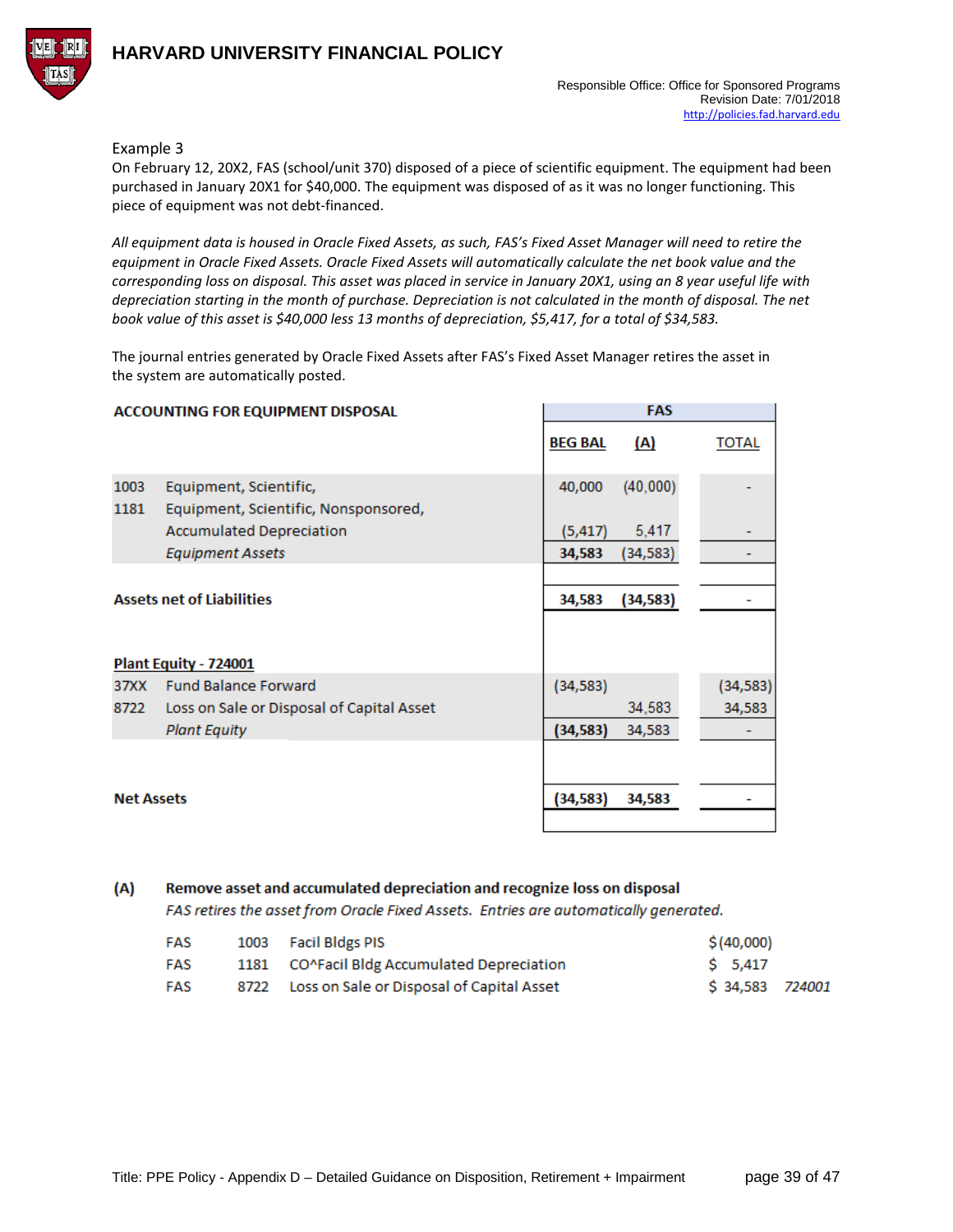

# **Appendix E: Detailed Guidance on Funding Procedures**

### **Basic rules for funding:**

Acquisitions of facilities and equipment can be either debt-financed or internally funded (e.g., from donor funds, sponsored funds or unrestricted funds). Th[e Capital Project Services](https://wiki.harvard.edu/confluence/pages/viewpage.action?pageId=192940708) (CAPS) office administers all capital projects, whether debt-financed or internally funded. The accounting for the funding of acquisitions differs depending on how the item is funded and whether it is constructed or purchased; for debt-financed projects, schools/units must complete the loan information in the CAPS system.

CAPS does not administer equipment purchases or fabrications unless they are integrated into a capital (i.e., building) project as Moveable Furnishings and Equipment (MFE). Equipment purchases or fabrications may also be either debt-financed or internally funded. See [General Rules for Capitalization.](#page-0-0)

### **Buildings:**

The CAPS Office administers all capital projects and requires schools/units to complete and submit the following forms: the Project Proposal (PP), the Construction Authorization (CA), and the Construction Close-Out Request (CCR) and, for debt-financed capital projects, the loan application. All forms are available through the [CAPS website.](https://fss.finance.harvard.edu/applications) After the school or units submits each form, it is routed through CAPS automated workflow for appropriate approvals. The final approved form is then routed to Financial Accounting and Reporting (FAR), which records the required accounting entries.

### **Process for Internally-Funded Capital Projects:**

- Capital Planning at Harvard (CPATH) is an automated, web-based, and centralized system that collects and reports on the University's annual five-year capital plan each fall. Each spring, schools and units submit a one-year capital budget for Corporation authorization. CPATH provides Schools/Units the opportunity to manage individual project information in their capital plan portfolio throughout the year. All Capital Projects are entered into CPATH as the first step in the planning and approval processes.
- School or unit completes the **Project Proposal (PP) form** and forward it to CAPS for approval. The school or unit selects a new CIP activity from its available range of CIP activity numbers and includes it on the PP. Based on the completed and approved PP form, FAR transfers the amount designated as development funds on this form to the new Construction in Progress (CIP) activity.
	- o For projects under \$5 million, development funds are typically up to 20% of the project's total costs and are intended to cover initial planning and pre-constructionexpenditures
	- o For projects of \$5 million and more, there are always at least three transfers for development funds:
		- First, an initial PP for up to the lesser of 4% of total project costs or \$1,000,000 for initial funding of a feasibility study
		- After the initial PP, a revised PP for up to an additional 3% of total project costs for schematic design funding
		- After the revised PP, a second revised PP for up to an additional 12% of total project costs for the remainder of design funding
	- School or unit must submit the Construction Authorization (CA) form to CAPS after planning and development have ended, but before beginning construction or making construction-related financial commitments (such as an executed construction contract or purchasing long-lead time items). FAR transfers the funding to the CIP activity as directed by the CA. School/units may submit CAs for partial funding, however, partially funded projects will require a final full CA to completely fund the project.
	- At each month-end close, a computer-generated allocation entry reclassifies any overfunding (i.e., funds in CIP plant equity in excess of costs incurred to date on the project) from CIP plant equity to fund 726110, "Balances Designated for CIP." This reclassification ensures that the balance in CIP plant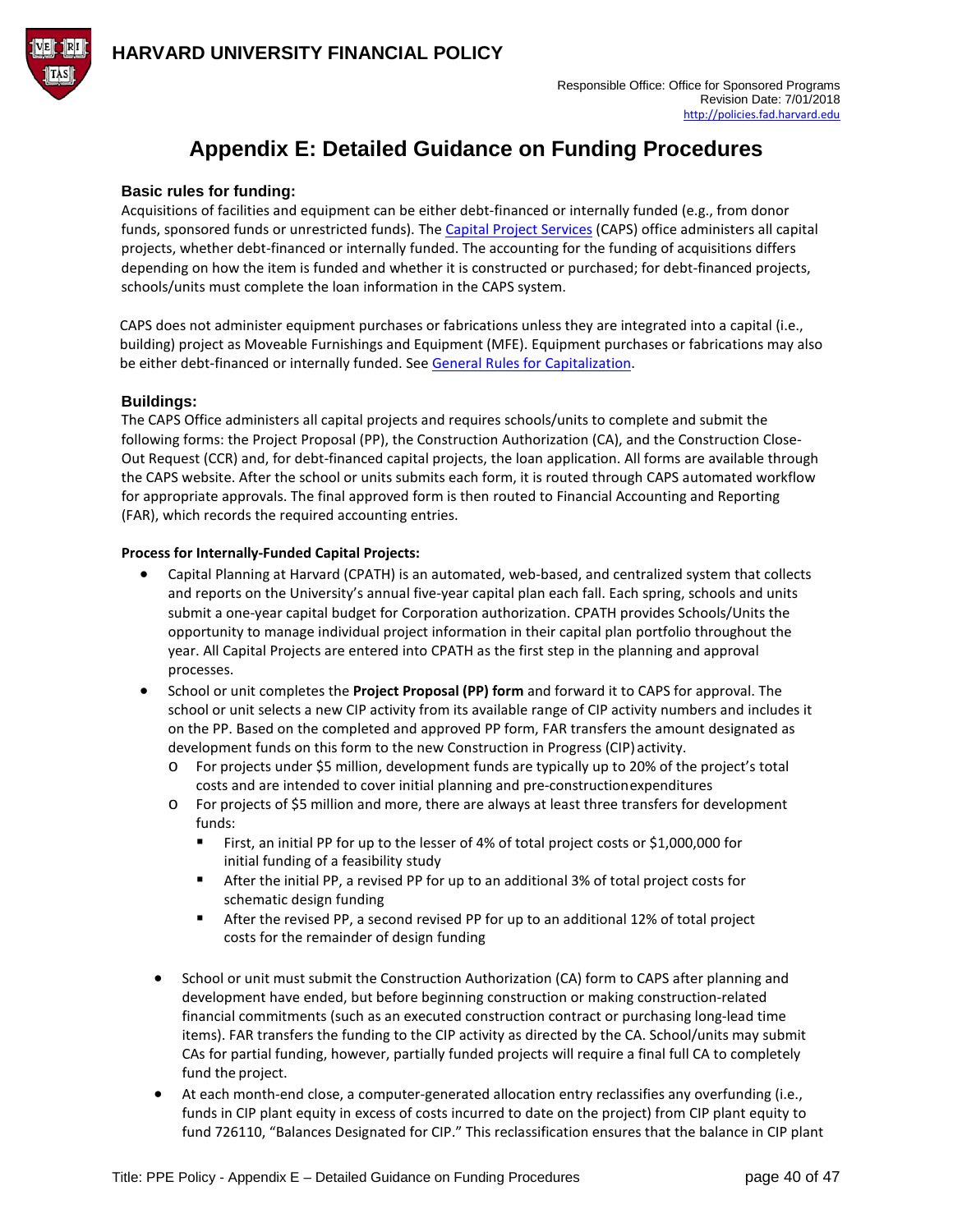

equity represents only actual investments to date in CIP. The entry is reversed at the opening of the subsequent month. This process is repeated until the project's close.

Once the project is complete (as defined in PPE Policy, [Section IV\)](#page-3-0), school/units must submit the Construction Close-Out Request (CCR) form to CAPS, which then forwards the form to FAR. FAR then transfers all CIP costs to place in service (PIS) assets, processes the final entry to close out CIP overfunding or underfunding, as appropriate, and disables the CIP activity number. (See the "Overfunded/underfunded capital projects" section of thisdocument.)

### **Process for Debt-Financed Capital Projects:**

- School/Units complete the Project Proposal (PP) form and forward it to CAPS for approval. The school/unit selects a new CIP activity from its available range of CIP activity numbers and includes it on the PP. Based on the completed and approved PP, FAR enables the new project's CIP activity and assigns attributes to the new activity number (e.g., the interest rate, type of debt and other debt terms). There are no accounting entries recorded at this stage for developmentfunds.
- School/Units complete the Construction Authorization (CA) form after planning and development have concluded, but before construction begins. FAR records no journal entries at thisstage.
- At each month-end close, the loan is adjusted for the amount of spending incurred to date and interest is charged via monthly computer-generated allocation entries. The loan funding entry is reversed at the opening of the subsequent month. This process is repeated until the project'sclose.
- Interest is charged on the amount borrowed each month and is capitalized to the cost of the asset while the project is ongoing through the use of object code 1590, "CIPInterest."
- Once the project is complete (as defined in the Facilities and Equipment Accounting Policy), school/units must complete and send the **Construction Close-Out Request (CCR)** form to CAPS, which then forwards the form to FAR. FAR transfers the CIP costs to PIS and records the internal loan liability, if needed, for the total amount of spending incurred, and transfers equity if necessary.

When requesting a loan term for a componentized building, school/units should ensure that the loan term does not exceed the weighted average useful life of all components in the project, especially as related to lab projects. The default loan term should not be used if it is not appropriate relative to the asset. School/units will need to calculate the weighted average loan term based on spending in the relevant categories (shell, roof, finishes, fixed equipment, and services) instead of using the 19 year default if there is not spending in all 5 categories or if spending in longer-lived components is significantly less than spending in shorter- lived components. See [OTM's website](http://otm.finance.harvard.edu/pages/debt-financing) for helpful information, including a [Loan Term Calculator Template.](http://hwpi.harvard.edu/os_fast/files/otm/loan_term_calculator.xlsx)

### **Overfunded/underfunded capital projects (internally funded):**

It is the responsibility of each school or unit to monitor the spending and funding status of its capital projects. Interest income/expense on overfunded/underfunded projects is credited or charged, respectively, to the project via monthly system generated allocation journal entries.

- Overfunded projects: Since funding is transferred up-front for capital projects, each project is in a net credit position (i.e., funds available are greater than costs incurred to date on the project) as construction is in progress. Interest is earned on these positive fund balances and credited to object code 4530, "Interest Income, GOA, School/unit Net Assets, GENERAL." At the project's close, any interest income earned during the course of the project is first considered a project funding source. After all project costs have been covered, any remaining funds such as interest earned or funding surpluses are returned to a fund of the school or unit's choosing, as indicated by the school or unit on the Construction Close-Out Request. For donor funds, the funds MUST go back to the gift fund.
- Underfunded projects: Projects that are in a deficit position (i.e., total spending on the project exceeds available funding) are charged interest on the deficit fund balances. The interest expense is capitalized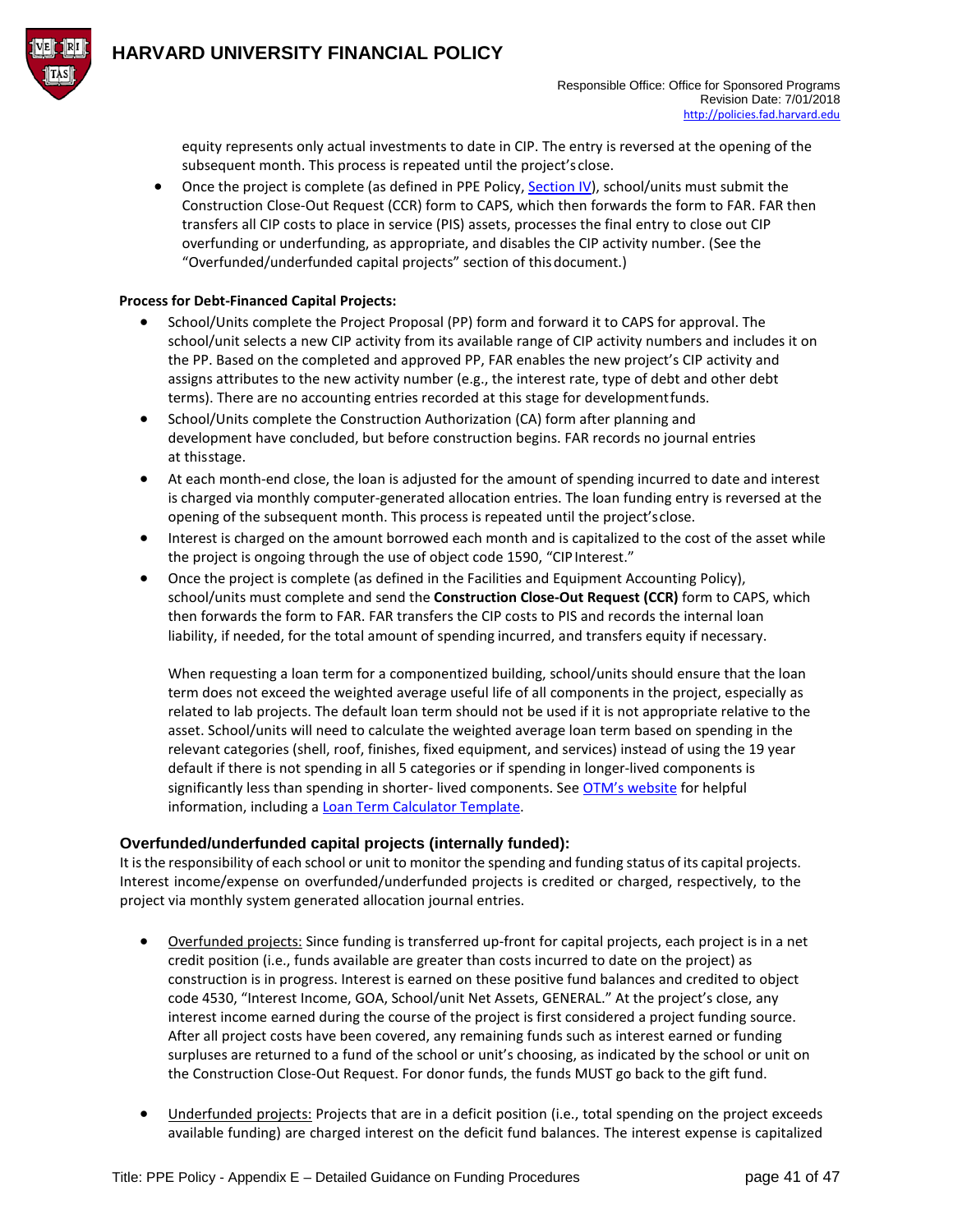

to the cost of the asset while the project is ongoing through the use of object code 1590, "CIPInterest." Once the project is closed, the Construction Close-Out Request must indicate what funding source is to be charged for the remaining project balance.

### **Shared capital projects:**

Some capital projects are funded by more than one school/unit (e.g., if two school/units split the cost of a building). In such cases, the school/units must agree prior to the start of the project which school/unit will have the asset on its balance sheet (the owning school/unit) and which school/unit will fund the project but will NOT have the asset on its balance sheet (the supporting school/unit). Assets cannot be split between school/unit balance sheets. If the project is debt-financed, the loan follows the asset and will be recorded on the owning school/unit's balance sheet along with the asset. The plant equity also follows the asset and is recorded on the owning school/unit's balance sheet. If the supporting school/unit is debt-financing the project, an interschool/unit loan is recorded in object code 3062, "CO^INTERTUB debt obligation, PIS, Other." As a result, the loan is appropriately reflected on the supporting school/unit's balance sheet. OTM records the loan and interschool/unit debt obligation.

### **Capital projects with sponsored funding:**

Rarely, school/units may receive sponsored funding for a capital project. Due to the complex process required to properly capture and report these costs, school/units must notify FAR and OSP as soon as possible. Accounting for these projects requires manual adjustments between Oracle Fixed Assets and the sponsored award.

### **Interschool/unit leasehold/tenant improvements:**

In the case of leasehold/tenant improvements where one school/unit owns the underlying asset (the building) and another school/unit is paying for improvements to the space, the assets are recorded on the balance sheet of the school/unit paying for the improvements, through the use of object code 1240, "Capital Leasehold Improvements." The school/unit paying for the improvements must also open the CIP activity in their range of values. For example, if FAS is paying for leasehold/tenant improvements in a building that is owned by HRES, these improvements would be recorded on the FAS balance sheet as Capital Leasehold Improvements, and FAS would select the activity from their range of CIP activities.

### **Interim funding changes:**

If the funding source changes over the course of a capital project, school/units must submit a revised PP or CA form through the CAPS system. FAR will make the necessary funding transfers and revisions as indicated on the revised PP or CA. If the project is debt-financed and changes are made to the amount of borrowing, school/units must submit a revised loan application to OTM for approval.

### **Post-close funding and projects expecting future gifts:**

Capital projects can only be funded with actual gift receipts; pledges cannot be used to fund capital projects. Pledge payments received after a construction project is closed may in some cases be applied to an outstanding loan balance with the approval of both OTM and ADS. If tax-exempt debt has been used to fund the acquisition/project, additional complexity exists in replacing the debt, and changing the funding source may not be feasible. Pledge payments received after a funded project is closed may be credited to the fund that was charged for the project with RSO approval. School/units are responsible for monitoring bridge funding and for making the accounting entries needed to repay funds that provided initial funding.

### **Plant and equipment equity accounting:**

The University maintains separate sets of accounts that hold the assets, liabilities and net assets related to plant (facilities) and equipment. Plant/equipment assets minus plant/equipment liabilities must equal plant/equipment net assets; this ensures that all investments in plant/equipment are either debt financed or funded. FAR verifies each month that these accounts are in balance. Plant/equipment net assets are also collectively referred to as "plant/equipment equity." As assets are acquired, they are debited to the plant and equipment asset object codes.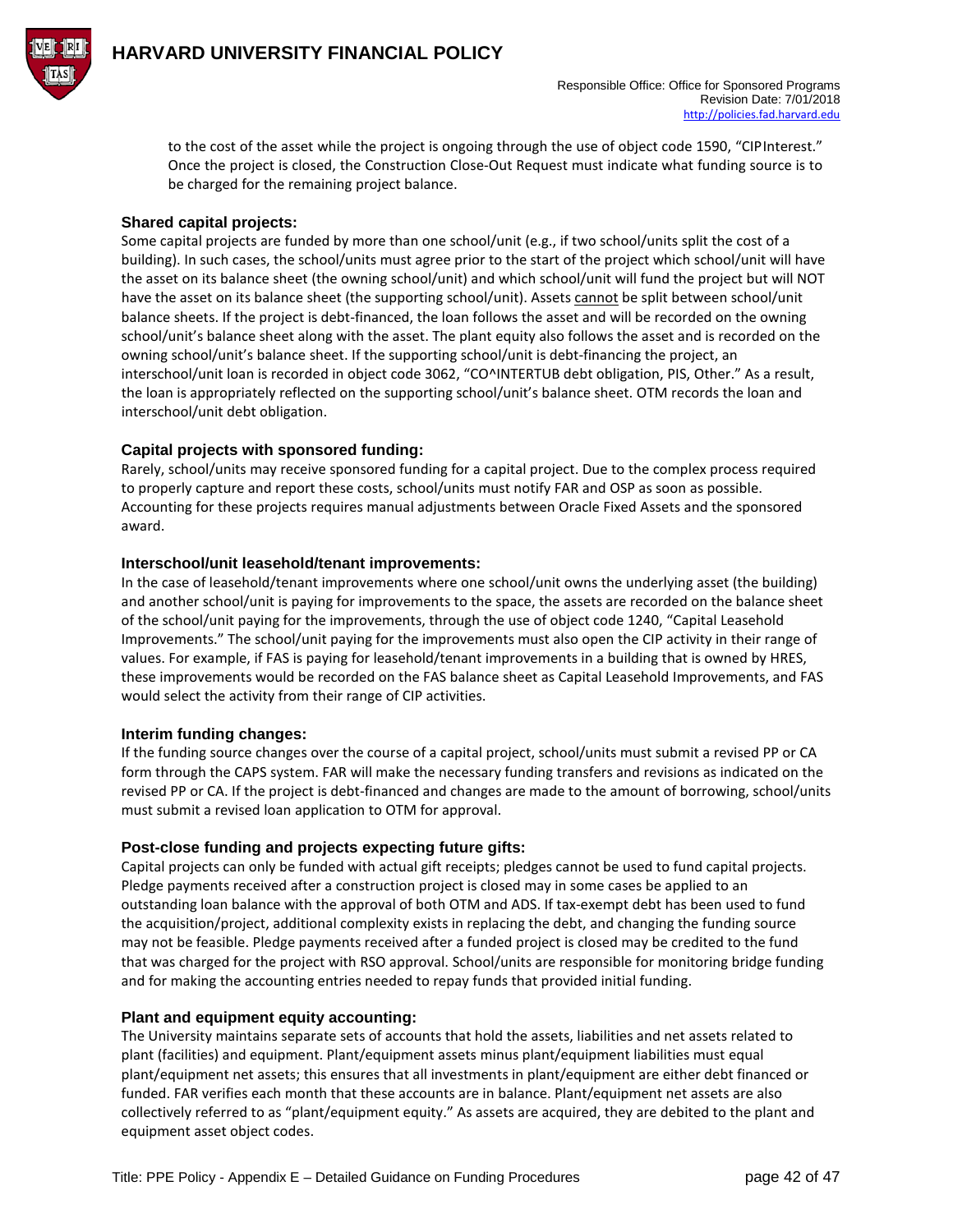

Plant liabilities and/or net assets related to these plant assets must then be credited, so that the set of accounts remains in balance.

Where an asset acquisition is funded from net assets (i.e., not debt-financed), a transfer must be recorded charging a school/unit's operating funds and crediting the school/unit's plant/equipment net assets. This entry is recorded monthly via a mass allocation process.

For items that are debt-financed, plant/equipment debt equivalent to the plant/equipment assets is recorded on the school/unit's balance sheet. As the debt principal is repaid throughout the life of the loan, an equivalent amount is transferred from the school/unit's operating funds to the school/unit's plant/equipment equity. Where debt is used to fund an asset acquisition, the Office of Treasury Management (OTM) records the appropriate funding entries.

As assets are depreciated, the charge for depreciation expense is recorded in the plant/equipment set of accounts as a charge to plant/equipment equity, with an offsetting credit to accumulated depreciation.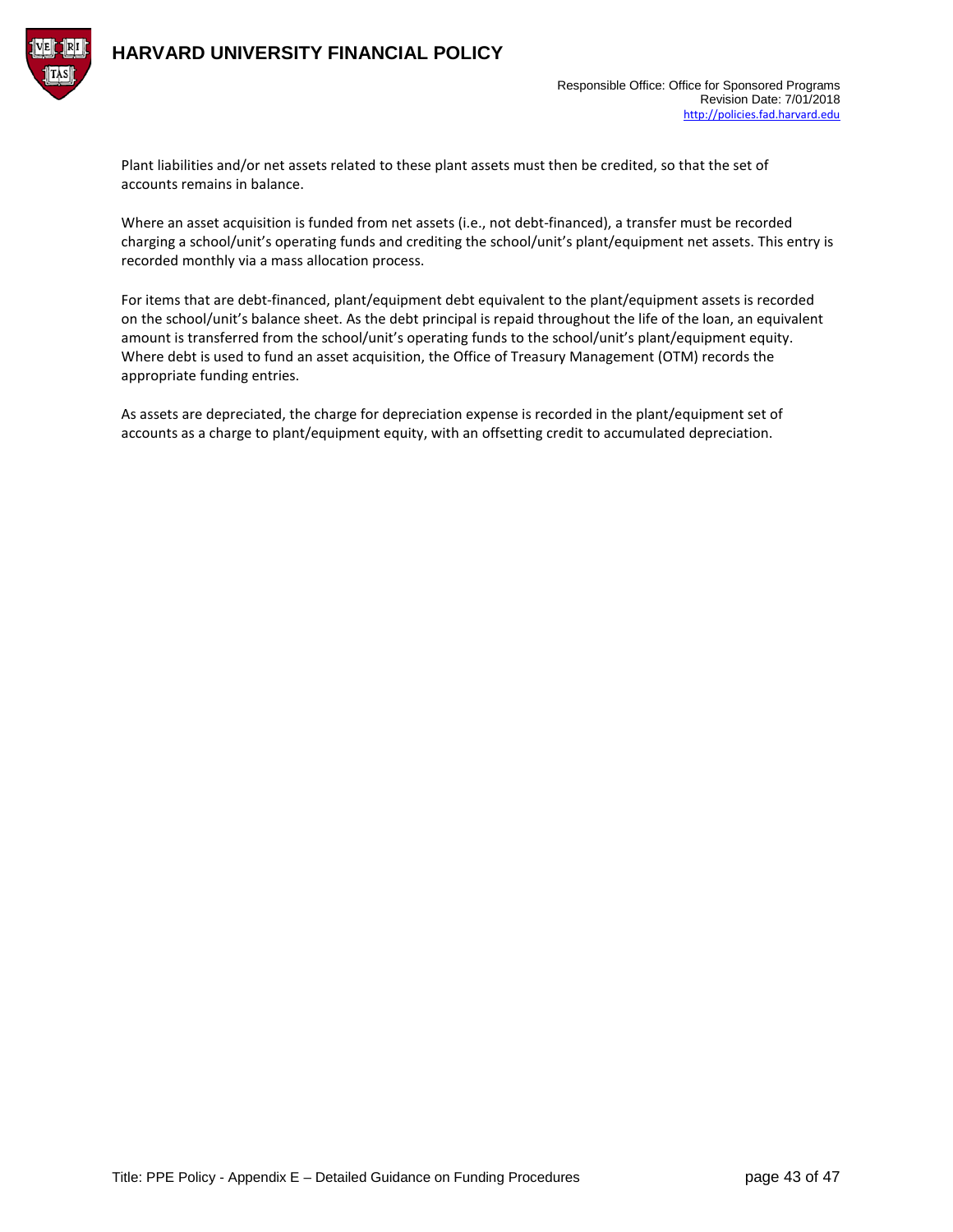



# **Appendix F: Fabrications Flowchart**

### <span id="page-43-0"></span>**Does the equipment I am building qualify for capitalization?**

A project to build an item that:

- is non-expendable, tangible property, physically constructed by Harvard personnel;
- has aggregated capitalizable costs of at least \$5,000;
- have an expected completion date;
- will have a useful life of one year or more;
- is made up of parts and materials combined or manufactured to work together as a free-standing unit;
- and is not simply a multi-component assembly of separate items.

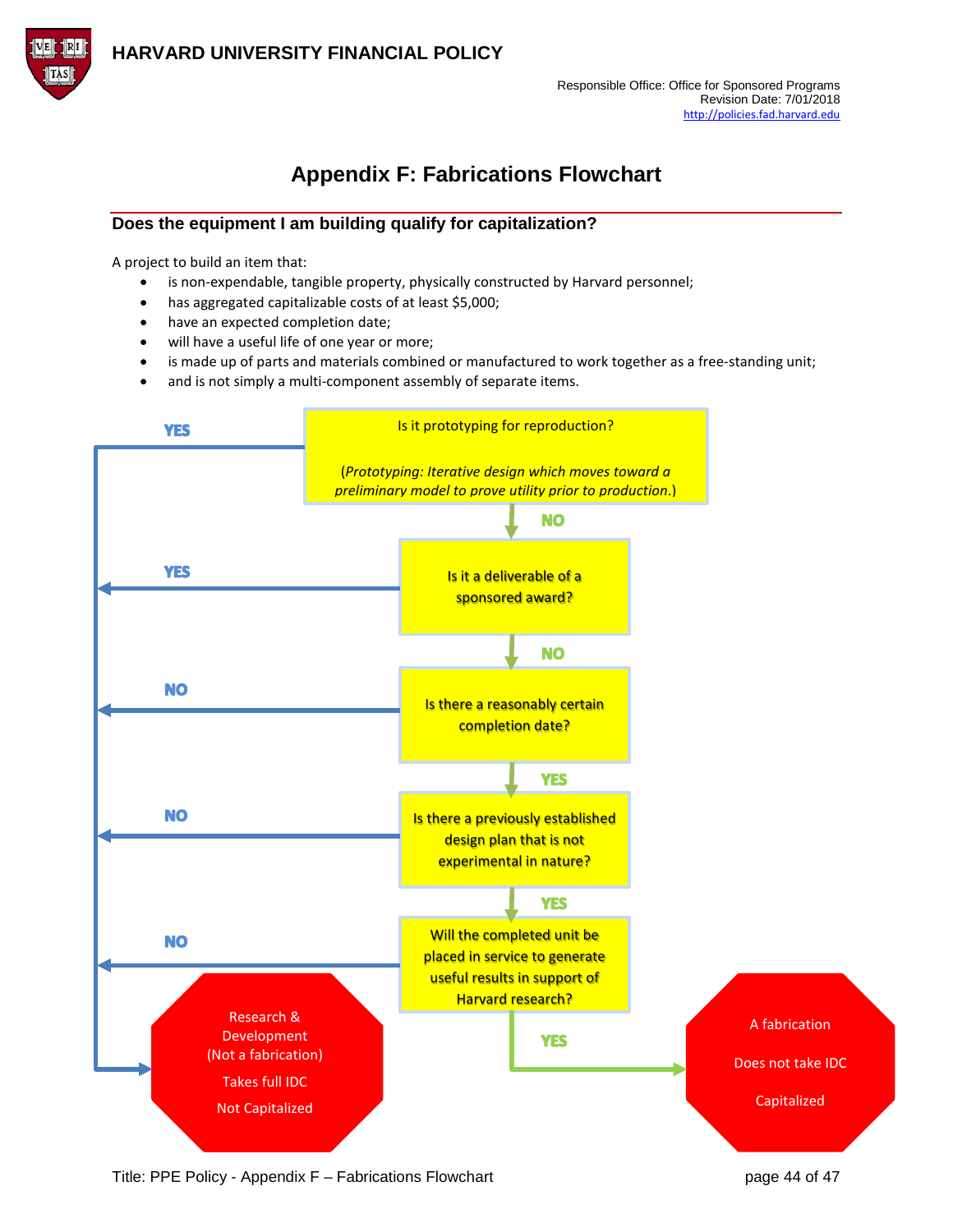

# **Appendix G: Definitions**

<span id="page-44-0"></span>**Acquisition Cost:** is the cost of an asset including the cost to ready the asset for its intended use. The acquisition cost of capital equipment includes the purchase price of the item, the cost of any upgrades, attachments, accessories, or auxiliary apparatus necessary to make it usable for purpose for which it is required (e.g., costs necessary to obtain and prepare the asset for use, shipping costs, taxes, protective in transit insurance, and installation. The acquisition cost of donated assets is the fair market value at the time of donation. Acquisition cost does not include repairs, service contracts, or supplemental warranties.

**Additional Functionality:** an increase in equipment's condition beyond its current state or an increased range of operations, increase equipment's useful function or service capacity, or improve the quality of the service(s) delivered through equipment's use.

**Alteration:** change to the internal structural arrangement or other physical characteristics of an existing asset so that it may be effectively used for a newly designated purpose.

**Area:** includes all Harvard University schools, tubs, local units, affiliate institutions, allied institutions, entities and University-wide initiatives.

### **Betterments:** See Upgrades.

**Capital Equipment:** moveable, tangible property with a useful life of one year or more, and a per-unit acquisition cost of \$5,000 or more, OR equipment fixed to the building with a useful life of one year or more and a per unit acquisition cost of \$100,000 or more if individually purchased (no threshold if part of a larger construction project). Capital equipment includes, for example, scientific equipment, fabrications, software, and donated assets. Capital equipment is recorded on the University's general ledger as a capital asset and expensed to the capital equipment object code.

### **Capital Leases**: See [Accounting for Leases Policy](https://policies.fad.harvard.edu/accounting-leases)

**Collections:** works of art, historical and other treasures, or similar assets that meet all of the following criteria: (a) they are held for public exhibition, education, or research in furtherance of public service rather than financial gain, (b) they are protected, kept unencumbered, cared for, and preserved, and (c) they are subject to an organizational policy that requires the proceeds of items that are sold to be used to acquire other items for collections.

**Componentized buildings:** in research buildings, asset components are grouped and depreciated in separate categories with differing useful lives. These components include the shell, roof, finishes, fixed equipment acquired in the course of a construction project.

### **Construction Authorization Form (CA):** Se[e Oracle CAPS system.](https://fss.finance.harvard.edu/applications)

### **Construction Close Request Form (CCR):** Se[e Oracle CAPS system.](https://fss.finance.harvard.edu/applications)

**CPATH – Capital Plans Projects:** Capital Planning at Harvard (CPATH) is an automated, web-based, and centralized system that collects and reports on the University's annual five-year capital plan. CPATH also provides Schools/Units the opportunity to manage individual project information in their capital plan portfolio throughout the year. All Capital Projects are entered into CPATH as the first step in the planning and approval processes.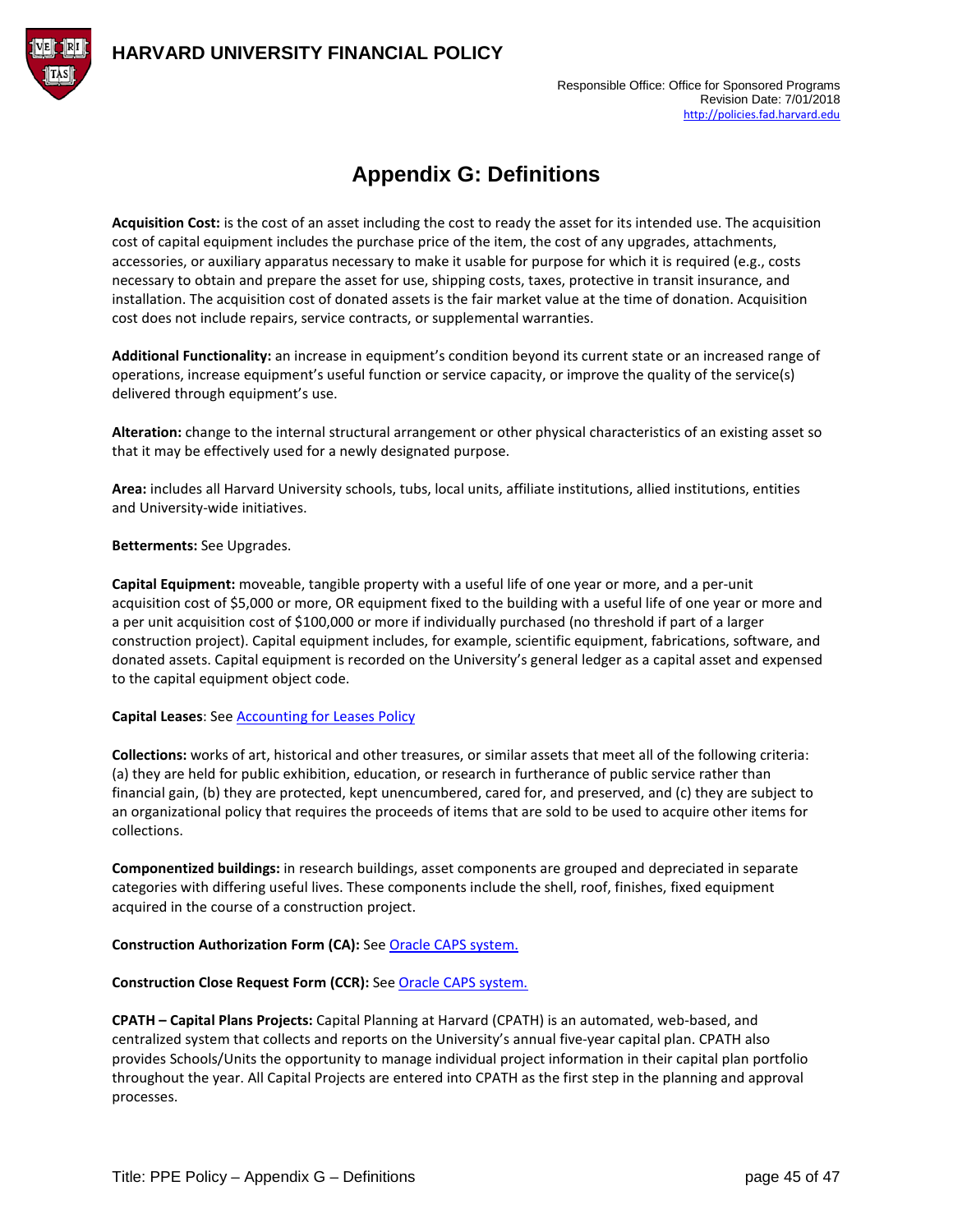

**Disposal:** represents the physical removal of an asset from Harvard oversight and its removal from OFA. See also Retirement.

### **Enhancements:** See **Upgrades.**

**Fabrication:** Fabrications consist of non-expendable, tangible property, physically constructed by Harvard personnel

**Fixed equipment:** includes assets that are bolted to or part of the operations of a building (i.e. elevators, coolers, boilers, etc.). It is different from moveable furnishings and equipment (MFE), as defined below.

**Government-Furnished Property (GFP):** equipment purchased by the government and subsequently delivered to or made available to the University and where the government retains title.

**Government-Titled Equipment (GTE):** equipment purchased by Harvard for which title stays with the federal government.

**Impairment:** The condition that exists when the net book value an asset exceeds its fair value.

**Improvements:** See Upgrades.

**Integral Costs:** include any material or supply that becomes a permanent part of an asset, any internal service centers charges, and any external shop fees. Harvard labor costs which are outside of a service center cannot be capitalized and cannot be charged to the WIP object codes.

**Land Improvements:** Enhancements or alterations to a plot of land to make the land more usable or visually appealing. Examples include driveways and parking lots, landscaping, fences, lighting, sewer systems, etc.

**Large Schools/Units:** Following the Harvard Financial Accounting and Reporting (FAR) quarterly review definition, FAS, HMS, HBS, and SPH are considered large units.

**Lease Agreements:** An agreement entered into by the University, both as a lessee and as a lessor.

**Leasehold Improvements:** Enhancements paid for by a tenant to leased space. Examples include Interior walls and ceilings, electrical and plumbing additions, built-in cabinetry, etc.

**Maintenance:** costs associated with recurring work required to preserve or immediately restore a facility to such condition that it can be effectively used for its designated purpose (i.e., not a new purpose).

**Moveable furnishings and equipment (MFE):** a type of equipment that is usually incorporated into a construction or renovation project, such as moveable walls, audio-visual equipment, etc. See CAPS Policies & [Guidelines Wiki Page](https://wiki.harvard.edu/confluence/pages/viewpage.action?pageId=192940708)

**Multicomponent Equipment:** individual components of commercially-available equipment or materials requisitioned together that are assembled to operate as a system (e.g., a microscope, camera, laser, optics, etc.). Component pieces can be purchased from one or more vendors.

**Phased Projects**: projects that have separate and distinct phases that are independent of one another (i.e., one phase can be placed in service before other phases begin or end).

**Place In Service (PIS):** the date at which an asset is available and ready for its intended purpose. Placing an asset in service initiates depreciation for that asset.